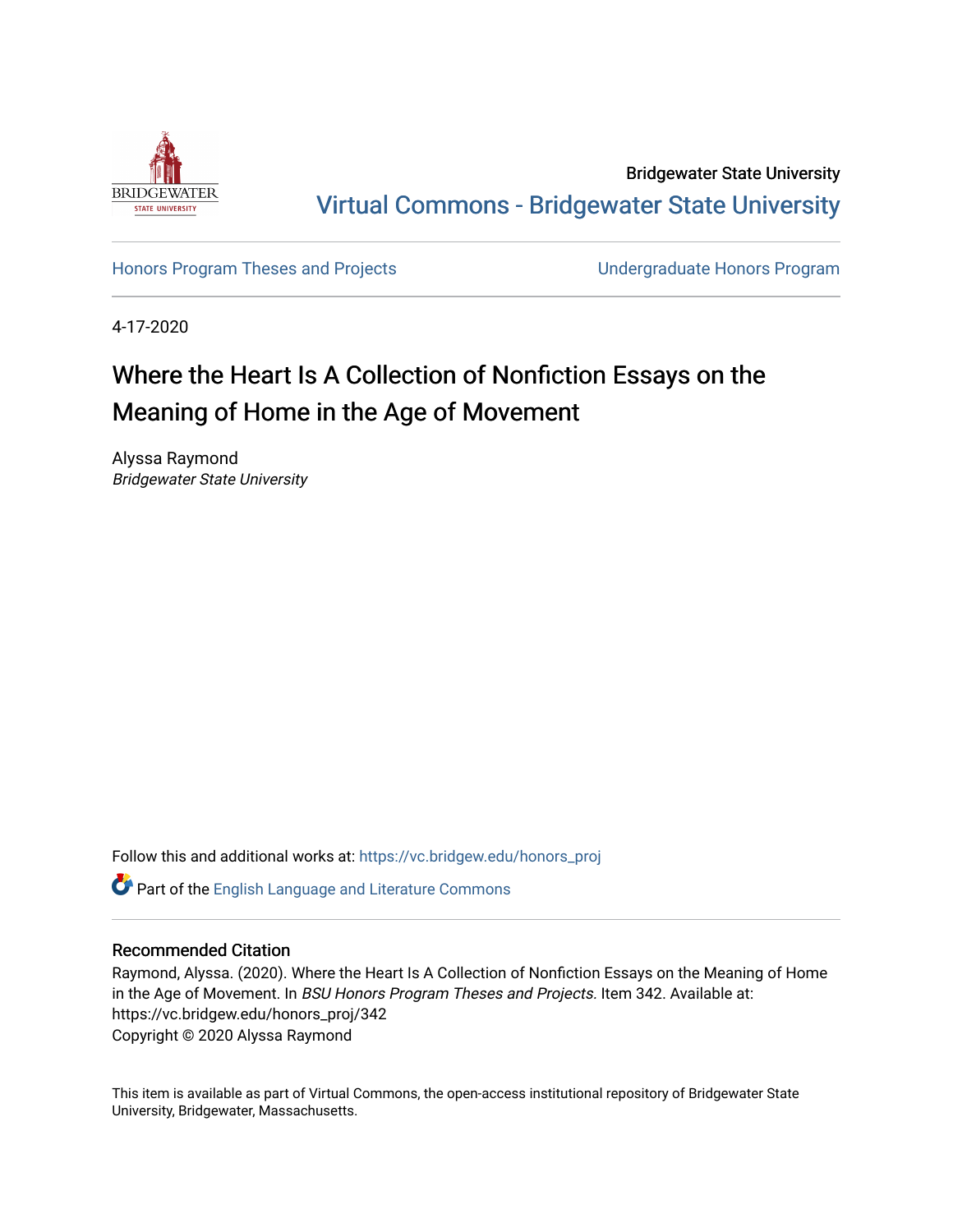# Where the Heart Is

A Collection of Nonfiction Essays on the Meaning of Home in the Age of Movement

Alyssa Raymond

Submitted in Partial Completion of the

Requirements for Departmental Honors in English

Bridgewater State University

April 17, 2020

Dr. Sarah Fawn Montgomery, Thesis Advisor Dr. Benjamin Carson, Committee Member Dr. Joyce Rain Anderson, Committee Member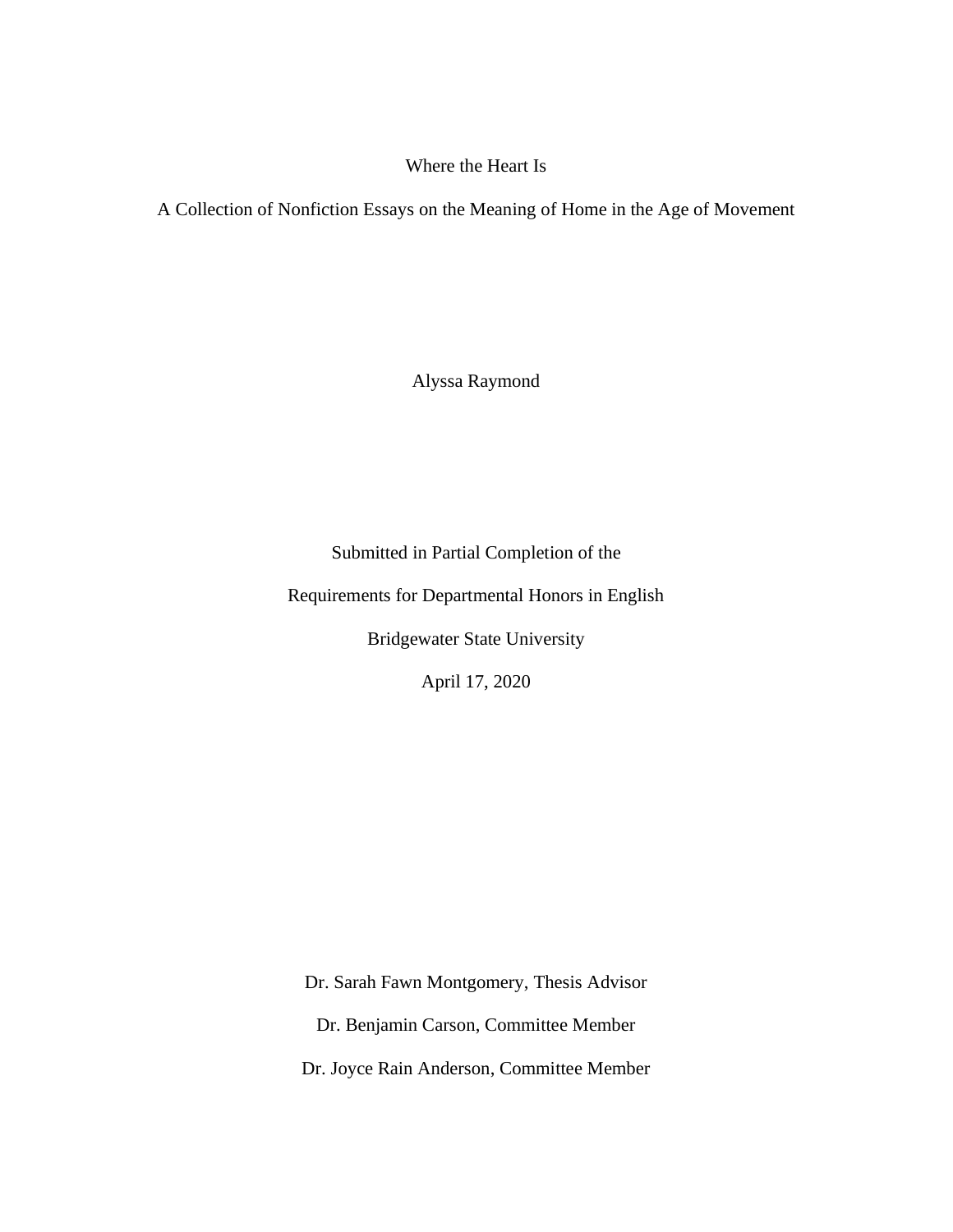#### Critical Introduction

When I first decided to do this thesis project, I wanted to focus on travel, telling stories of my time living and traveling abroad. I wanted to write real accounts of my travels to show how ugly and difficult it could be sometimes, in hopes of showing a less romanticized and more realistic account of traveling. However, after I began writing I discovered another theme present. I found different meanings of home that I've held whilst traveling become a big part of the project. As I've learned traveling affects my own definition of home, I found it important to include my idea of home when I was younger through the home life I had then to show the differences between then and now. This was something I had absolutely no intention of including in this project originally. The four nonfiction essays in this collection serve to go against the romanticized narrative that travel is easy and a means of escape and connect the definition of home with travel.

I've always enjoyed reading about travel even before this project. I noticed most accounts in contemporary travel writing romanticize travel and feed into the idea that all travel is a means of escape. Through my own travel, I've seen how these kinds of romanticized accounts of travel, such as *Eat, Pray, Love* by Elizabeth Gilbert, can be misleading and inaccurate. Many of the themes in contemporary travel writing have to do with the ideas of wanderlust and traveling as a means of escape from reality. These themes are too simple to be the whole reason why people travel. These themes make traveling seem more recreational than as educational as it can really be and often is. They also frame travel as something only for the wealthy so my working class student travel experience is much different than some other accounts in the genre. Therefore, I hope this project will make readers of this demographic and class view travel as more accessible.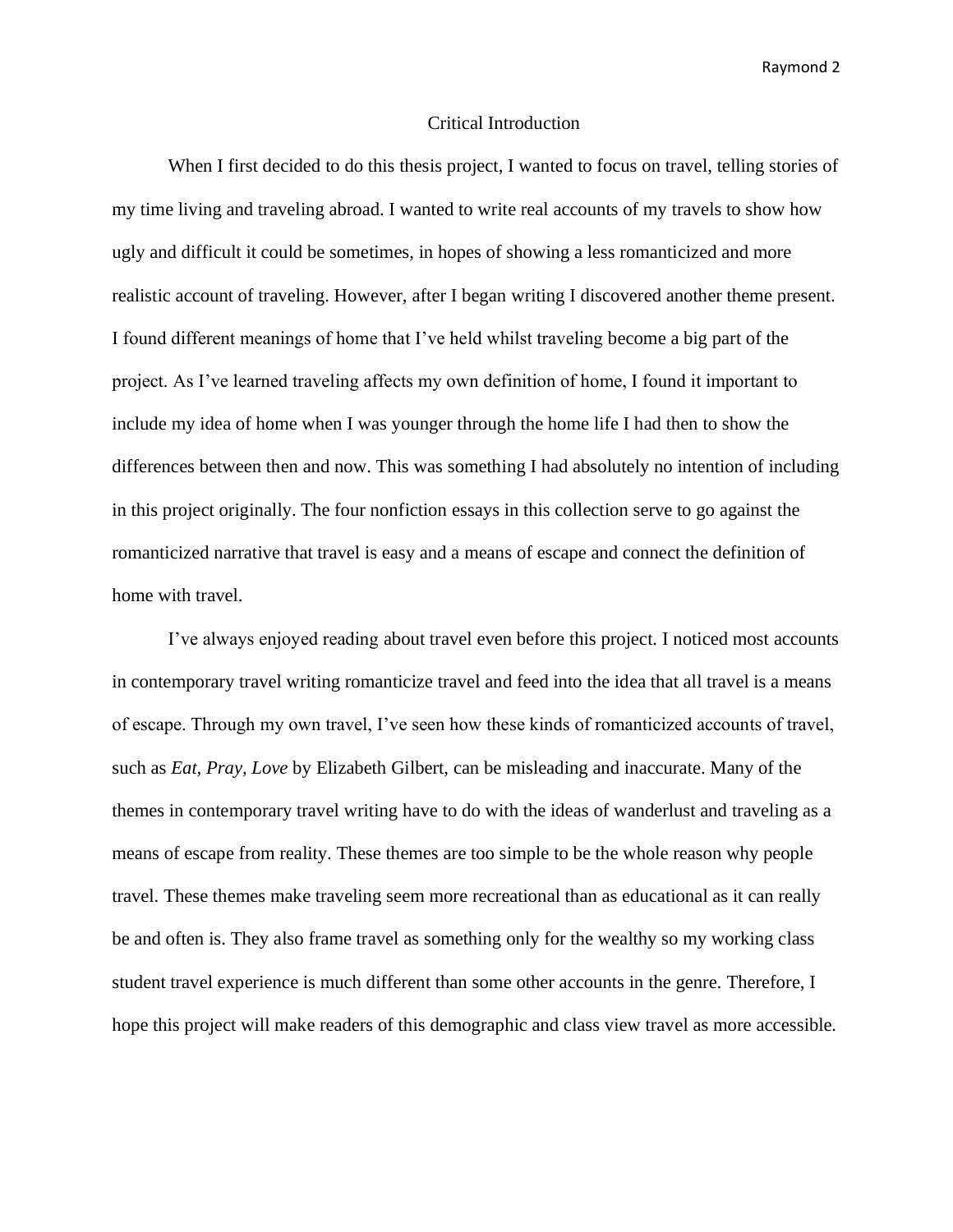Throughout this project, I read popular and contemporary travel literature by well-known travel writers, such as Bill Bryson and Pico Iyer, both to gain knowledge about the themes of contemporary travel writing and take note of their craft. Through my reading I not only noticed that many of these travel writers were more wealthy and romanticized travel, but also how they limited their discussions of what a home is. Home is seen in the traditional sense of specific places but these writers gloss over why these places grew to have such a meaning. Without the human aspect of people and culture that make up a home, these places would simply be "a piece of soil to us," as celebrated travel writer, Pico Iyer says in his Ted Talk entitled Where is Home? (Iyer). It is this simple idea of home being only the places, or only the soil, that is present in some of the travel narratives that are critiqued more heavily for romanticizing travel.

*Where the Heart Is* complicates the current definition of home in the travel narrative to reflect a more realistic definition of home in a society where people are constantly moving and traveling regardless of reason or circumstance. Through this memoir of one college student's relationship with traveling mirrored with her relationship with her family from her traditional home, *Where the Heart Is* fills the gap in travel literature of home being depicted as more than a physical place but the place where our loved ones are.

In addition, *Where the Heart Is* gives readers a tangible definition of home throughout four essays of examples and stories illustrating that definition. This definition being that a home is not a place, but the feeling of security one gets when with a loved one when they claim them in a place that may or may not be known to them. We attach these feelings of security we get from those loved ones to the place we are where we felt secure with them and/ or know we will feel secure with them. Through the collection there are examples of these feelings of security from being claimed by being in places where I meet new people, making that city feel like home,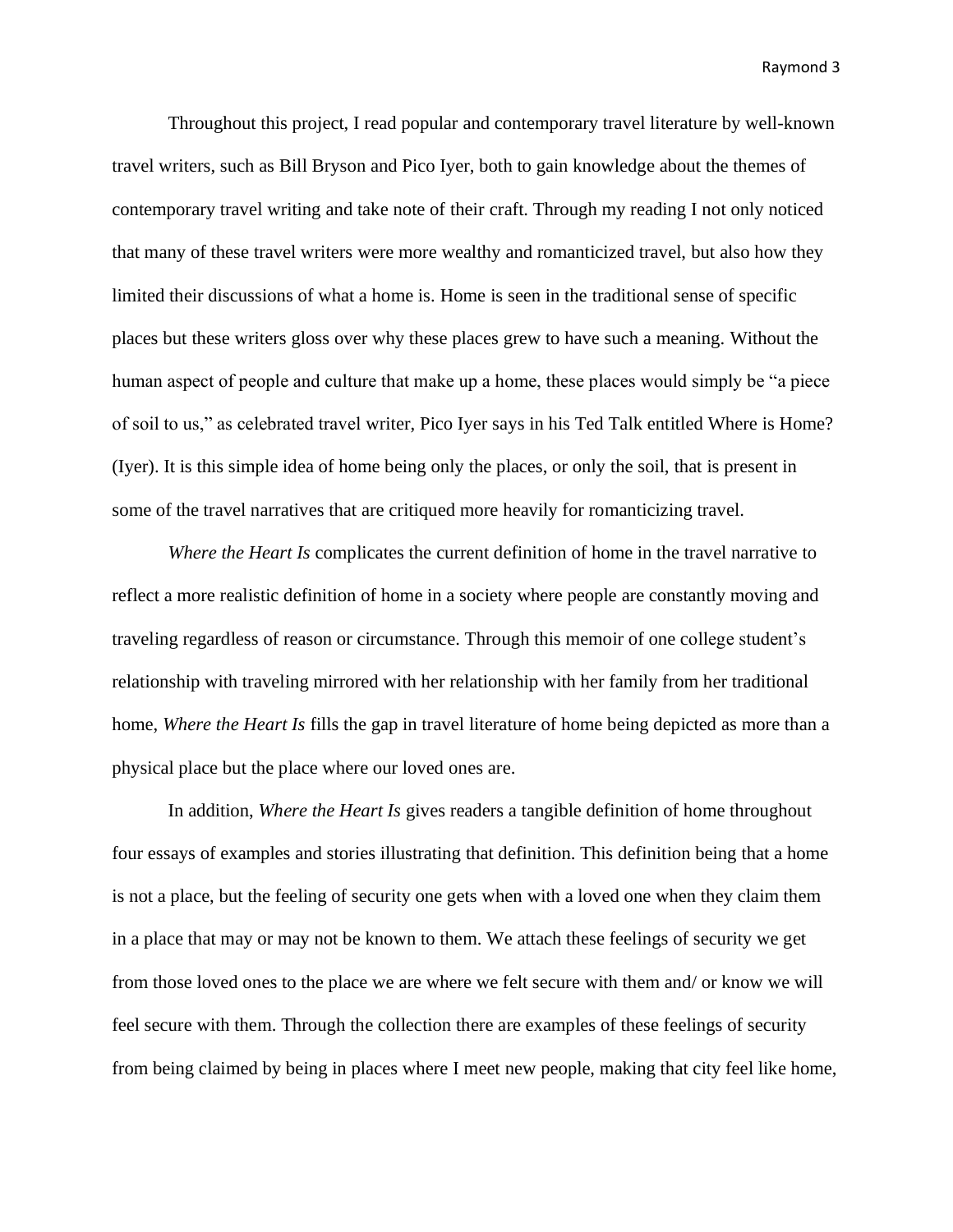and go to new places where people I know live, making that city also feel like home even though I have never been there before. In order to go against the traditional home definition, these scenes of traveling to find home with feelings of independence and acceptance are juxtaposed with scenes from my home growing up where I never felt at home where I was traditionally expected to. This juxtaposition serves not only to illustrate the irrationality of the traditional definition of home, but also to talk about an underlying theme of the essay about alcoholism and drinking while traveling.

This theme also serves to show the uglier side of travel to counter the popular romanticized narrative that travel is an escape. I touch on themes of alcoholism, falling ill, missing out, and being on a budget to depict a more realistic and non-romanticized account of travel. These themes are important to the overall project because they give the reader tangible evidence against the romanticized travel narrative. *Where the Heart Is* adds a brutally honest account on traveling in order to counter the romanticized ideas of travel while still being inspirational for readers who previously thought travel was unattainable for them because of money or status. Additionally, it is helpful to readers who have felt marginalized through their travels, not having a physical place to call home from constant movement, by addressing these feelings directly. It allows readers to take away a tangible definition of home and the understanding of how it changes as you travel.

In my first essay, "Irish Whiskey Feels More Like Home," I support nontraditional ideas of what home is and counter the narrative that travel is a means of escape from reality by showing that I cannot escape from the alcoholism of loved ones through travel. I juxtapose ideas of home by switching between past and present, layering memories of traumatic childhood experiences with those I had studying abroad. I directly compare the feelings I associated with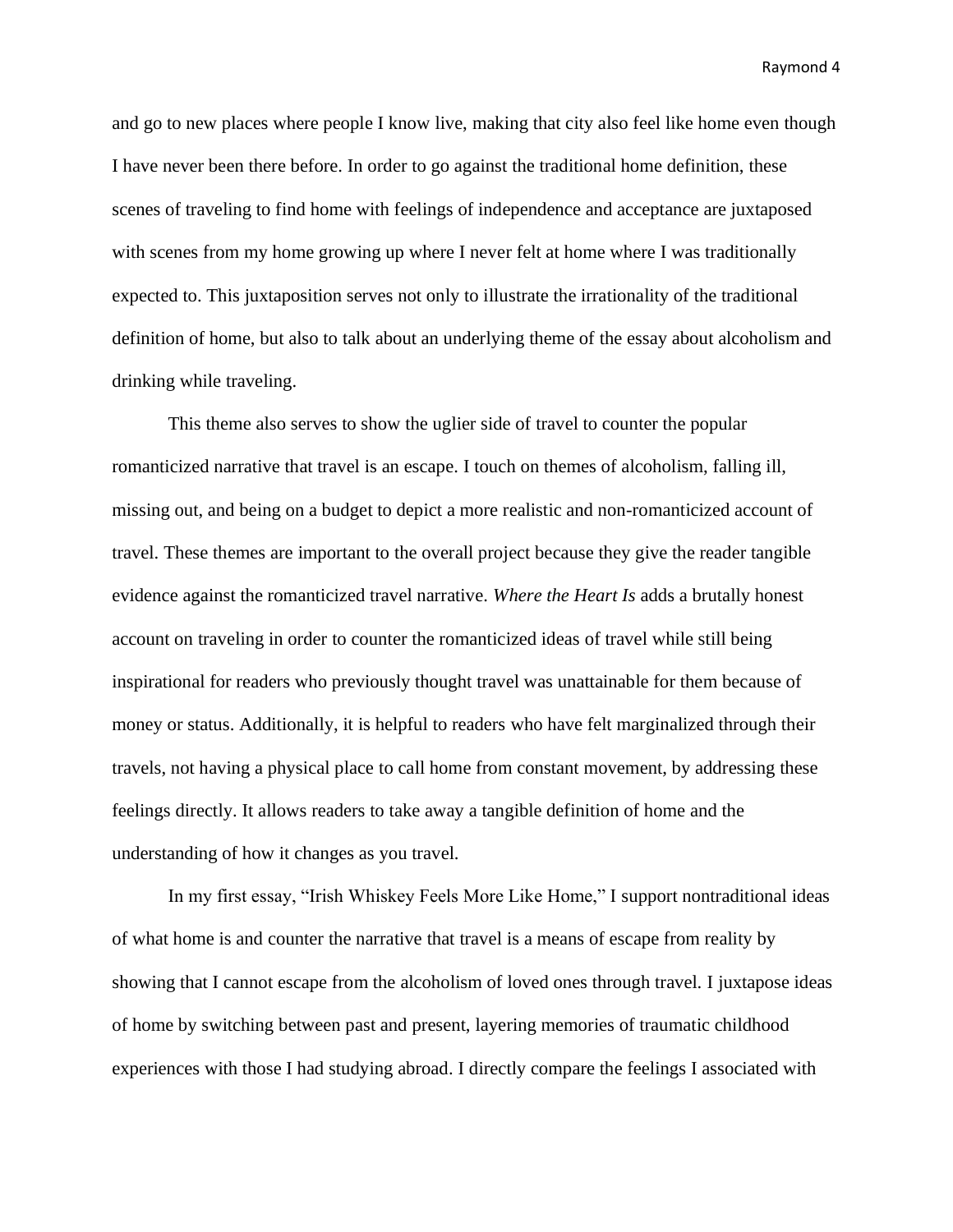home in the United States of helplessness and loss of control to the feelings I learned to associate with home after living abroad of freedom and independence. The sense of agency I got from going abroad gives me the confidence I needed to understand my mother and her alcoholism don't have to be my home if I don't want them to be. I compare my mother's alcoholism when I was young to the drinking habits I notice in general and in my friend Podge while visiting and living in Galway, Ireland. However, I illustrate despite not being able to escape this, I find a way to make a home for myself in this foreign city rather than one I am forced to fit into.

As previously mentioned, I didn't think I was going to talk about my family, particularly my mother, as much as I ended up doing. Many travel books and essays glorify travel as a way to escape your problems and have a new setting fix you with little to no effort on the traveler's part. This is illustrated in Elizabeth Gilbert's *Eat, Pray, Love,* where she overcomes her divorce through extravagant travel and fleeting relationships with men and faith. I resist this idea through the mirrored actions of both my mother and Podge, illustrating that, even while traveling, I experienced the same issues in Ireland that I was running away from in the United States. I mainly show the similarity between my mother and Podge through each of them calling me a "cunt" when drunk (20). Through the parallel of this crude language, I set the foundation for the rest of the collection that alcoholism is initially my idea of home that I continually find even while abroad. It sets the stage in the succeeding essays for that definition to evolve through travel.

In my second essay, "Wait," I use examples of various hardships I've encountered while traveling, more explicitly countering romanticized accounts in the travel narrative, while implicitly humanizing one of my main reasons to continue to travel despite the trouble it brings me. These hardships, such as getting sick and not having a lot of money for things like food or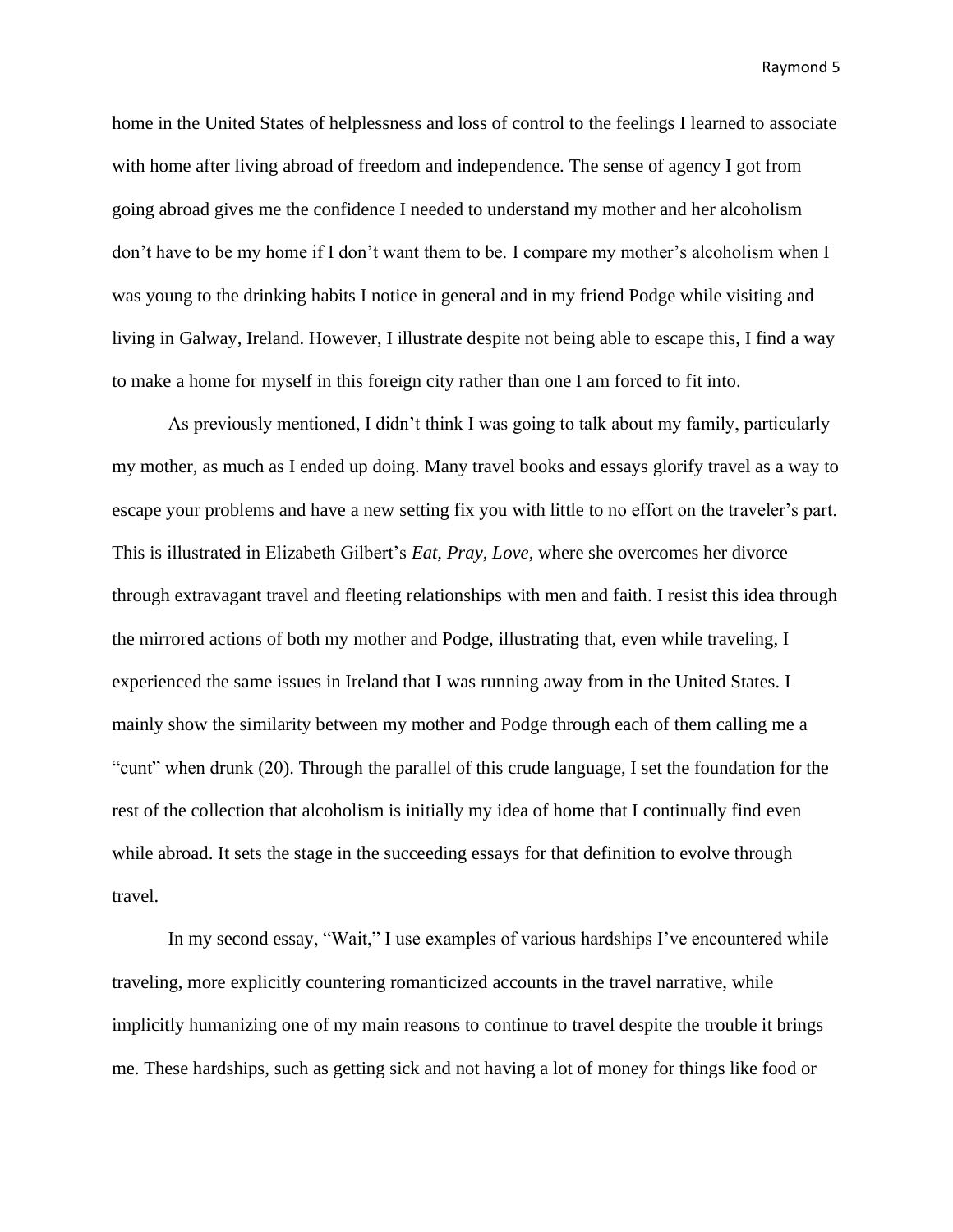electricity, show how traveling can be just as upsetting and difficult as life at home can be to add to my previous argument in the first essay. Now not only have I shown you can't escape alcoholism through travel, you also cannot escape money issues or illness. Through my reading of *The Best American Travel Writing 2018* and *2019*, I inferred that these are two of the main stereotypes of travel that often discourage people from doing so since almost none of its writers discussed these topics directly. Whether it be that they never experienced these issues while traveling before or subscribe to the notion that writing about them isn't appealing I'll never know, but I think the latter is most likely. This is partially why I thought these issues were even more important to illustrate and address directly.

At the same time I directly address how the fleetingness of travel can make people do things they wouldn't normally do in day-to-day life in a familiar setting. Through my continual hardships while traveling in the essay coupled with the idea of travel's fleetingness having an effect on our rationality, I claim that traveling makes those hardships worthwhile in the long run. The introduction of important people I met during these hard times while traveling humanizes my reasons to continue to travel, literally giving readers a name and a face to attach to that reason. This makes my reader more ready to sympathize with my desire to travel and meet new people. This is important for the upcoming essay as I begin to more directly address the issues I have with people at home in the United States, specifically family, surrounding their ideas on these issues outside of travel.

In my third essay, "Homecoming," I directly address the themes of alcoholism and the effect my mother's drinking has had on my own drinking habits now that I've recently turned 21 years old. Specifically, while at holiday parties with her side of the family and what drinking around the family of an alcoholic feels like. For this reason, each section depicts a different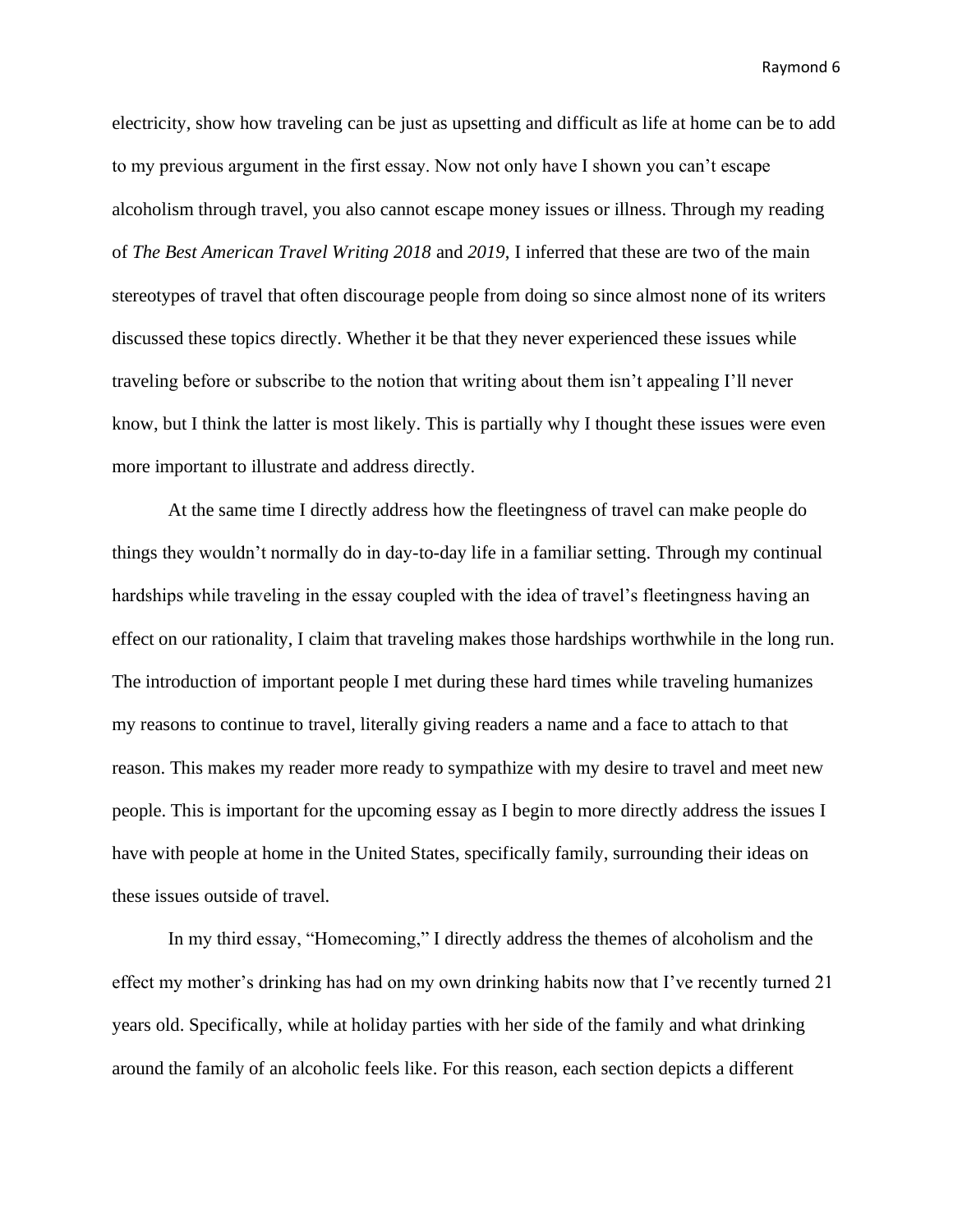holiday I've experienced either in the United States or abroad where I had a different meaning of home in each. Aside from one scene from my childhood, all these scenes of holidays home and abroad are within the span of about one year of each other. This establishes that while my definition of home does evolve over the years through my traveling, home feels different to me depending on where I am, and more specifically, who I'm with.

The second to last section of the essay shows my mother's side of the family forcing me into a holiday family picture with my mother. I establish that this party is a holiday tradition I've been accustomed to for years but the indifference from my family at my mother's emotional abuse of me as a child causes me to feel out of place within my own family. I use a series of short, choppy sentences while my aunt counts down the picture in order to get the reader to read faster and convey how anxious I was feeling in that moment. This moment also serves to add to the theme of home by showing that your real family, your blood-related family, can make you feel more uncomfortable than strangers you meet and make friends with abroad. This scene is immediately followed by my first holiday back in the state where I was born but didn't grow up in now that my dad has moved back there. A home that is traditionally supposed to be my home but I have no memories or traditions for, yet I illustrate that I feel much more at home there than with the family I've always seen on holidays through this juxtaposition of the people I'm with in each. My mother's family forcing me to take a picture, making me feel uncomfortable against the easygoingness of my dad's side of the family through our relaxing game of pool.

My fourth essay, "Claimed," reveals the culmination of my search for home by focusing on my first time traveling alone for an extended period of time. This experience that is often looked at as frightening and lonely ultimately reveals to the reader and myself that travel has given me the tools to be confident and strong enough to find my own home. I recount important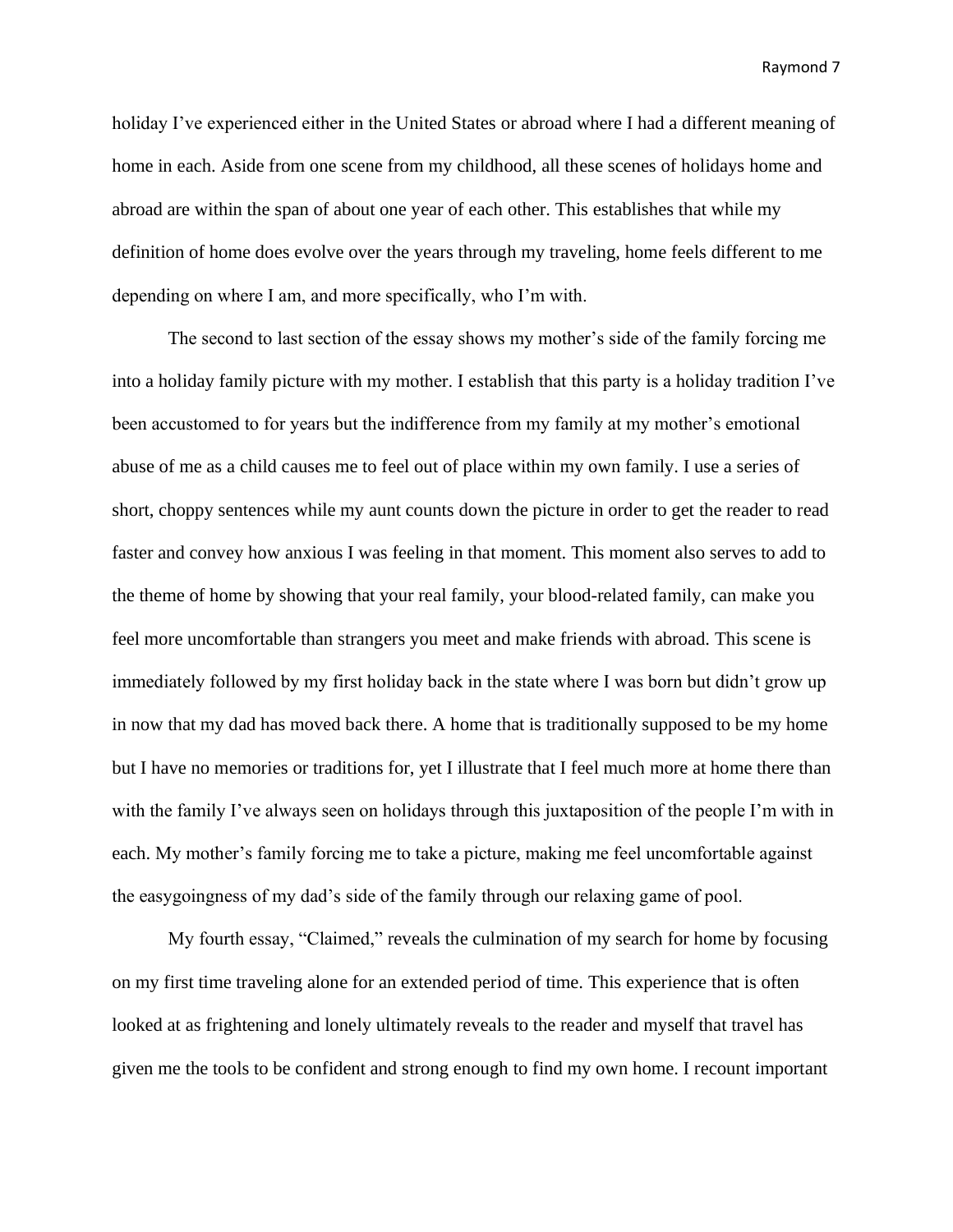connections and lessons I learned from people I met while traveling on this solo adventure that culminates in the final scene in Athens where I directly address the key to a home is having people there that will claim you. At this point I've earned the right to speak explicitly about why it is the people you meet that make a place home, not only humanizing the idea of home but solidifying it and giving it a tangible definition with examples to back it up.

In the second section of the essay where my friend, Carsten, takes care of me while I'm sick I circle back to the themes of hardships through illness and countering romanticized travel narratives while introducing its connection to home. In "Wait," I illustrate my desire to continue to explore while traveling regardless of my illness and other hardships, even though I directly express my want to stay in my hostel bed instead. This is something I point out that I would not normally do if I were home. In this essay, however, I do the opposite. I am more than happy to do what I would normally do at home by sitting and watching Netflix all day. The difference being I am now with Carsten, someone I made a home and friendship with previously through travel. This shows that my experience with Carsten taking care of me while I'm sick shifts my visit from traveling to see Germany to traveling to see him, reiterating the argument from previous essays that it is the people we are with that makes a place a home. This example along with the other scenes in the final essay allow me to speak directly about the definition of home, along with its connections to the other themes woven into the previous essays, in the final scene in Athens to present a tangible definition of home amidst this "age of movement" (Iyer).

It was not originally the plan to include an epilogue. However, amidst the COVID-19 outbreak and travel restrictions beginning in the United States I found myself in Europe trying to get back home. During this time of uncertainty throughout the world I was uncertain of whether or not I would be able to go home, making me realize that whether I travel to find other homes or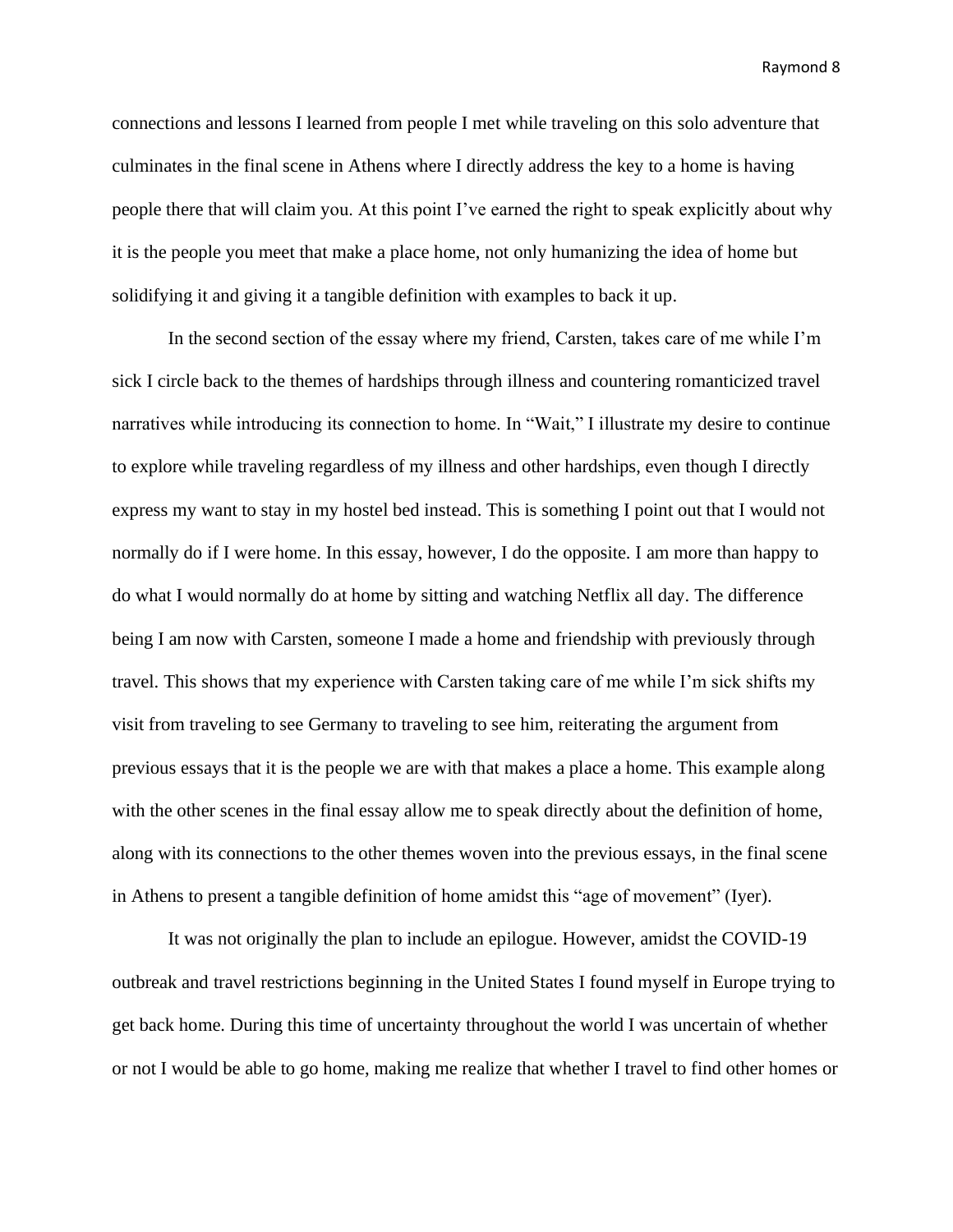not, the United States will always be the place I need to go back to. I come to realize this through the home new friends and I make in the hostel that we are unsure of at the time if it will literally become our home if we cannot get back to our home countries. This epilogue is really important to the project as a whole because it legitimizes my own definition of home in a way I did not originally intend it, showing that it applies even when you don't want it to. Since I make it clear throughout my project that I want to travel and live outside of the United States because I don't feel at home there, my insistence to get back there proves it was a home for me after all due to my connection with the people there such as friends and family. Once all the friends I make at the hostel leave to go home I will no longer have anyone in Lisbon to claim me, making me want to go back to the United States, proving to myself that this is the key to a place being a home.

In the beginning of this project, I aimed to counter romanticized stereotypes within the travel narrative. While aspects of my collection do this, it more broadly argues an unconventional and nontraditional definition of home that more accurately fits into the contemporary "age of movement," as defined by travel writer Pico Iyer. At the conclusion of this project, I plan to seek publication for the essays in the collection individually in various literary magazines and websites, such as Terrain, Ecotone, and Flyway. Additionally, I plan to potentially add to the collection to expand the essays into a book-length memoir. I believe this project effectively added a new perspective to the travel narrative by countering stereotypes common to the genre surrounding the reality of travel, alcohol's role in travel, and the meaning of home.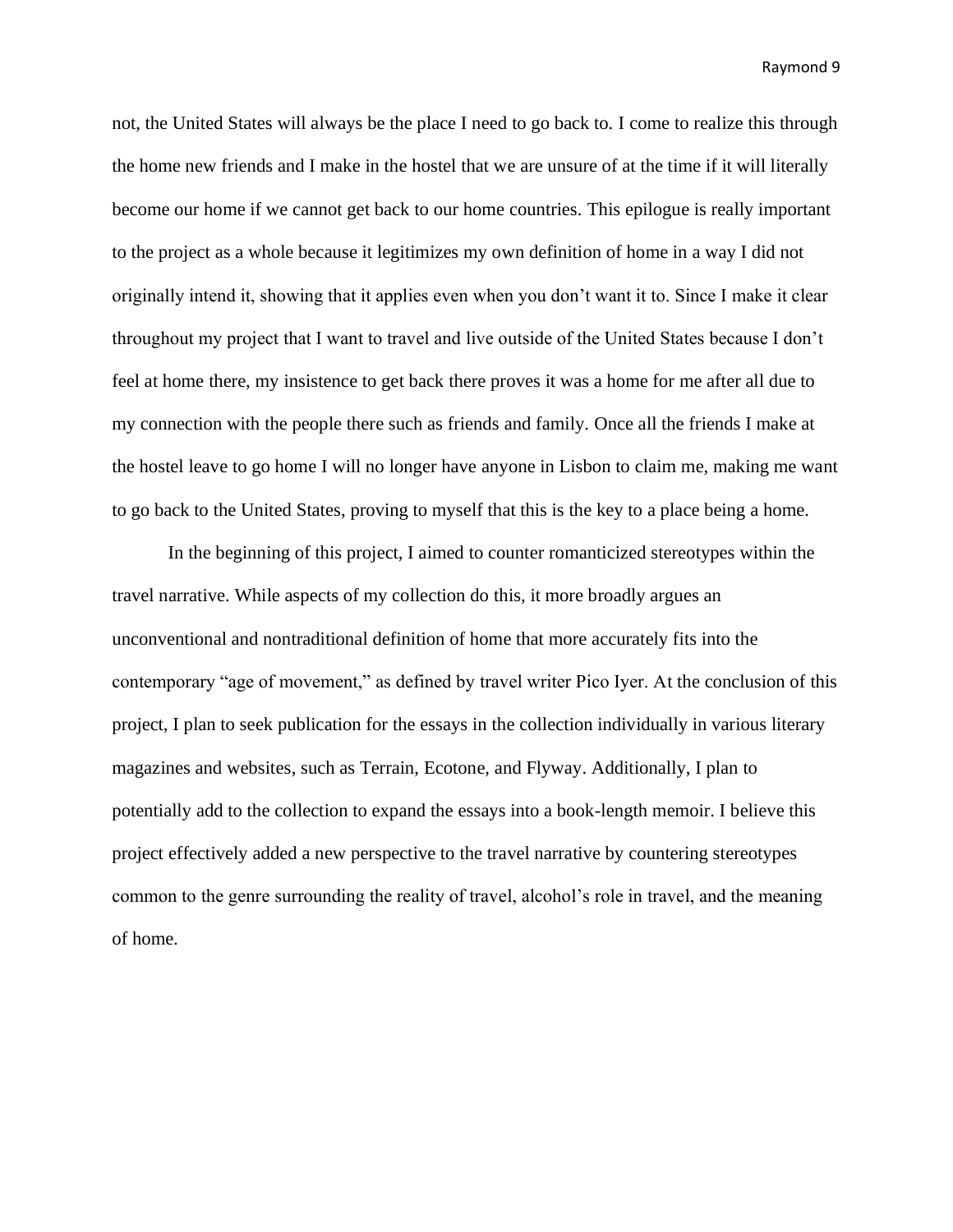#### Irish Whiskey Feels More Like Home

# *Western Massachusetts, USA, Spring 2013*

I begin to dial 911 as my mom yells at me and calls me a *dumb bitch, slut, cunt*, and other classic mother-daughter pet names from the kitchen floor of our three-bedroom apartment. My younger brother and sister cry around her, not sure yet if I'm helping or hurting the situation. I'm hiding in my room doing homework for my high school freshman classes when my younger brother and sister call to me from the kitchen. I call my dad asking him what to do after finding my mom beet red, fallen on the floor, slurring her words beyond recognition, having difficulty breathing. He tells me to call 911.

"911, what is your emergency?"

"Hi, um, my mom is on the kitchen floor and having trouble breathing," I say when they answer, while my nine-year-old brother desperately tries to make my mother breathe in and out of a brown paper bag he uses to take his lunch to school.

"Has she been drinking?" the 911 operator asks.

"Yes."

After I hang up, before I can even make out what my mom is attempting to yell at me this time, I run over to our neighbor's house, like my dad told me, to tell them what's going on. Our neighbor comes over to wait with us for the police, who then wait with us for the paramedics.

"My dad said he's on his way to the hospital from work now," I tell one of the paramedics while the others begin loading my mom onto a gurney. My brother and sister are on either side of me crying into my shoulders, or the closest they can reach. Suddenly everyone in the kitchen is rushing out the door, the sirens on.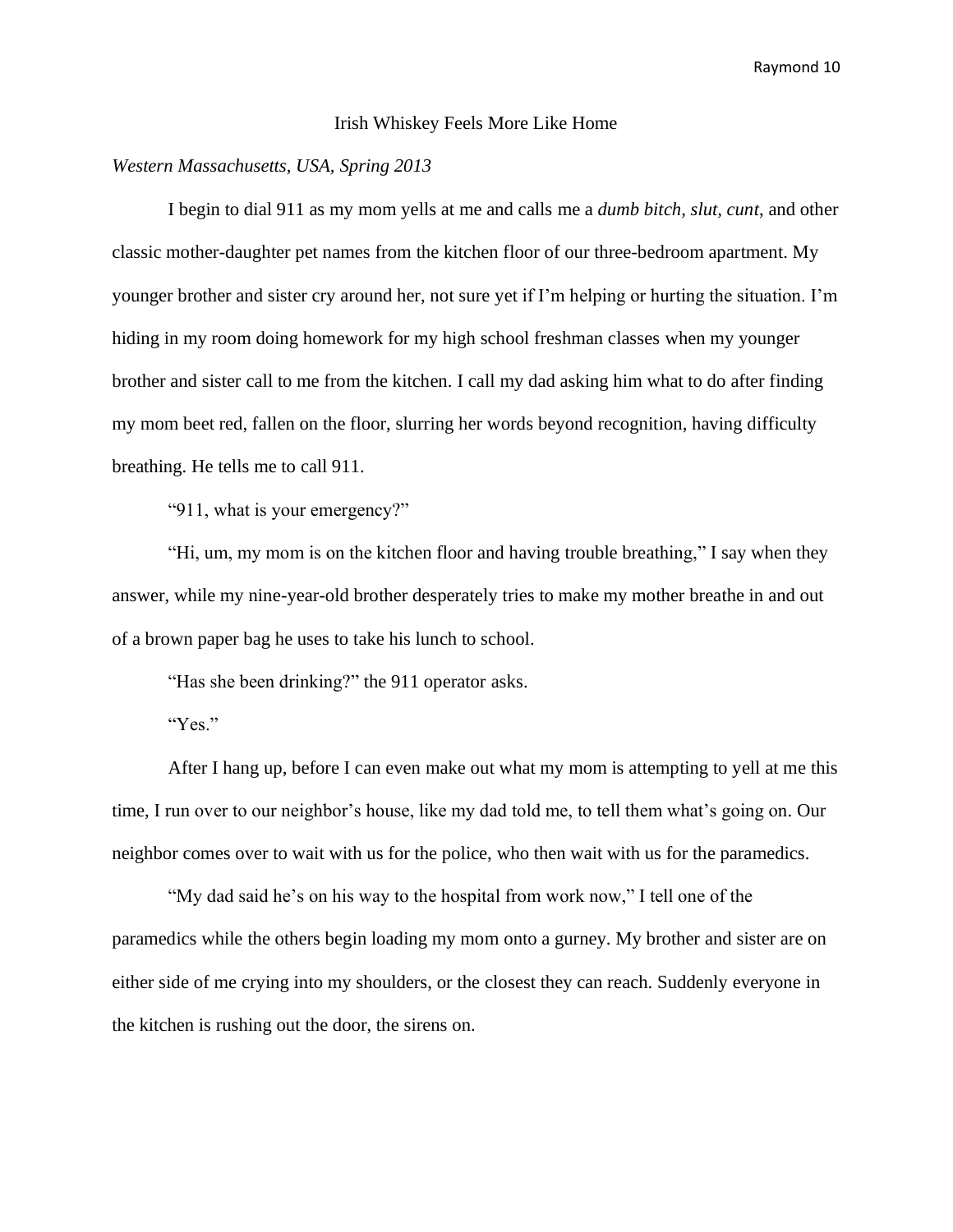We lost our house a little over a year ago and since then have been living in this apartment, the last place I will ever share with my mom—a stranger to me who makes me feel unsafe in my own home

#### *Galway, Ireland, Summer 2017*

I walk down one of the cobblestone streets that scatter throughout Galway, Ireland with my new friend, Brianna. The street is lined on both sides with two-to-three-story buildings all cramped next to each other and fight for our tourist-attention. They do this just as much as the street itself is cramped with people, interestingly enough, doing the same thing.

Arguably, some of the most touristic streets in Galway are seamlessly connected pedestrian-only streets seemingly filled with just as many buskers as there are tourists. Of course we come to expect this in the years to follow and change our plans accordingly to avoid it all, but on this uncharacteristically warm summer night that's still light out at 10pm we're still naïve tourists with the sun setting softly just behind us as we walk in the opposite direction of Galway Bay, heading toward the pubs.

Ireland is stereotypically known for drinking, so we want to drink. Since I'm 18, I've barely drank up until this point because I'm afraid of becoming like my mom. Just a couple bottles of Mike's Hard Lemonades along with Malibu and Cokes here and there.

I don't drink like my mom whose addiction changes who she is into a stranger I don't recognize. Her way of drinking is the only way I've seen drinking all my life. My dad made sure we never saw him drink while we were growing up, due to my mom's drinking. Drink and be a drunk or don't drink at all.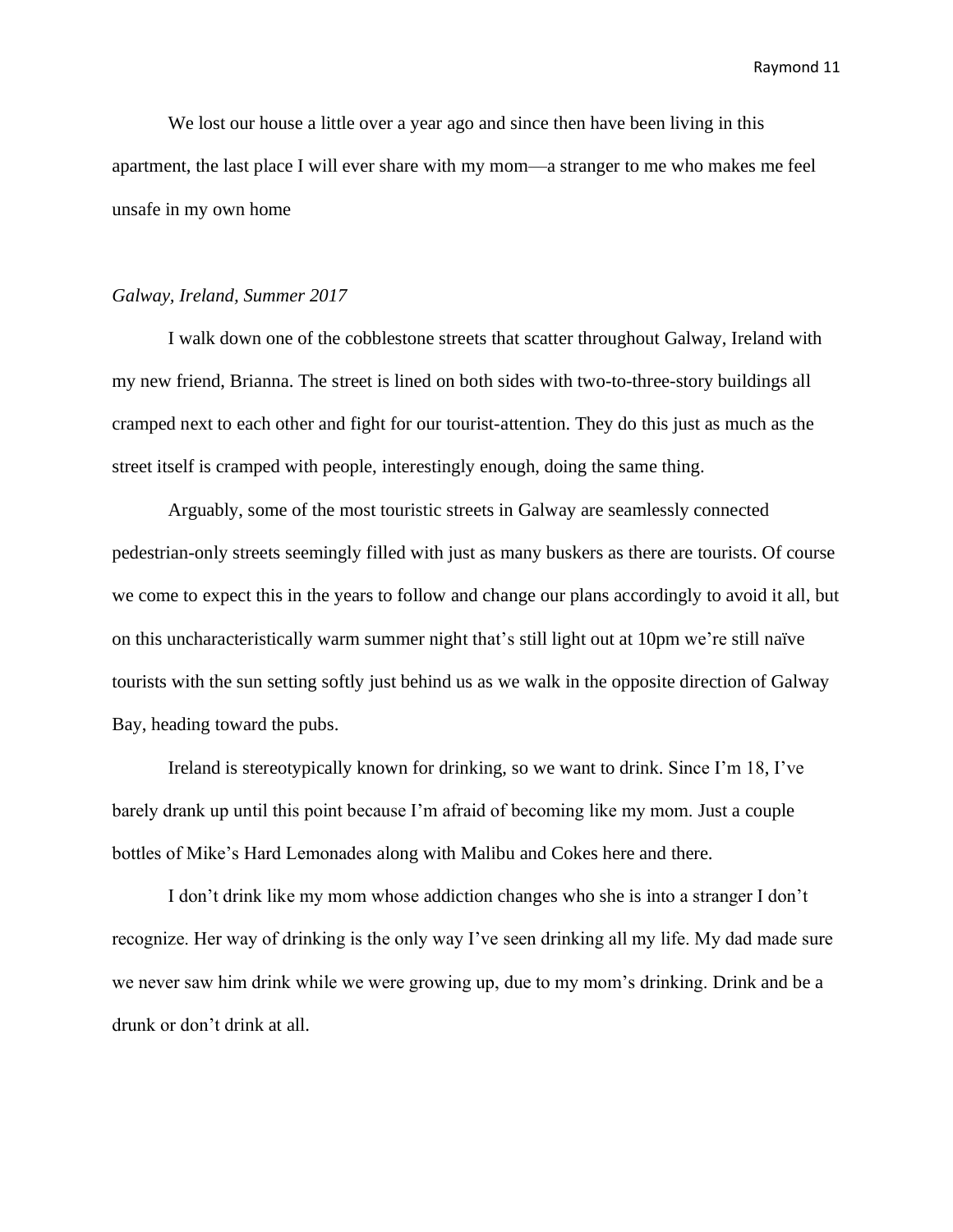I want to see what a normalized, destigmatized drinking culture looks like. I want to have the experience of drinking in an Irish pub where my drinking won't automatically be viewed as a possible addiction. Even though it's but a small part of the Irish culture, it's a part of the culture nonetheless, and I want to experience every last bit of it. Irish whiskey and all.

Brianna and I, though, are the only ones on this university trip that seem to want to experience that side of the culture. Going to Ireland without visiting the Guinness Factory or going to a single pub is like going to Paris without seeing the Eiffel Tower—you feel like you're missing out on something. Then we would have just flown over six hours across the Atlantic Ocean to step foot on a small surface area of the 32,000 square-mile hunk of dirt and rock that is still just smaller than the state of Indiana, where sheep block roadways and the grass really is greener.

That isn't Ireland, or at least not all of it. And again, we want to experience it all. It only scratches the surface, literally. The alcohol is not so much the main event, but a sweet bonus of pub culture for those that choose to partake. The best thing about pub culture in Ireland is the sense of community you feel when you're there amidst all the music and history strewn about every pub in the country. But since this is my first time being able to drink in bars and pubs, I want to try to experience that too, along with Ireland's famous community pub culture. On this two-week university summer travel course to the Emerald Isle of over fifteen other students, there is only one other student other than myself that wants to do more than scratch the surface of the touristic sites and gift shops.

So Brianna and I step foot outside our hotel with the intent on having an authentic night out in Ireland filled with Irish whiskey and a destigmatized drinking culture. A drinking culture we would later attribute many of the friends we would make over the years to, from habitual trips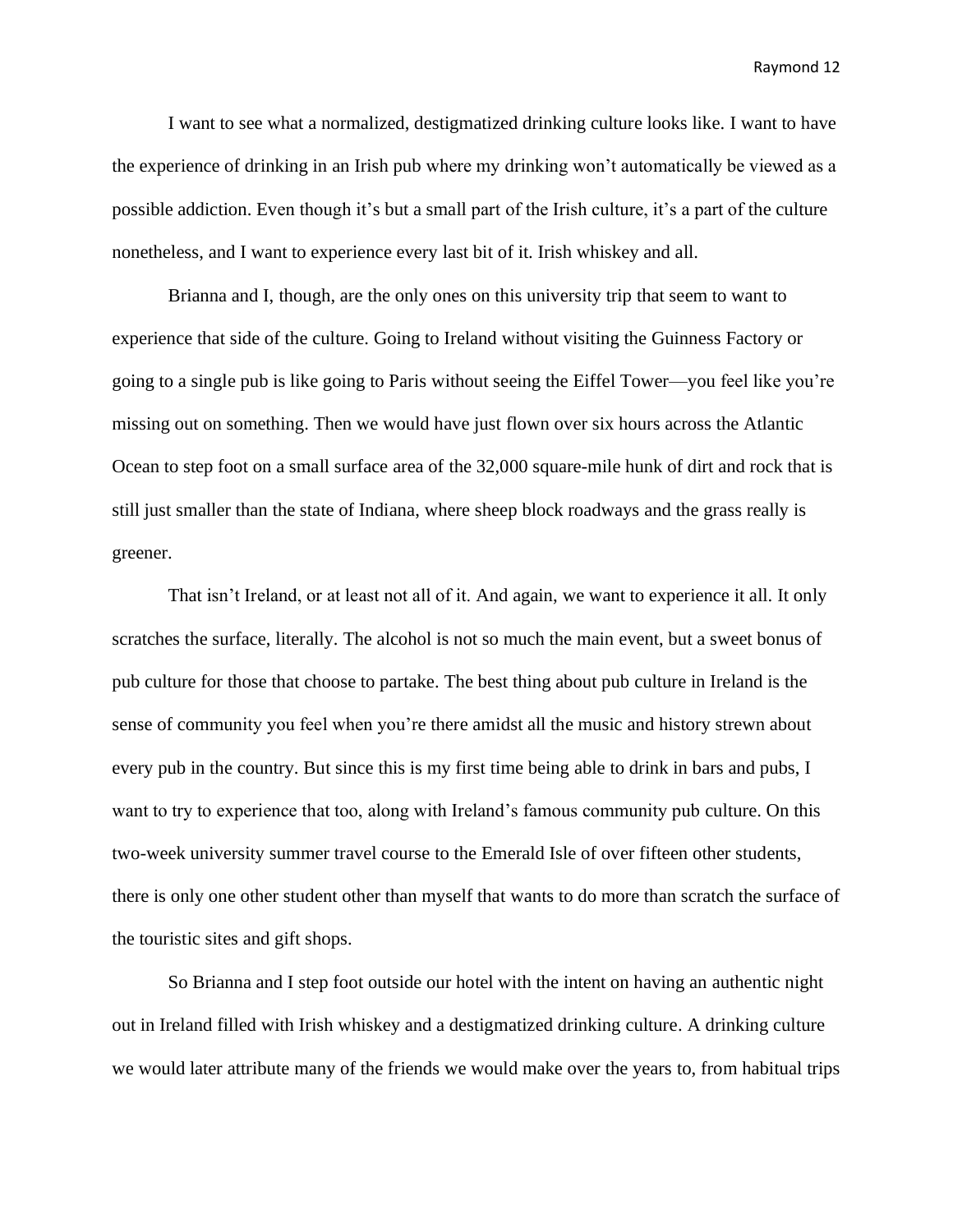back to the home of Jameson whiskey, always giving us yet another reason to return the next time until one day we'll have no choice but to stay.

Until then, we will look back on this first night as the time we realize that Ireland's destigmatized drinking culture and pub community turns strangers into friends and friends into family with the ease of a pint. A different kind of addiction.

#### *Western Massachusetts, USA, Fall 2010*

I'm ready to go. Tonight's the night of yet-another-middle-school-dance that my friends and I are so excited for. It will escape me later in life what exactly I'd wear to these dances since we never take any before or after pictures for them. Future me will be relieved no pictures exist.

I slip my slide-out keyboard Samsung into the back pocket of my jeans and run down the stairs of my childhood home, resisting the urge to ride down the banister like I had done so many times before. Having lived in this house since I was three years old and being fairly unsupervised by my mother any time past noon, a kid has a lot of time on their hands to explore what they can and can't do at home.

Sliding down the banister, you can.

Jumping off the top of your bunkbed into a pile of pillows, you can.

Bringing your little sister down the stairs in a bin full of toys, you can't. That results in denting your left cheek bone on the front door doorknob at the bottom of the stairs after you fall.

But this time I restrain myself from acting childish. I'm older now, more mature, sliding down the banister is for kids, which I most definitely am not anymore.

Not since I figured out I had the choice between being hungry until my dad gets home from work and figuring out how to cook.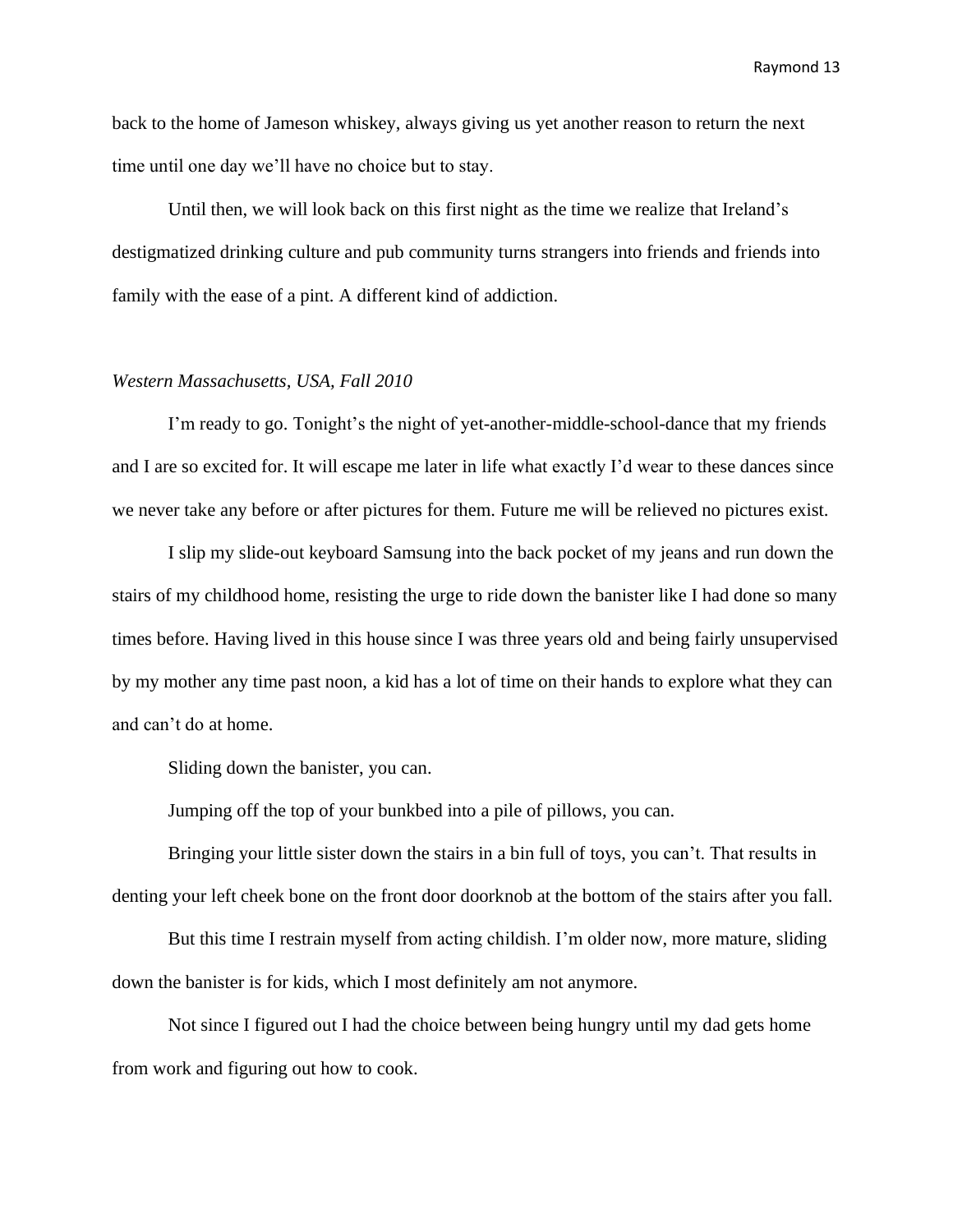Not since I realized that I had the choice between having my mom in the morning and having a stranger drunk on the couch in the afternoon.

Not since I figured out I had the choice between staying perfectly quiet in my room after school and spending my day being called a cunt in the comfort of my own home.

"I'm ready to go!" I say as I walk down the stairs. No response. My mother is right there on the couch, passed out, with an empty glass cup knocked over just next to the arm she has draped onto the floor. I really like dances because it's an excuse not to be in the house all night with her. Not just dances. I do this all the time, finding and even inventing clubs with my friends in order to stay at school so I didn't have to go home for as long as possible.

My ride to the dance is clearly not as ready as I am. I'm ready to tear up that dance floor with my friends I've known throughout all of elementary school and make some new ones in the process. I just need to get there. With every second that passes the feeling in my stomach that often cameos when I'm afraid gets bigger, begging my mom not to wake while knowing at the same time that she has to. Sometimes the things you think will be the easiest, like waking your mom up to drive you to a dance, are the things that end up being the hardest.

Like having a piece of lasagna your mom made for dinner. Instead of her hiding it in her room so you can't eat anything.

Like grabbing a seltzer bottle out of the fridge before school. Instead of the seltzer turning out to be straight vodka.

Like getting into the car with your mother. Instead of her being too intoxicated to drive but she does anyway, and you have to get in every time because you don't have a choice.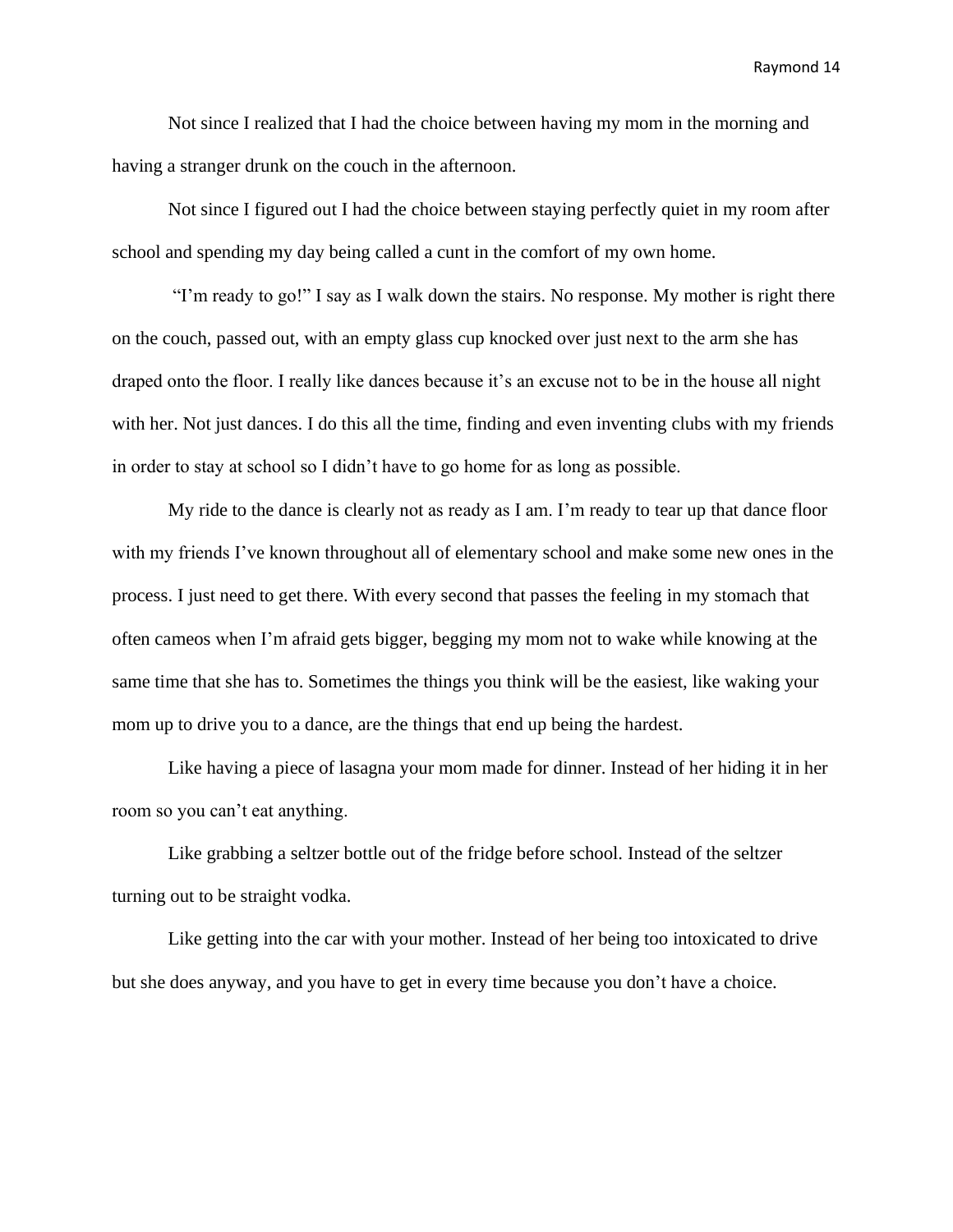# *County Mayo, Ireland, Spring 2018*

I'm in Ireland again for spring break and it feels like home. It's just a few months after my first trip to Ireland on the university study tour. I missed it too much that I really didn't have any other choice but to come back.

An Irish friend I met on my last night out in Galway during the study tour told me I was always welcome to stay with him and his mum, Mary Jane, out in County Mayo whenever I came back. So I took him up on the offer the first chance I got…with a plus one. I decided to take Brianna along because it felt wrong to have one without the other, Ireland without my travel buddy, a house without a home.

"Good morning girls," Mary Jane greets us with a motherly, sing-song tone. "How did you sleep?"

"Really well," we both say. "Thank you," I add before asking my friend for some of the cereal he was eating at the kitchen table. Brianna hangs back looking a bit hesitant, trying to figure out what she'll be having for breakfast. She's been vegan for years. Mary Jane notices her hesitation and tries to comfort her.

"Don't worry dear," Mary Jane begins with a small smile. "My son told me that you were vegan so I got you something you can have," she starts over towards the cupboard above the stove with a little skip in her step to take something down, very excited to show Brianna what she had gotten her. "I got some cereal that's dairy-free so it's vegan for you and of course you can have tea."

"Wow, really? Thank you so much, I really appreciate it," Brianna says.

"You're welcome," Mary Jane says with a pleased look on her face. Her round face is complemented by accented cheekbones that become even more prominent when she smiles, her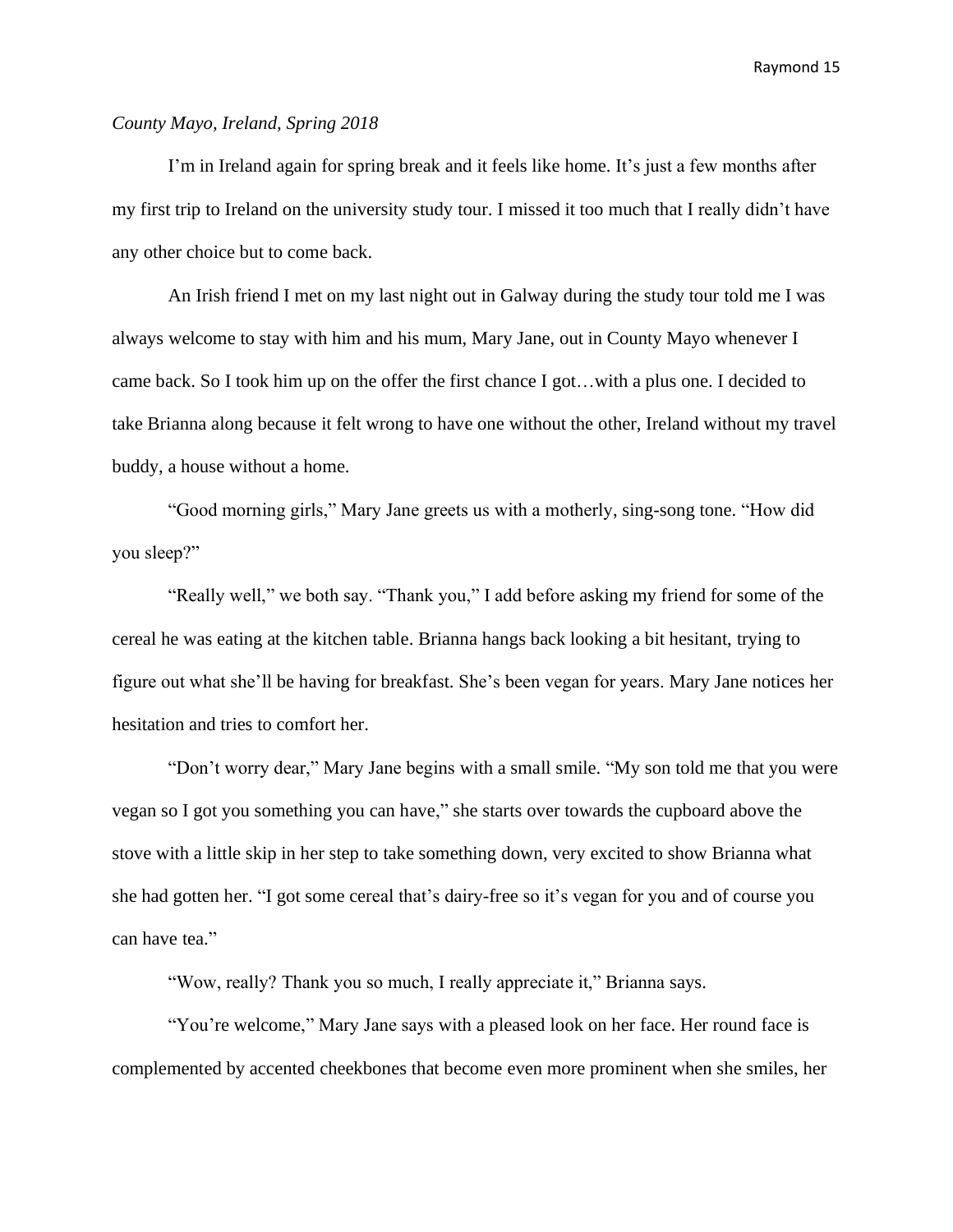cheeks getting the smallest hint of pink. Her frizzy bed-head blonde hair is all up in a curly bun in an attempt to look put together this morning, even if only for our benefit. I'm a bit surprised that she's even up this early with us at all since she isn't the one driving into Galway today. This makes me think of my own home growing up. How my mom wouldn't even get up to drive me somewhere in the middle of day, let alone early in the morning just to say good morning.

I feel more at home in this house in the Mayo countryside with an Irish friend I met last summer, his mum I just met last night, and my Ireland-loving best friend than I did in the United States in my own house with my own mother when I was growing up. I'm starting to realize it's not the place but the people that make the home.

"While I have you both here, I want to show you where we keep the tea," Mary Jane points to a cupboard, interrupting my train of thought. "And the cups, and you're welcome to anything in the fridge or cupboards." I smile in shy gratitude at this hospitality I'm clearly unaccustomed to since it doesn't seem to faze Brianna. I remember her mom is maternal and caring like this too. "Do you girls want a cup of tea now?"

Before we can answer, even though I've still got a couple more mouthfuls of cereal left and Brianna hasn't even sat down to eat yet, her son, our unofficial tour guide for the week, answers, "We've actually got to be heading off, Mum, I've got to be at work soon."

I look at my phone and it is indeed time for us to hit the road. Brianna and I say our goodbyes to Mary Jane as she gives us some recommendations on where to get breakfast in Galway and tells us to drink a bit of whiskey to keep warm. As we pull away from the house, we hear her yell to us from the front door to be safe today. My friend rolls his eyes in the front seat before he pulls away. While he is so accustomed to this small act of love, I am really feeling a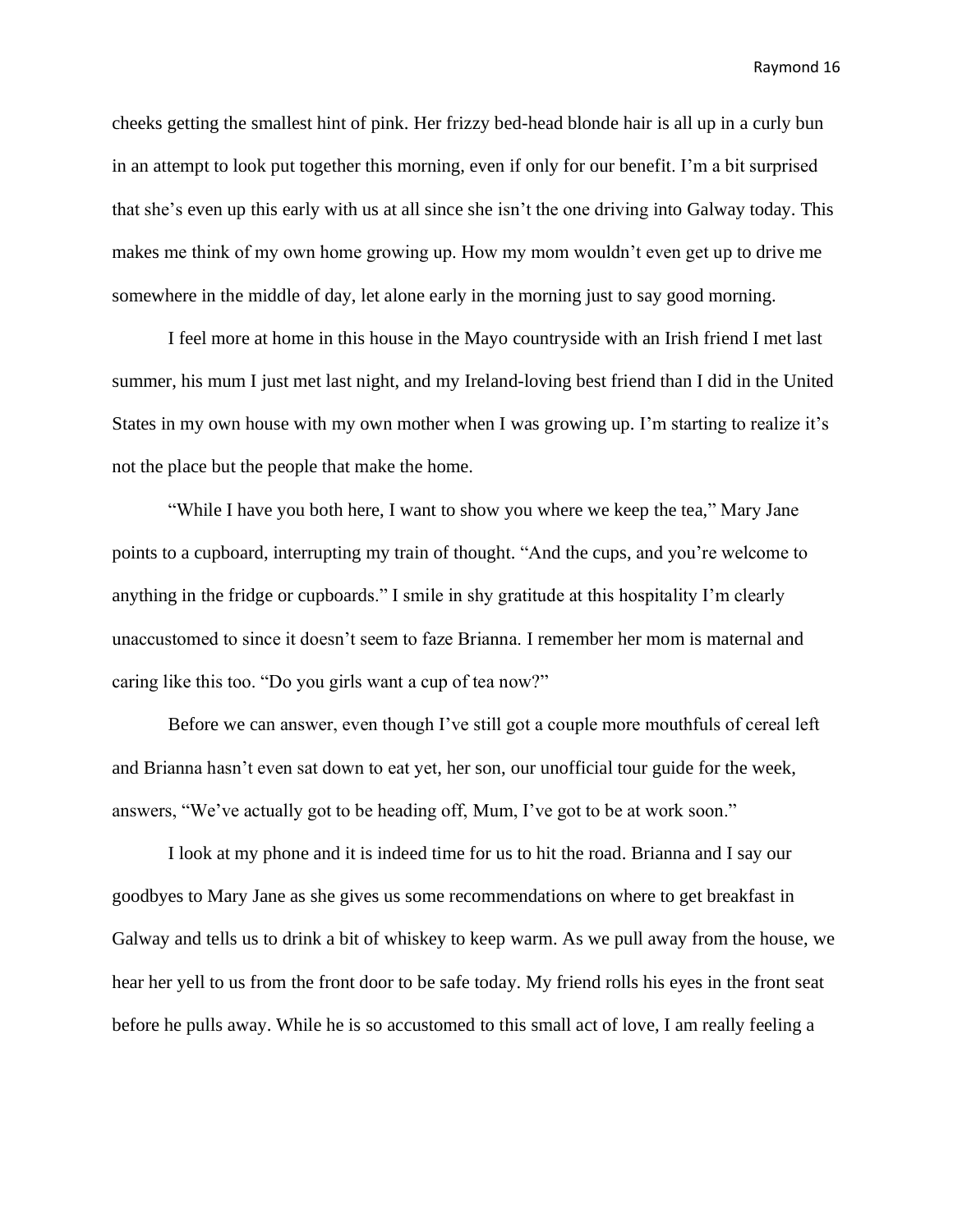part of the family. It gives me a tingly feeling all over my body that I try to hold on to during the whole car ride.

I do so by reminding myself that we won't worry Mary Jane at all since we already did all the touristy stuff the last time we were in Galway on the university study tour.

We'll find our home for the day in a restaurant trying new food, in a coffee shop finding the vegan options, in an old bookstore looking through all the Irish literature, or in a cozy corner of a pub keeping warm with Irish whiskey. We may even try to brave some outdoor sightseeing along the water, which will probably be quiet if not silent since Ireland in March is not the ideal time to go near the beach, but that's why we have the whiskey.

I like to think that Mary Jane will be proud.

### *Western Massachusetts, USA, Spring 2013*

Everything has changed for the better after my mom got alcohol poisoning last week on the kitchen floor of our apartment. She's fine, she survived and all that, but barely with a .220 blood alcohol level. She's lucky, but she's not allowed to live with us anymore. We're at the courthouse right now to make sure of it.

I'm fourteen years old and this is the first time in my life I've ever been able to come home from school knowing I won't get verbally abused. The first time I don't feel powerless and helpless every day of my life in the one place I'm supposed to feel free, heard, and loved. The first time I feel safe in my own home.

I'm testifying with a court psychologist, I think, so they can testify on my behalf during the actual hearing in a couple hours.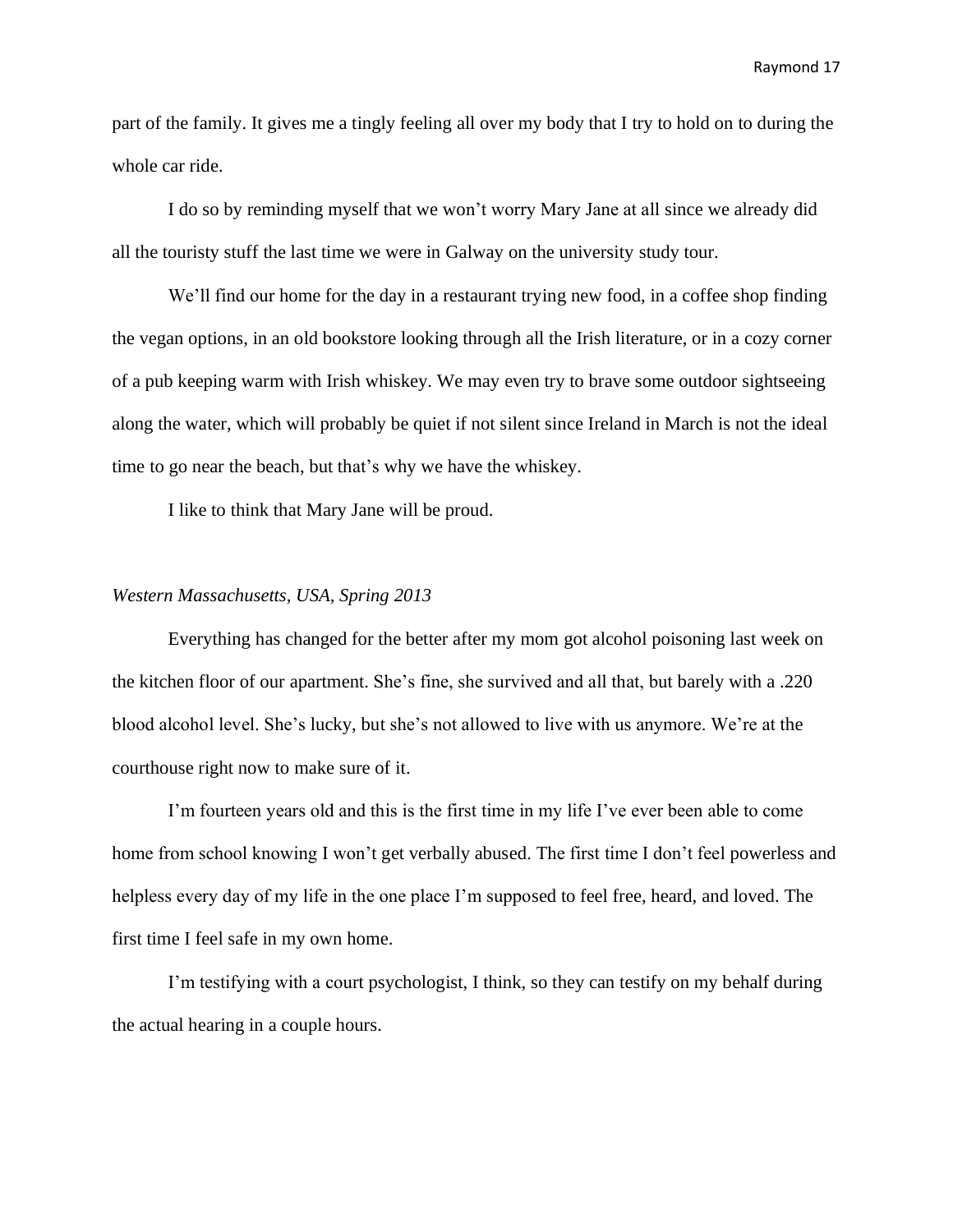"Can you explain, in your own words, some of the things that would happen when you got home from school each day while your dad was at work?" she continues to ask probing questions like this for about an hour. I tell her everything.

I tell her how I found out about my mother's alcoholism when I was ten years old. My mom was on some girl's weekend getaway with her friends in New Hampshire. My dad and I were watching a movie after my brother and sister fell asleep and he got a call from a police station up there. She'd been arrested for drunk driving, the first of her two DUI convictions, although I believe she would go on to be arrested for more than that but not all that she was formally convicted of in court.

But in New Hampshire, she needed to be bailed out of jail. I was still awake when they came home later that night, which my mom was very unhappy about. She was still a little drunk I think. Since my brother and sister were asleep throughout the whole night, they wouldn't find out about this until years after her alcohol poisoning. But since I was awake and aware of what was going on to some extent, my mom subconsciously decided to blame me in some way. Like my knowing about her DUI was the thing that made her an alcoholic.

This is how my ten-year-old self rationalized the future verbal abuse. Even if my mom didn't quite realize it herself, after that night she treated me differently than my siblings when she was drunk. She treated me like a stranger in my own house, someone who was a threat and a nuisance to her and my siblings' way of life.

#### An outsider.

I'm still not quite sure if she remembers how she treats me the next day after she sobers up, but nothing is the same for me again. Nothing and nowhere that we live feels like home when she is in it because when she is drunk, she is a stranger to me too.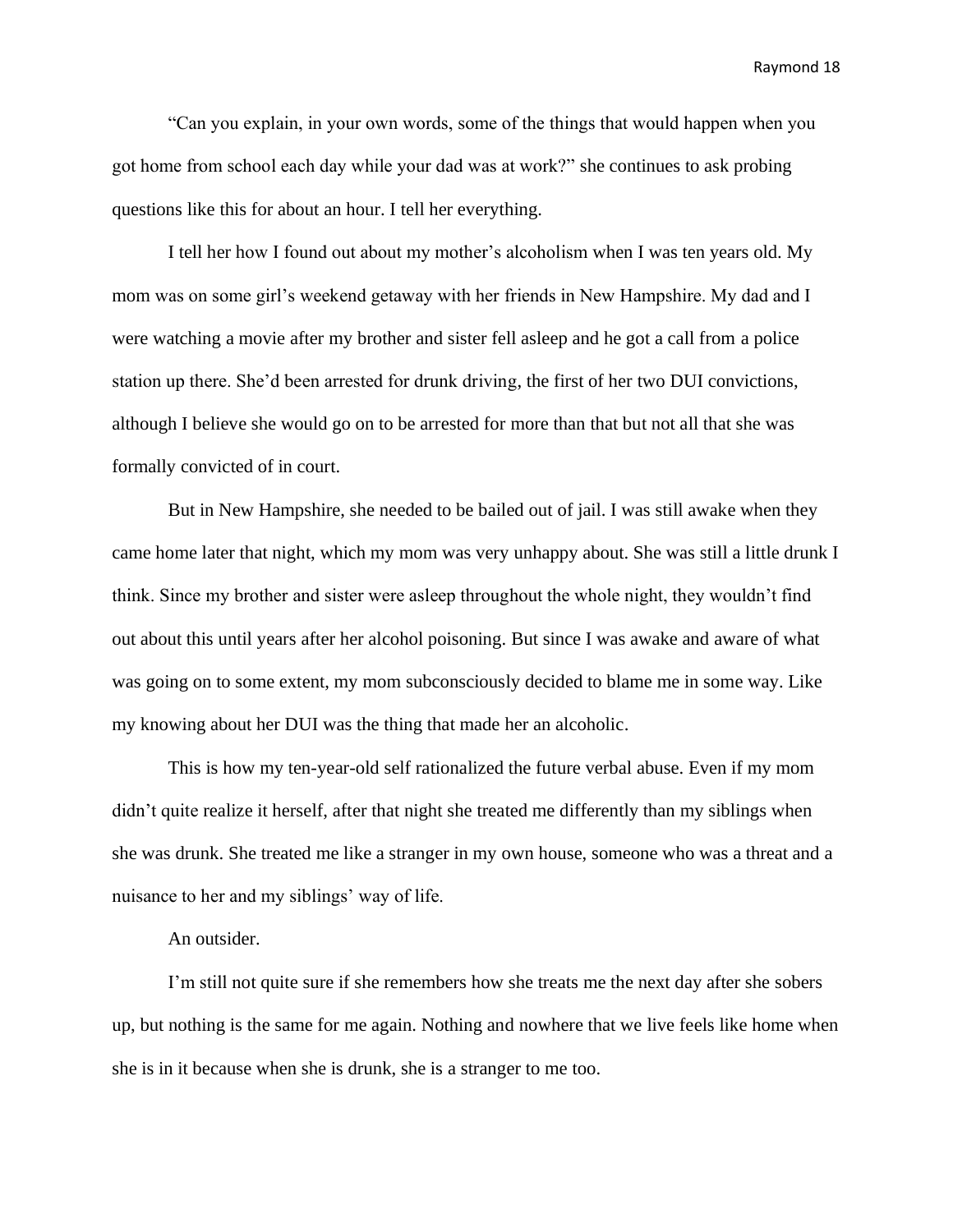I tell the court psychologist how early on after that night, my mom would go on walks around the lake we lived near, get a big cheap plastic-bottle full of vodka from the convenience store, and be hammered by the time she got back. I told her how she recently found the green leather-bound journal I kept to keep track of everything that happened on the more eventful days after I got home from school so I'd remember what to tell my dad when he got home, which I'd forget to do anyway.

"What do you mean by that?" The court psychologist asks right around this point.

"I have trouble remembering what happens with my mom when something big happens, so that when my dad gets home and he asks how everything was today I just say 'fine' because I can't remember anything to tell him, so for a while he didn't really know that anything was wrong," I say, looking over at my dad.

My mom screamed at me for hours the night she found my green leather-bound journal. It was a record of everything mean or bad she'd ever said or done to me since I started keeping it in middle school. It was how I coped.

I honestly can't remember everything about it because she took the thing that I wrote everything down in. But I know she confronted me very shortly after I got home from school that day. As soon as she did the all-too-familiar feeling in my stomach returned to its usual pain and size. Starting out as a grape then quickly getting up to grapefruit level depending on how loud and what she called me that time. This time it was almost enough to double me over in fear.

She was screaming at the top of her lungs throwing the green journal in my face repeatedly. I can't even remember what she said, but whatever it was, she screamed and screamed, coming in to scream for a bit, going back into the living room, then coming back unannounced again. The torture was not knowing when she'd be back in.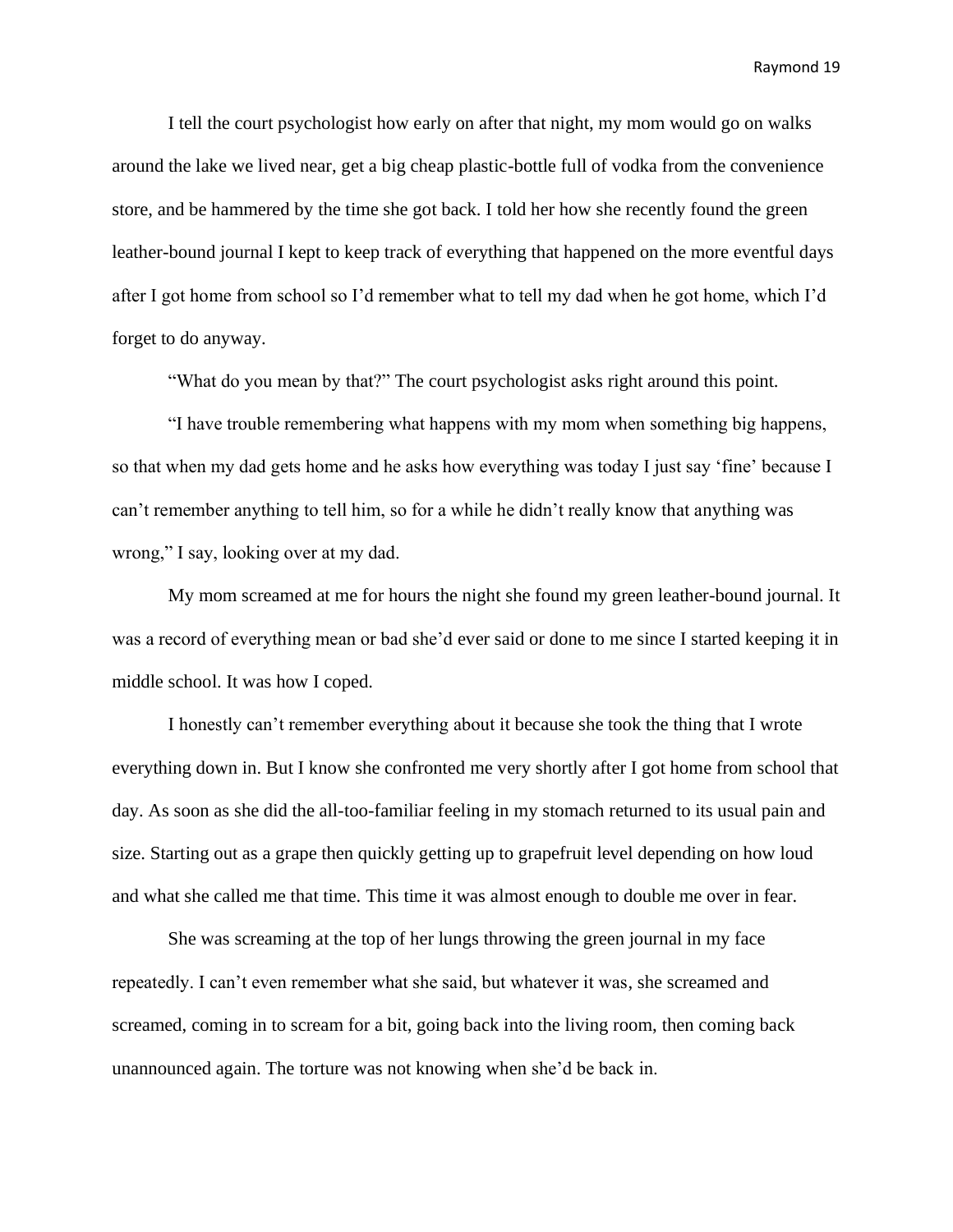I know she called me all the usual names*: slut, stupid bitch, whore, cunt*. I tell the court psychologist all of this and she's shocked.

It's funny how the names people call you can stick in your brain more than anything else they say. How the hurtful words are the thing we remember most, even if we can't remember anything else. How we strive to do everything in our power to never be called the name again.

# *Galway, Ireland, Summer 2018*

Despite all my efforts throughout my life to never be called those names by anyone ever again, sometimes things just don't work out the way you want them to. I decide to live in Ireland for a whole summer on a working holiday visa only a couple of months after my spring break trip staying with Mary Jane.

I'm all moved into my new apartment for the summer in Galway and met up with some friends I met in the hostel I stayed in before my apartment was ready. Podge is one of these people, and he works for the hostel running the nightly pub crawls around town. We immediately hit it off a couple of days ago when I first got to the hostel, so I decided to keep in touch after I moved into my apartment.

I feel even more at home here than I ever thought I could. A feeling I'd forgotten how to feel after all these years. A feeling I thought I'd left on the kitchen floor of our old family apartment beside that brown paper bag my little brother used to bring his lunch to school.

"Fucking cunt," Podge yells at me from the other end of the cobblestone street shortly before all the pubs close.

There it is again. *Cunt*. I can't seem to escape it.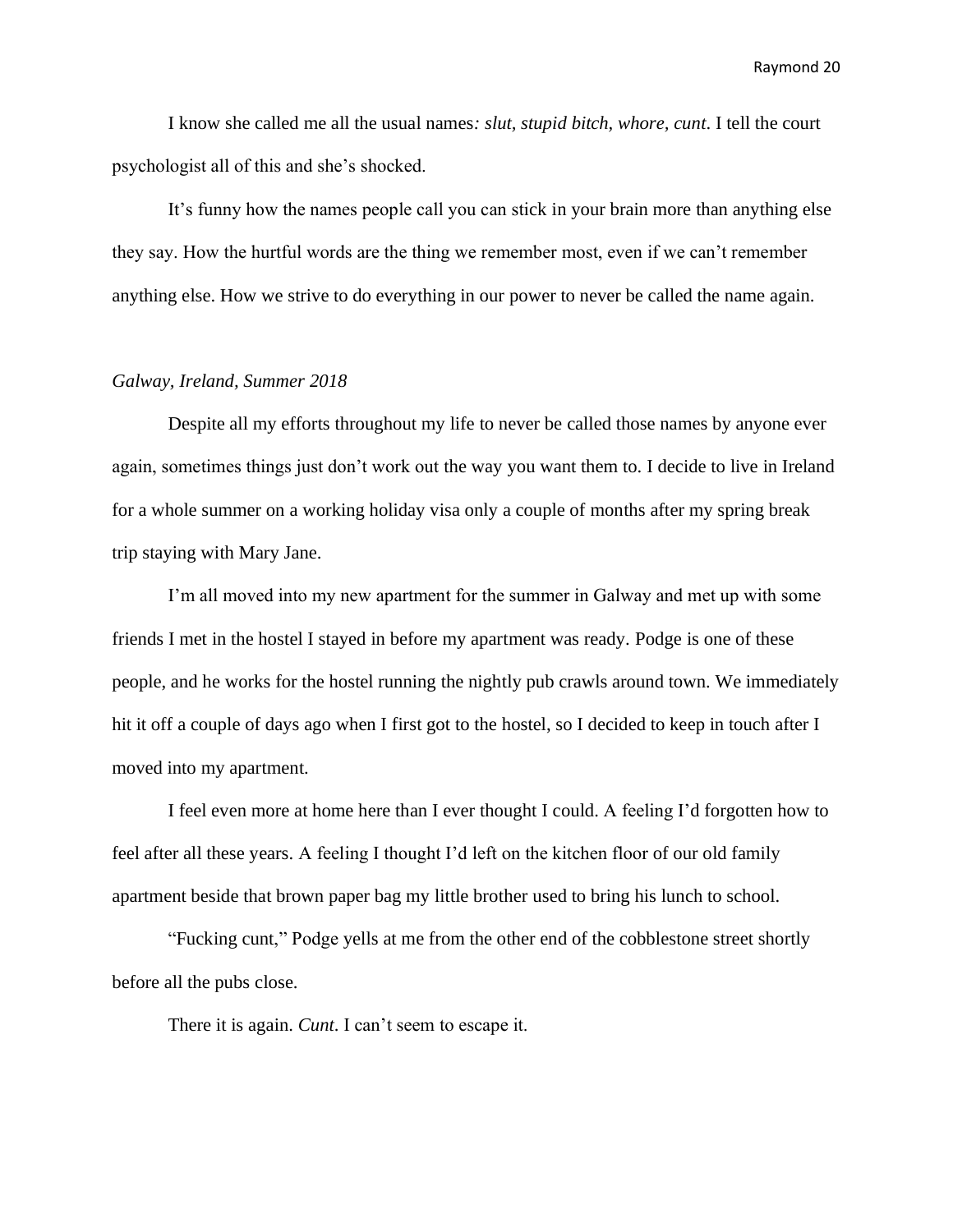I can't remember him saying anything else but that word. I only remember that hurtful word that continues to get drunkenly slurred to me in my life.

I stop in my tracks. A McDonald's paper bag in my hand, the contents acting as a whiskey sponge and comforting reminder of home I was trying to leave behind. All the while that word is acting as a grossly uncomfortable reminder of it. I don't know what's worse, the torture of not knowing when he'll begin yelling again or that he reminds me so much of my mother. Never able to stop drinking day or night and letting his addiction change him into a stranger I wish I didn't recognize.

Throughout the pub crawl Podge brought everyone on earlier tonight, he had taken it upon himself to go hard on the Jameson shots and pints of Irish cider. The alcohol really started to set in about five minutes ago when he chased me out here on the street, mad I didn't want to stay and put up with his drunkenness.

Not unlike my mom chasing me into my room when she found my green leather-bound journal.

Having made this comparison to Podge's familiar state and my mother's years of a unique brand of parenting, I realize that there are certain things I already know you can and can't do on a night out in Ireland that I would finally learn I could take with me everywhere.

Make stupid decisions, you can.

Make the decision to stop drinking too much Jameson, you can.

Make a decision for someone else, you can't. That results in a lot of unresolved frustration with yourself and them. But this time I restrain myself from trying to will someone else to be better. I'm older now, more mature than when I lived in fear of my mom's drunken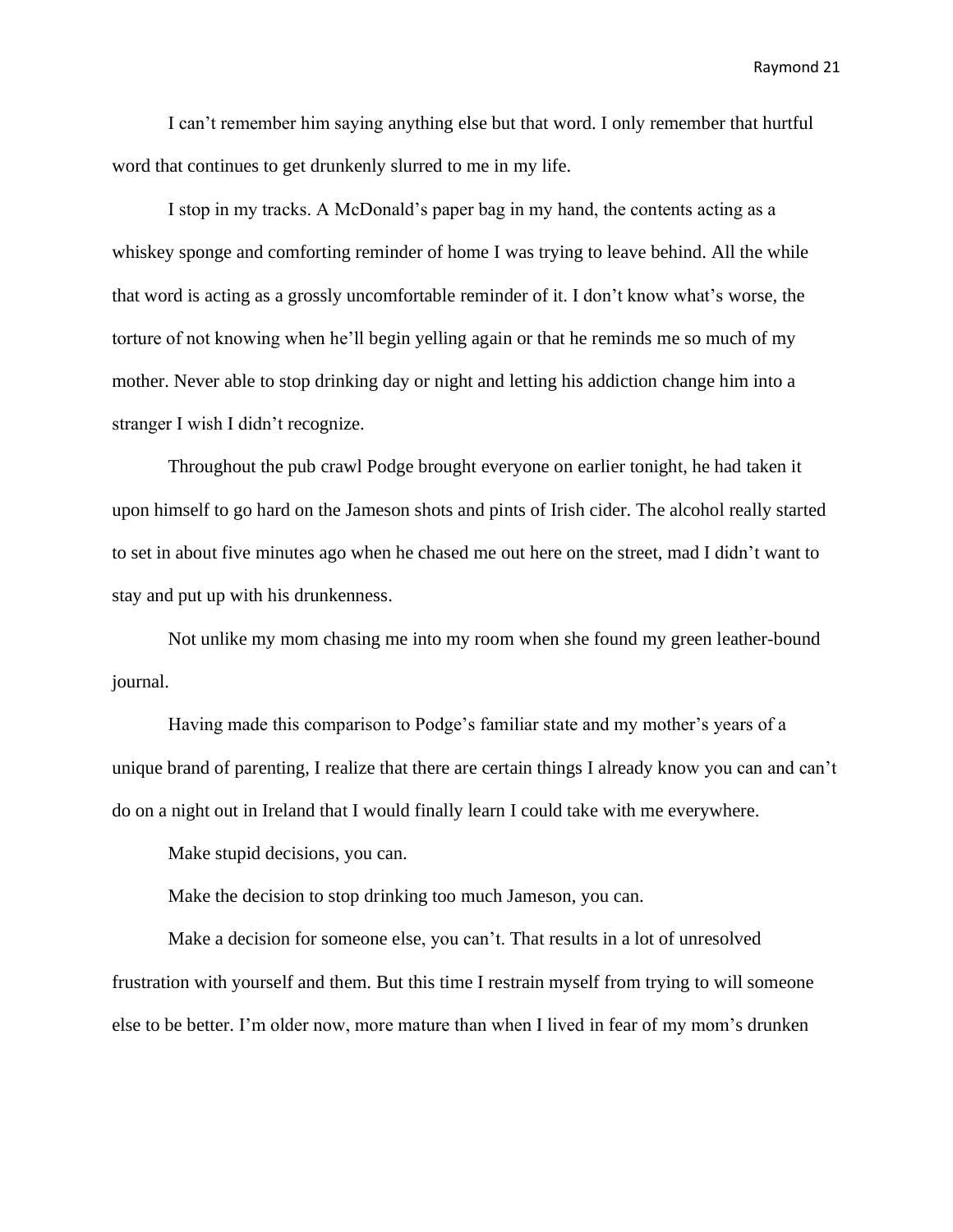slurs. Continuing to argue with a drunk calling you a *cunt* is for kids, which I most definitely am not anymore.

So I turn on my heel on the cobblestone street and walk away from Podge. I'm not the girl trapped in her room forced to listen to a drunken stranger with a green leather-bound book in their hand yelling at me above my bed anymore.

Not since I learned I have the choice between letting names hurt me and walking away from them.

Not since I learned I have the choice between being family by blood and being family by love.

Not since I learned I have the choice between somewhere being a place that I live and somewhere being a home.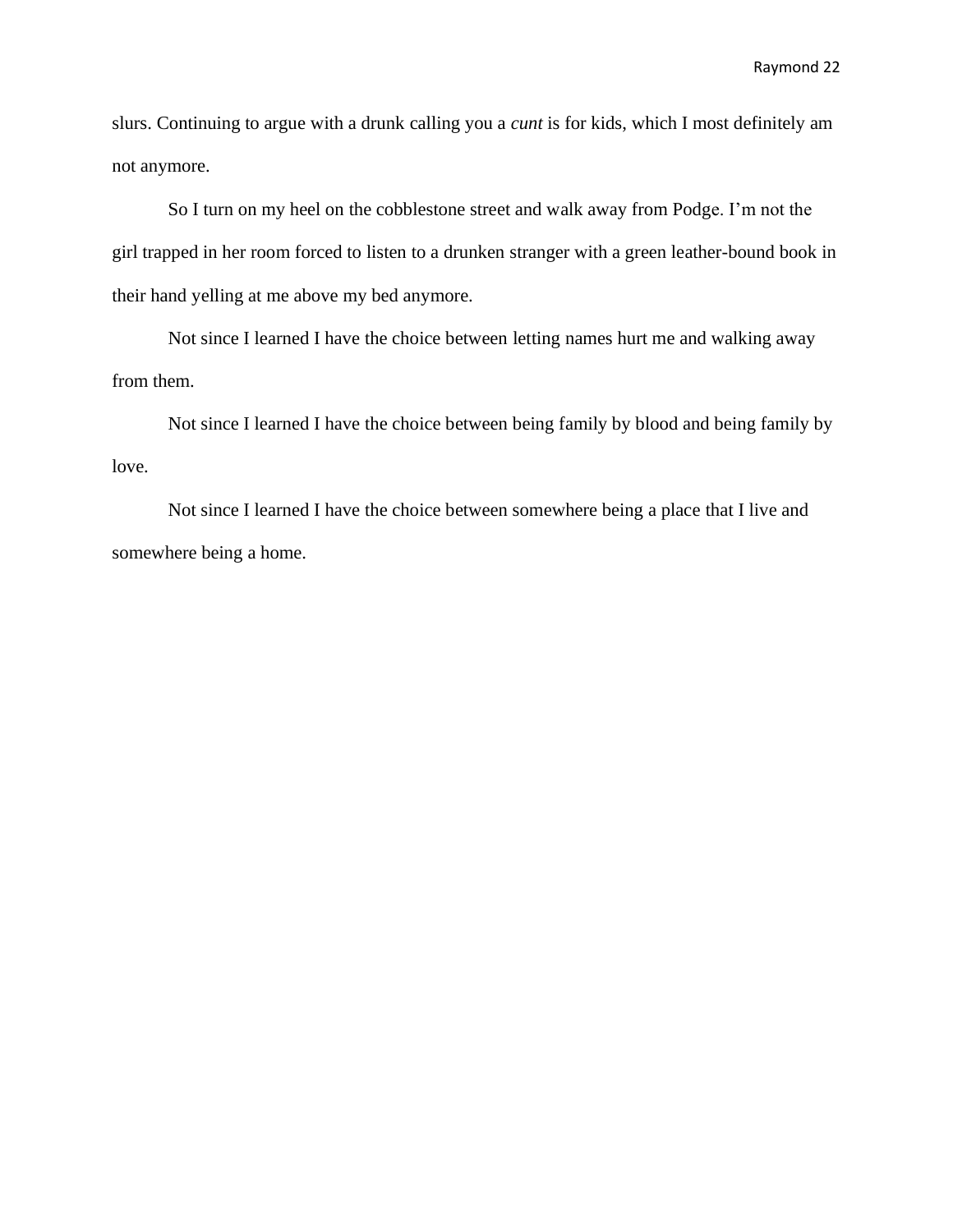#### Wait

# *Dublin, Ireland, Winter 2019*

I'm able to hold back from throwing up just long enough to get off the bus with my suitcase. At least I don't throw up on the bus, or worse, on anyone.

"Brianna," I ask as my travel companion, who also gets off the bus behind me, looking concerned. "Can you please ask any of the store owners here if they have a plastic bag or something?"

"Of course," she replies, leaving her suitcase with me and running towards the stores that line the sidewalk as I heave again.

I know exactly how this looks. A young twenty-something American girl who partied too hard last night in Galway or Limerick now hungover on her bus ride into Dublin and all over the sidewalk at 7 o'clock in the morning to the dismay of fellow bus-goers and passersby on their own ways into the city. At least they have an interesting story to tell around the water cooler this morning.

Too bad it's an entirely inaccurate one.

But a young American girl with food poisoning from the plane food she got on her redeye flight from the United States last night is too pitiful to laugh at, so I don't tell them otherwise.

"None of them have any," Brianna reports back. I think the ban on plastic in Ireland recently went into effect but I don't have the energy to speak.

I simply nod, wipe the puke from my chin with the back of my hand, grab my suitcase, and start toward the direction of our hostel. I may be sick, but at least I'm sick in Ireland.

And it's not the first time.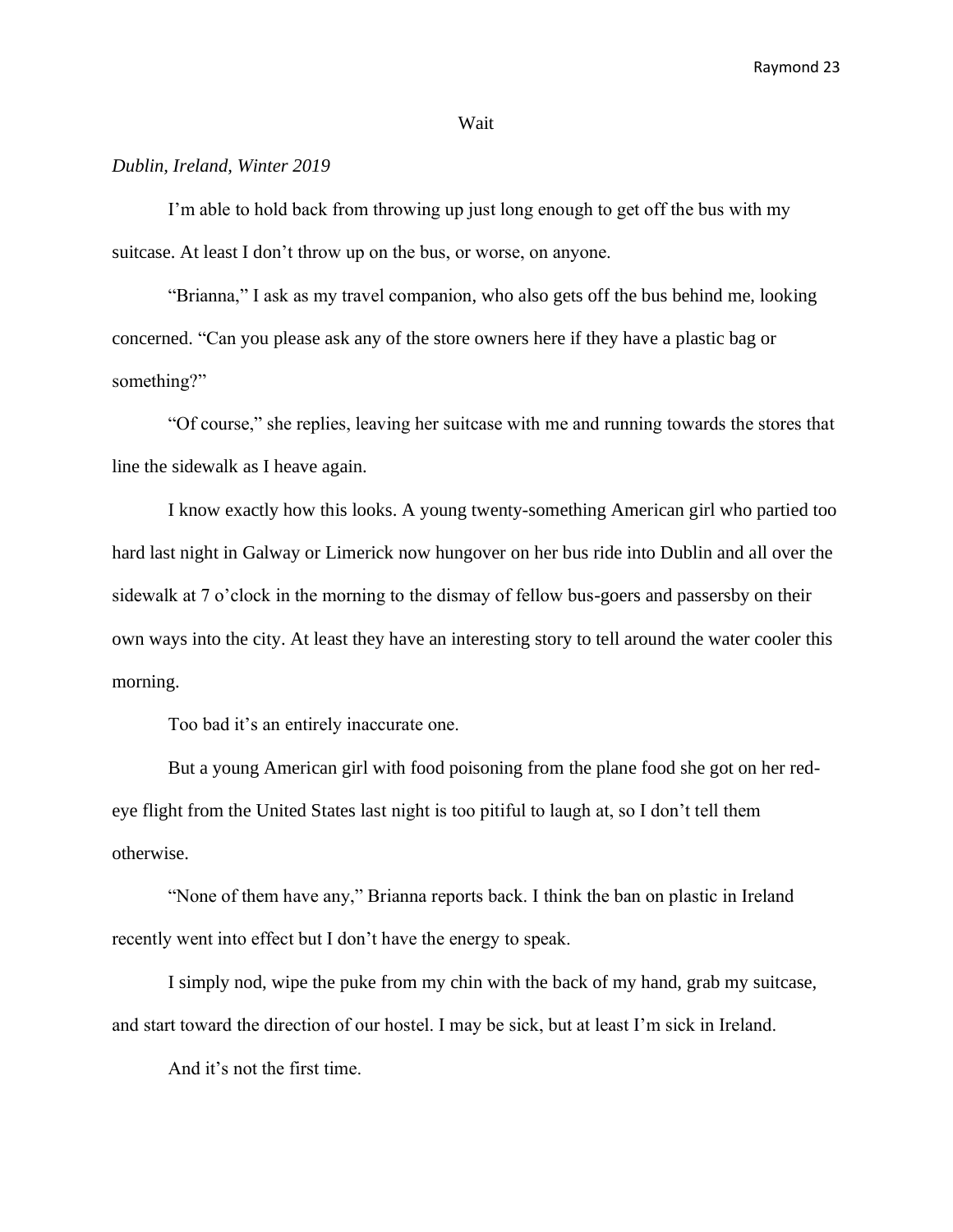Up until this point, I've visited Ireland a few times, living here one of those times for the summer. I've managed to have gotten sick one way or another. Every. Single. Time. Luckily, each sickness couldn't outweigh the experiences I got to have.

My first visit on a university tour outweighed the strep throat, or tonsillitis as the doctor in Dublin called it.

My second visit staying with a friend and his mum in County Mayo outweighed getting strep throat again.

My third visit when Brianna and I decided to live in Galway for the summer outweighed getting strep throat yet again.

Apparently, I've decided to spice things up a bit with a little food poisoning. Just to keep my immune system on my toes.

Little do I know, keeping my immune system on its toes will become the theme of my next five months traveling on my way to studying abroad in Greece and on trips during the semester. Since I'm no stranger to being sick while traveling I've learned you have to make the best of it or you'll regret it after you get home. You don't spend all that time and money planning this trip just to let it get ruined by your health. I don't know about you, but I am actually just that stubborn.

Should I be home and have food poisoning or strep throat, of course I'll be in bed for the day taking all the necessary precautions to make a speedy recovery. My job and classes will be there waiting for me when I return. But the same thing doesn't go for traveling. A lot of times I'm here today and gone tomorrow so I have to make the best of my situation by seeing and doing everything I came to regardless of anything else.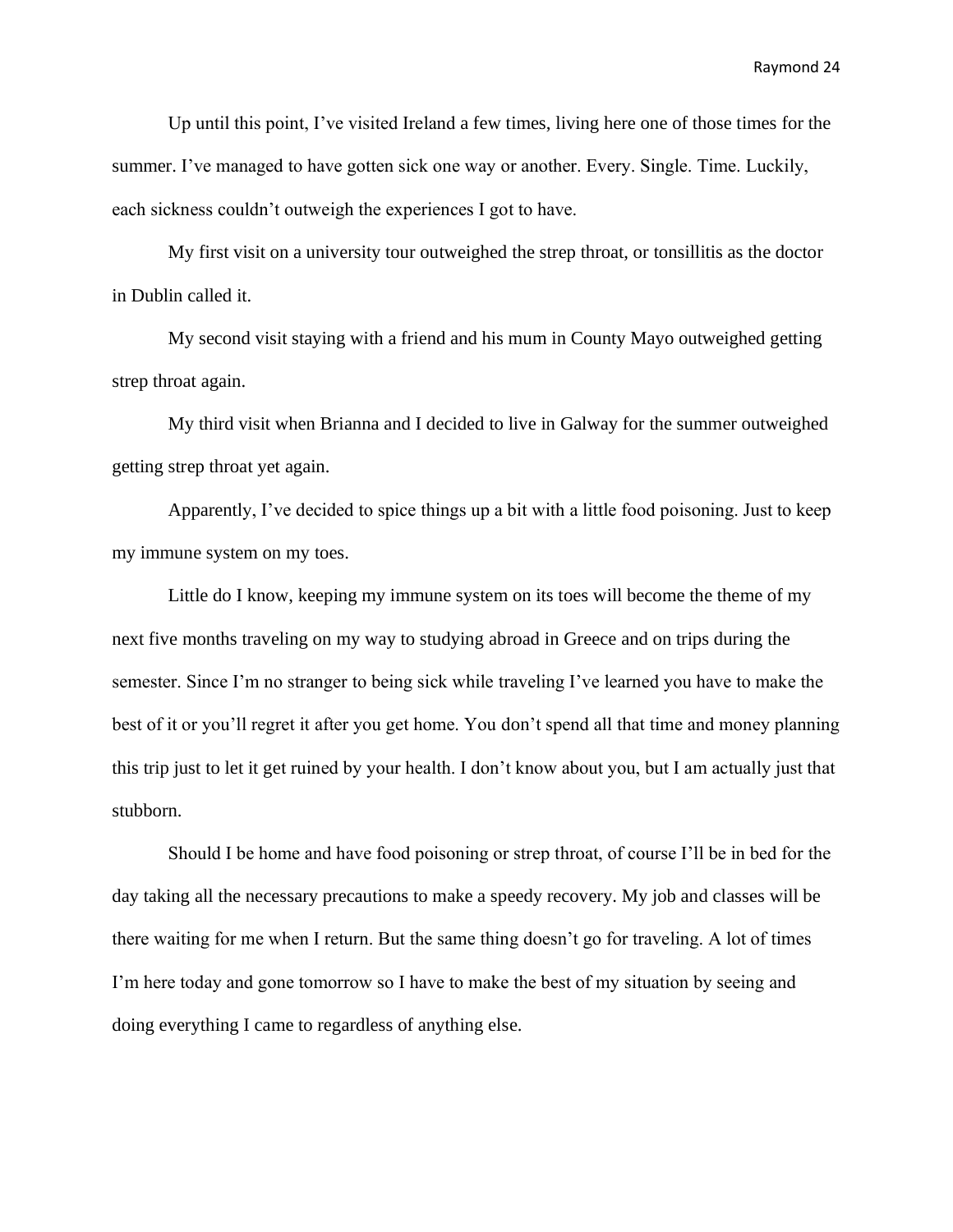Travel is fleeting, and in many cases, temporary. This is a very different feeling than I get from my daily life that is generally the same day in and day out. If I don't do it today I'll do it tomorrow or next week, but with travel that is never a guarantee so I feel more motivation and excitement to get more things done. I feel more motivation to be productive in sightseeing or making new friends. You never know the next time you'll have the opportunity to explore Dublin's city center, hike in rural Germany, or spend the day in a bathhouse in Budapest.

#### *Budapest, Hungary, Spring 2019*

My experience in Budapest surprisingly makes me miss the food poisoning in Dublin. Budapest starts off my 2-week solo backpacking trip around Eastern Europe during my Easter break from my classes in Greece, a trip I've been planning all semester.

Now finally after climbing over 300 steps I'm at the top of St. Stephen's Basilica in Budapest, Hungary so I can see what I came to see all at once. The 360 degree view of Budapest is mesmerizing and a lot to take in. It takes me a few good laps around before I feel like I really soaked it in and can start taking pictures.

My stomach has other ideas.

I start to impulsively keel over in an attempt to subdue the raging stomach pain I've been battling for the past three days that I've been here. I still have the same inkling as to why exactly my stomach has been hurting so bad as when it started upon my arrival here. *Egyik sem* as they say in Hungarian. The word I'd learned to say at every restaurant I went to with some Canadian friends I met at my hostel since a side effect of this stomach pain has been an inability to eat or even want to. *None*.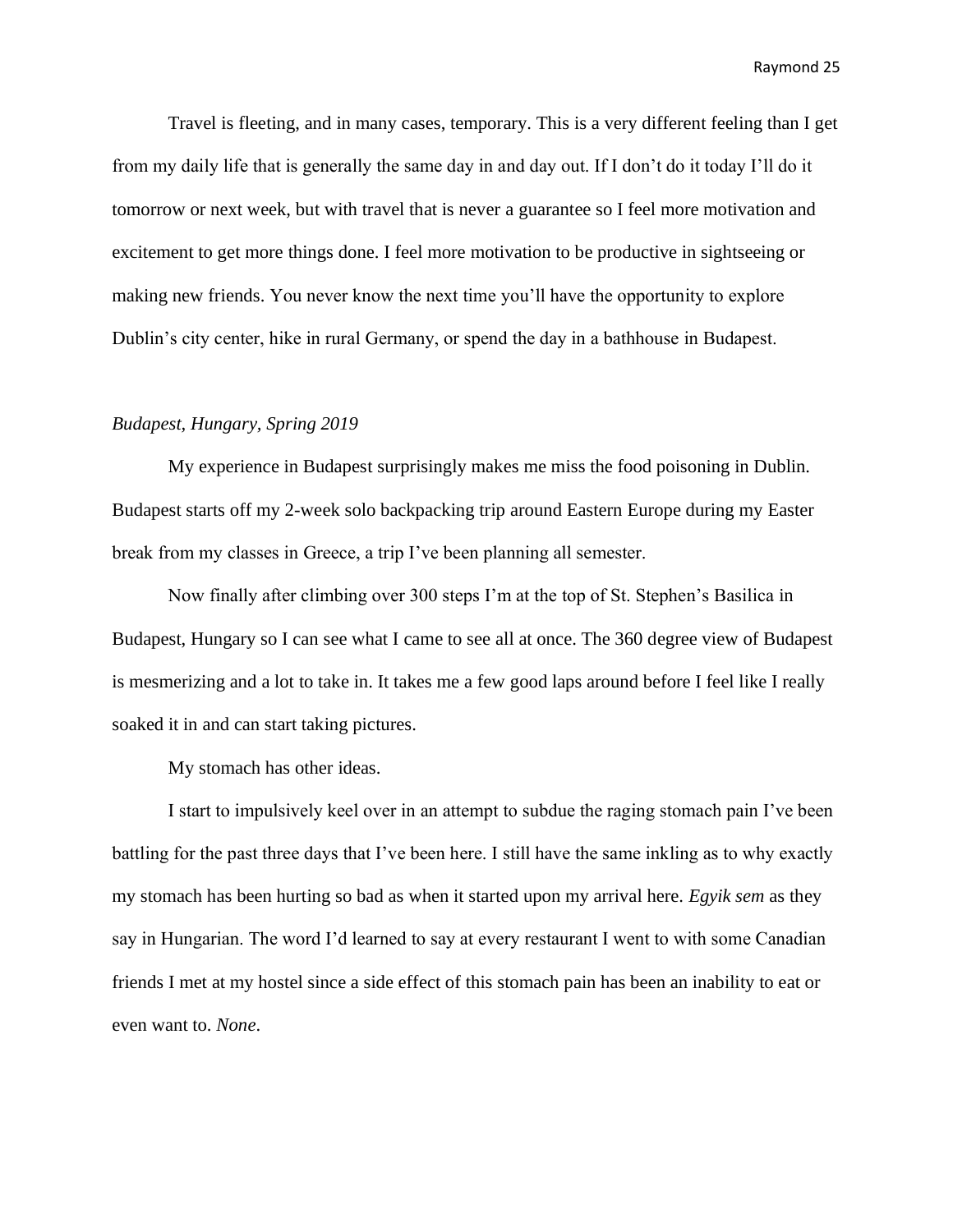Being curled up in a ball on my bunk at the hostel sounds a lot more appealing than doing it on the top of a famous church while other tourists mumble and laugh in languages I don't understand as they squeeze by me. At least in Dublin I was in a somewhat familiar city with a familiar face.

"Alyssa, are you okay?" my Canadian friend, Amandeep, asks after squeezing by me.

"It's my stomach again," I tell him as I try to stand, but wince at the pain and settle back into my ball.

"Here let me help you up."

"Thanks," I say as he takes me by both of my hands and slowly uncurls me from my ball and gets me standing. He's a good head taller than me when I'm not slightly bent over in pain, which he used to his advantage the past few days being able to see over crowds to see where we were going, also making it easier for us to get the bartenders' attention.

"Do you think you'll be able to go to the baths tomorrow?" he asks, concern growing on his face. He's concerned for my health while I'm concerned I'll miss out on experiencing something so unique to the city I've grown to love with a group of friends I've grown to love. This is an experience with a group of people I will never get again.

Sure, I can always come back to Budapest one day maybe. Even if I do and I'm completely healthy, none of my friends I've met over the past few days will be here with me. And maybe if I am somehow able to organize a reunion years from now right at this very spot on the top of St. Stephen's Basilica, it won't be the same.

Amandeep and his friends won't be on their post-graduation tour around Europe, our other Canadian filmmaker friends won't be traveling for the first time, and I won't be on my solo Easter break trip while studying in Greece. Traveling changes people. All our individual trips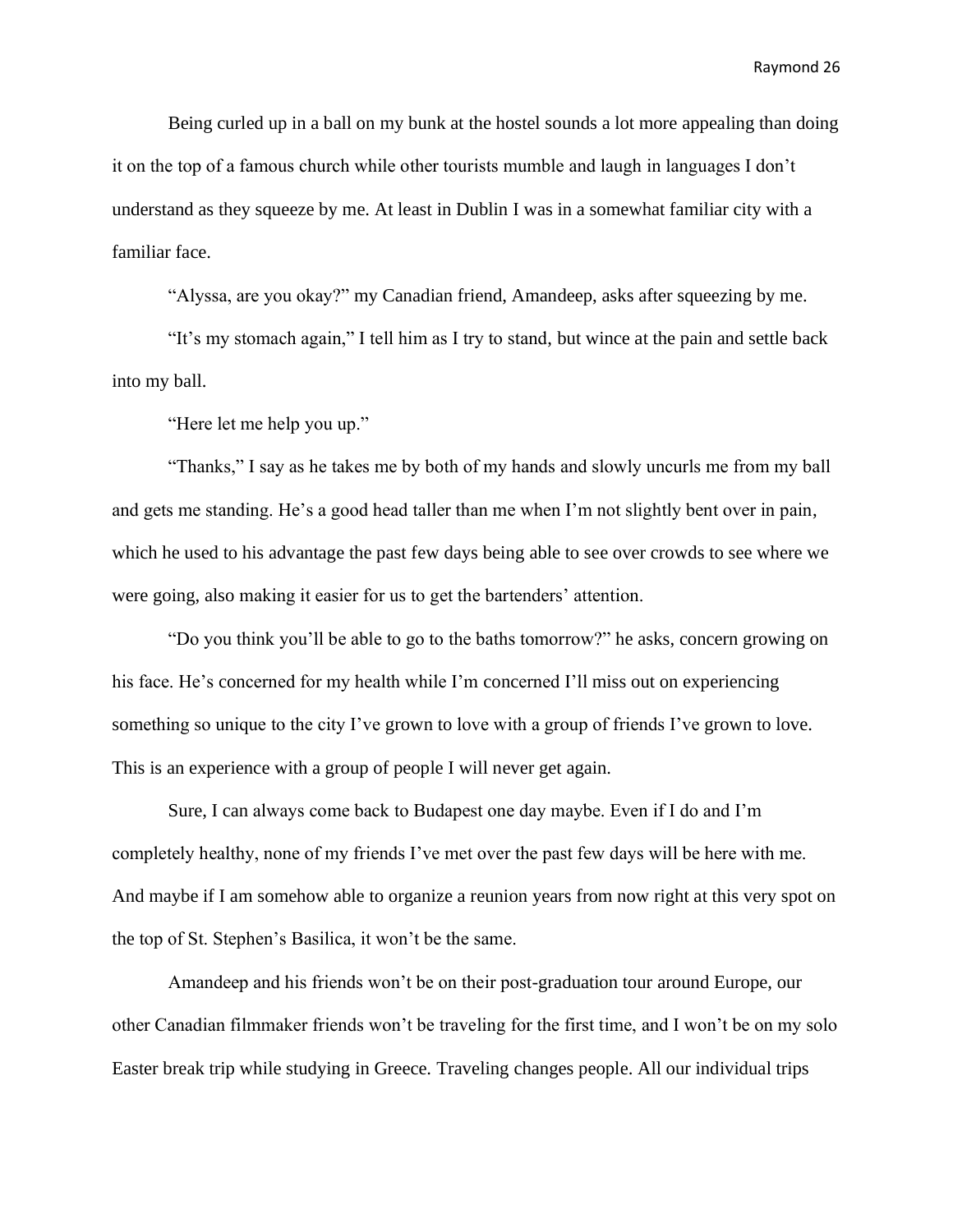like this one and the ones to come will change us. The next time we meet we will be shaped and altered by our experiences yet to come. And it won't be the first time that I've met them. Places may not change much, but people and circumstances do, which changes the experience altogether. Plus, thermal spring water at the baths might even cure my stomach, but there's only one way to find out.

"I wouldn't miss it for anything."

#### *Brussels, Belgium, Mid-Summer 2018*

Everyone is staring at us. Not in a good way or really in a bad way but more of a who let these disheveled, lost-looking girls on this tour kind of way.

"I think it's the spaghetti," I whisper to Brianna in the bus seat next to me. We look down at our lunch for today, something we were actually very proud of when we made it this morning. Cold spaghetti shoved neatly into little leftover plastic bags last night's chocolate truffles came in, just a little smaller than the size of my hand. It's clever enough to save us money on buying lunch today while we're on our day tour to a city in Belgium during our weekend visit to Brussels.

"They probably think we're so poor," Brianna laughs. "We honestly look like peasants eating cold spaghetti from a plastic chocolate bag."

"Brianna, we *are* so poor," I remind her, laughing at our situation. She's right though, and being on a tour bus filled with well-off couples and their children is an obvious reminder of that because we are definitely the odd ones out. Two twenty-something girls traveling by themselves on a food budget of less than 20 euros each for the whole weekend.

But it's well worth it.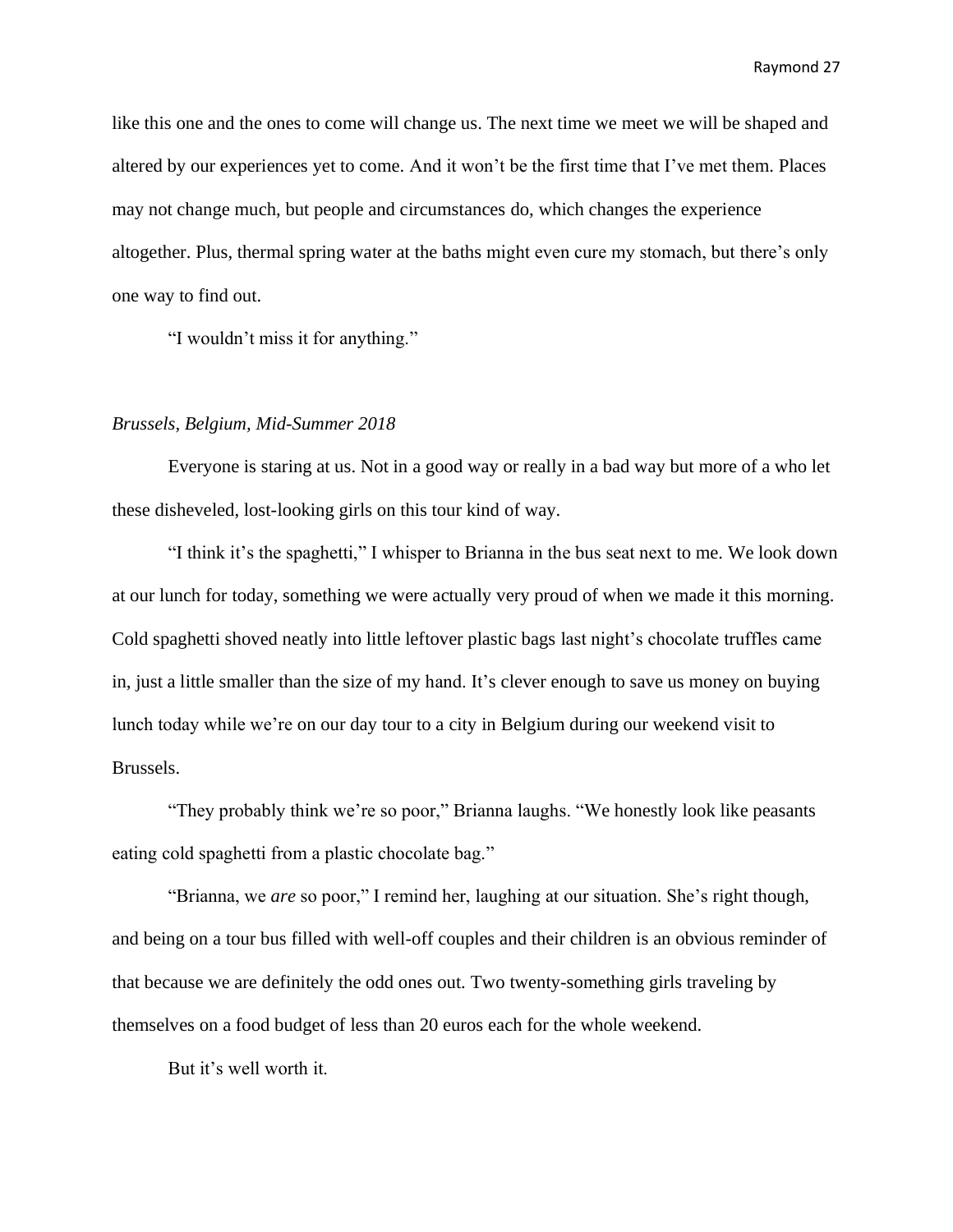We bought the plane tickets, hostel, and tours well in advance of the trip so the only thing we really needed to pay for when we got here was food and extra expenses. It's a good thing we did too, because we were nearly completely broke by the time the trip snuck up on us a couple days ago.

All summer we have been living and working in Ireland on working holiday visas, a temporary visa that allows students and recent graduates from certain countries to work certain jobs in Ireland in order to supplement their holiday there for up to a year. Being as in love with the country of Ireland as the two of us are, we applied for these visas immediately upon finding out about them only about a month before we came at the beginning of the summer. It then took another month for me to finally get a job and by that time my funds were nearly scarce.

We've just barely been scrapping by. But we aren't noticing that part as much as you'd think.

Luckily, we have our own little group of friends from the hostel we stayed at upon arrival in Galway so we've been enjoying getting to know them all and having low-cost adventures around the city together. Hanging out in Eyre Square, walking down by Salthill, and the occasional photoshoot or two.

After I'd been working for a couple months at my job, Brianna and I realized we hadn't traveled as much as we had planned to because I was always working or we had plans with our friends. Then of course there was the slight issue of no money. Being the typical broke college student I've always had no money to speak of, but this feels different here, almost more exciting. Living on the edge of the poverty line in the United States doesn't feel quite as productive as it does doing so in another country. We have no money either way, may as well get a cultural experience out of it. At least this is something we don't necessarily need all that much money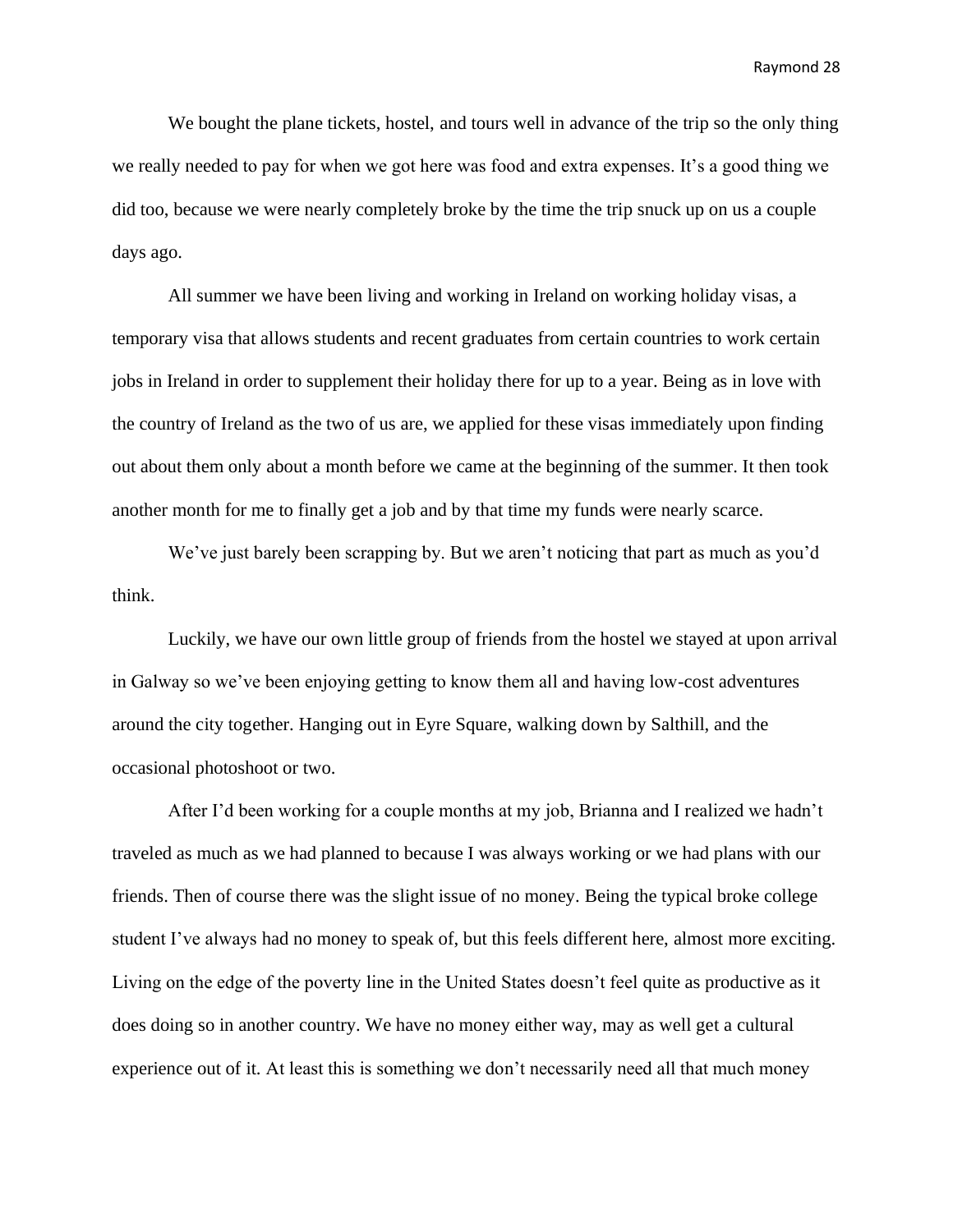for. The end of the summer upon us, we decided to book a weekend on the cheapest flight we could find, which turned out to be to Brussels, Belgium.

Fast forward to a couple days ago when I still hadn't gotten paid from the hotel because my bank account couldn't be set up, my check from my university still hadn't come through, and I had about 25 US Dollars in my home bank account. Since the plane tickets were already booked, this is when we decided it was a good idea to set off to Brussels.

It was a neutral idea at best.

"It's better than the leftover sandwiches we made from the hostel the last couple of days," Brianna points out to me, slurping up a noodle.

On the tour yesterday, we brought sandwiches we made from the leftovers of our hostel's complimentary breakfast. Baguettes cut in half filled with lettuce and tomato we wrapped up in a bunch of napkins and shoved into our backpacks. While the sandwiches may have seemed like a more normal lunch to our fellow tourers, they weren't as tasty as our spaghetti today. Plus the looks on everyone's faces who had the money to go out to eat at the restaurant our tour guide suggested, is the free show this lunch is missing.

I don't remember exactly what everyone on the bus is doing or saying but I know it's all going to be a part of a hilarious story Brianna and I remember for a long time. Maybe even longer than what we actually did and saw on our tour.

#### *Galway, Ireland, Late summer 2018*

Despite all the hardships Brianna and I have experienced over the course of our travels together, we keep coming back for more.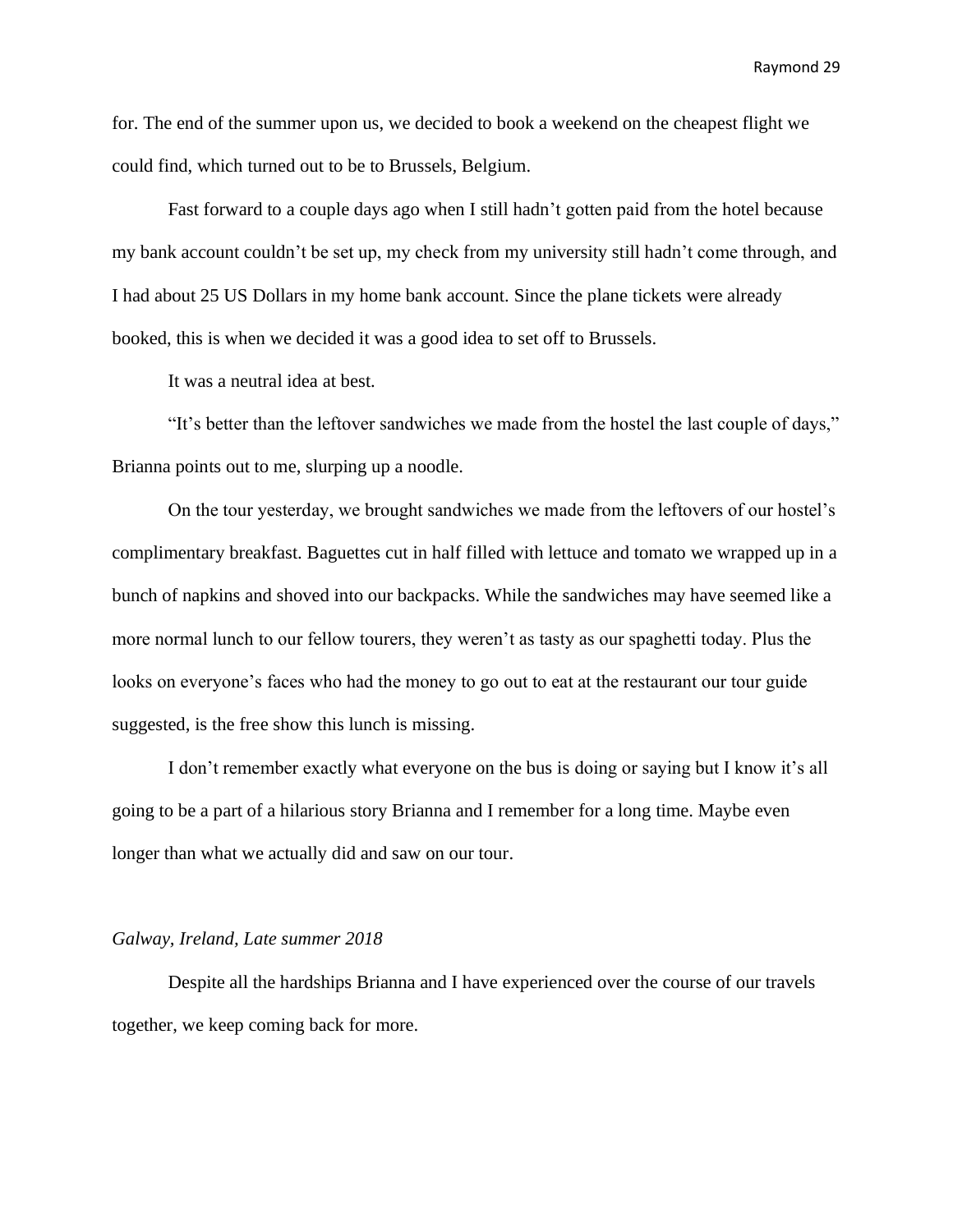Nothing that anyone says and nothing that happens can sway us from that refreshing drink of exploration and adventure. Sometimes I can't decide if it's a sheer lack of caring about our inconveniences, stubbornness, or a drive to travel but I do know one thing for certain.

No matter how much I travel and experience these issues, I'm never prepared for what the next one might be.

"Brianna," I yell upstairs just after the lights in our apartment turn off, "it finally happened." She just laughs in response from her room at the top of the stairs. Both of us have been waiting for this day to come.

We haven't topped up the electricity meter for our apartment in Galway since it nearly hit zero the last time we checked, but the lights have stayed on anyway. Until Now.

We thought it would be more immediate. No money, no lights. We don't really understand how the meter works so we knew at any moment the electricity could go off for good. It's quite unsettling.

"Where did we put the candles?" she yells down. Ah yes, our candles we bought at Primark at the beginning of the summer because they were on sale and we had *joked* about needing them to save money on electricity. Well, I guess this is a roundabout way of making us save money.

"I've got them," I say as she comes down the stairs wrapped in one of our matching big pink fuzzy blankets that we also each got at Primark on sale. I'm wearing the other one.

I begin grabbing the packages of tea lights we stowed away on the windowsill. We probably have about 100 tea light candles, but nothing bigger than that because this is what was on sale. Luckily, our stove still works. Apparently those last few cents we have on the meter is enough for the stove, just not the lights.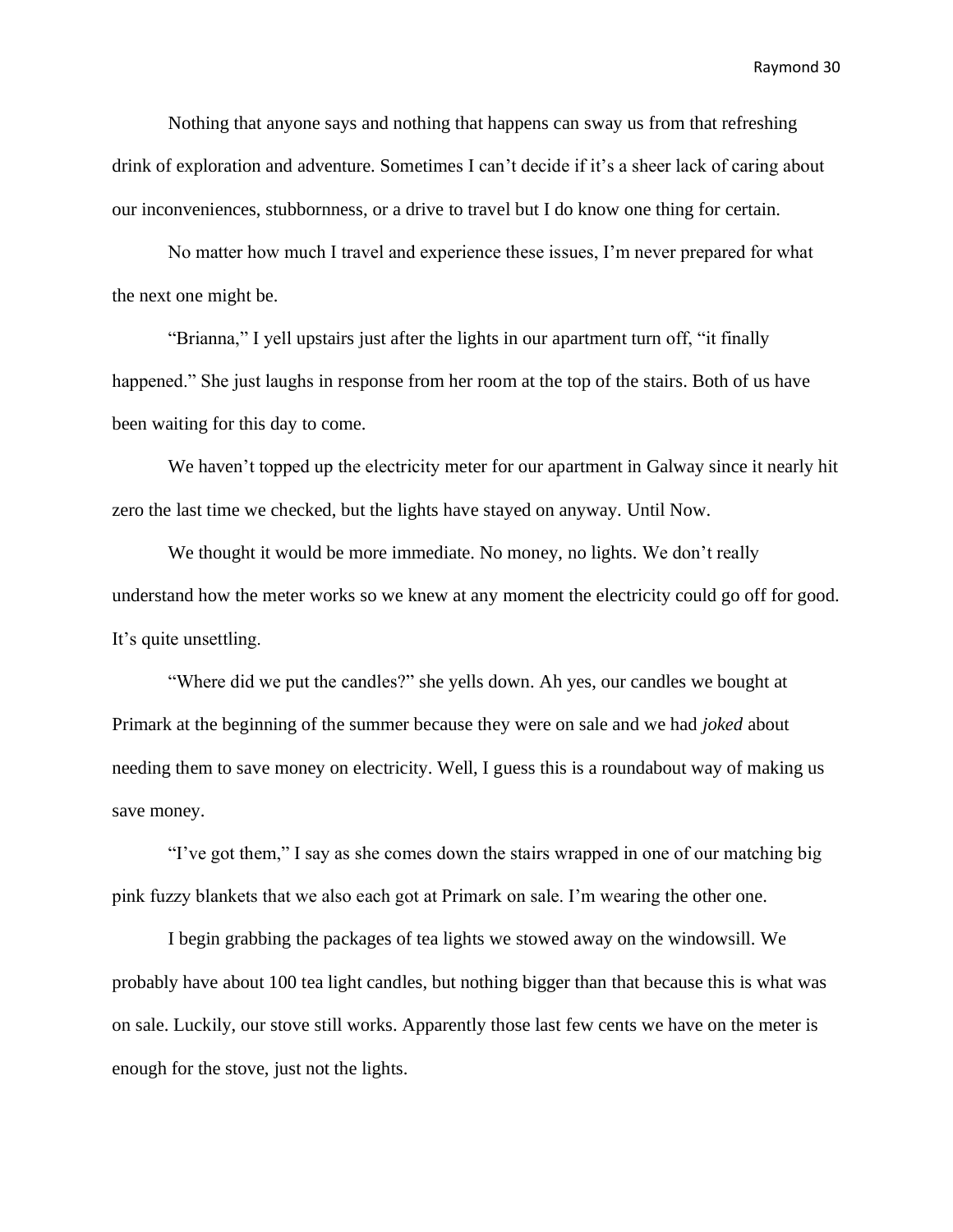"Katie's on her way over for girl's night already isn't she?" Brianna asks. I try to look at the time on the microwave but that's off, so I check my phone.

"Yup, she's probably already on the bus by now," I answer. I try to think of something quick and easy Brianna and I can make for dinner on the stovetop before Katie gets here. I go over to the cupboard next to the stove and luckily, there is ramen.

Katie is a Canadian girl we met through the friends we knew from the hostel we stayed at before getting this apartment. Now we're even closer with her than the person who introduced us. She's about my height when she wears her little grey booties, which is almost always. Whether we're going out for the night or not she always has perfectly smudged eyeliner under her eyes, something I've decided is her trade mark. She's also a few years older than us, and since we figured out she doesn't have a younger sister and I don't have an older sister we've adopted each other.

My self-adopted Canadian big sister.

"So we're going to be eating ramen noodles, in the dark, by candle light," Brianna laughs. "Only us."

"Don't forget we'll also be drinking wine for girls' night…most likely out of the bottle," I try to continue but we both break out laughing.

We may as well say *at least we all have each other* like the after school specials from the 90s I grew up watching. But I suppose there is some truth in it, for us anyway.

Everyone often asks Brianna and I how we afford to travel so much and even why we do it when it makes us so broke. Katie seems to get this question from her family and friends as well. Just in the past year this work visa to Ireland has been the third time Brianna and I have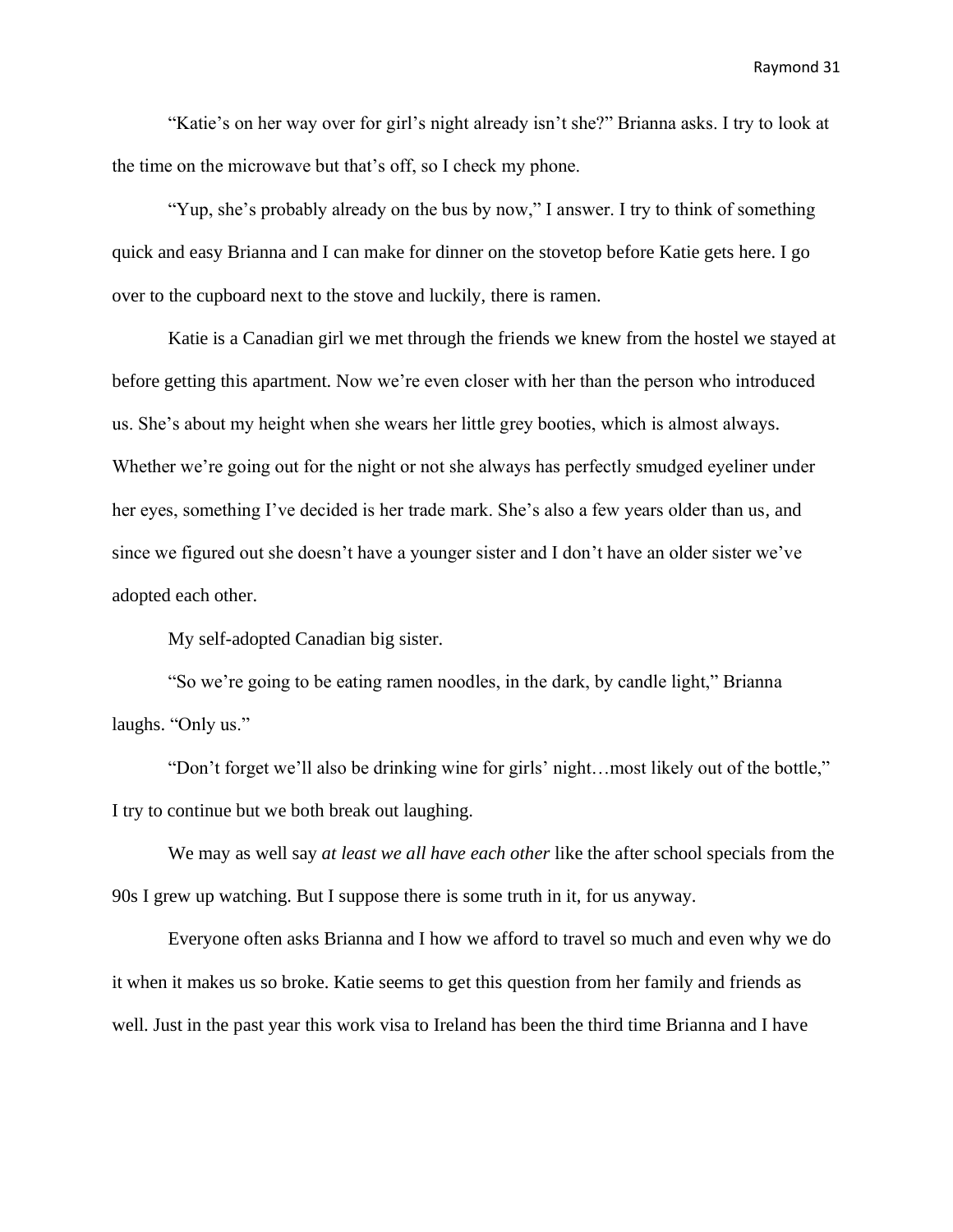been here. Our friends and family tend to have a preconceived notion about travel, an idea I've noticed in a lot of people around me lately.

That it's reserved for the rich, or at least those with a steady and expendable income. That if you don't have a solid savings account you need to wait to travel.

Wait.

Wait for what? Money? Time? Stability?

Travel isn't something I can wait for.

While that may be true of people going on extravagant vacations to spa resorts and allinclusive cruises, I think there should be a distinction.

Between traveler and vacationer.

Travel writer Seth Kugel defines this distinction in his book *Rediscovering Travel: A Guide for the Globally Curious* through the motives of each group. That "vacationers want to escape, to relax, to eat well, and to get massages by their cabana's private plunge pool. Travelers want to see, to learn, to grow, to understand, to experience" (Kugel 86).

You can wait to escape or relax.

You can't wait to experience and understand.

The motivations are different and often confused by people like our friends and family who imagine us on these luxurious vacations relaxing by the pool. When in reality we're eating ramen noodles in the dark, drinking wine straight out of the bottle.

Or keeled over in pain on top of a famous church in Budapest. That's travel.

Making new lifelong friends through shared travel experiences. That's travel.

It has its highs that you can conveniently see plastered all over social media, but it also has its lows. Sometimes there are more lows than highs whether it be getting sick or not having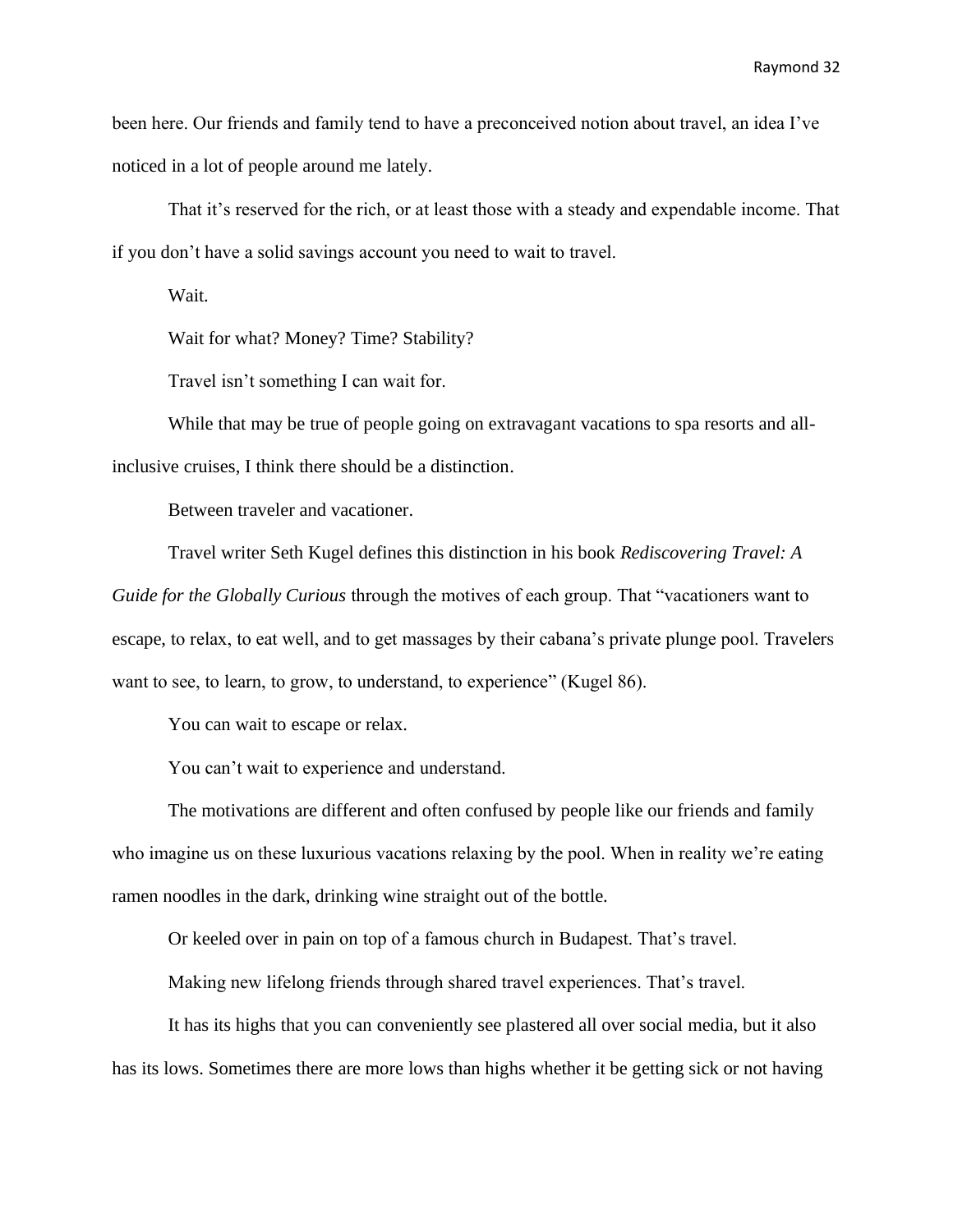enough money to do what you want to do but it's up to you to decide if those highs make it worth it or not.

For me, getting a self-adopted Canadian big sister outweighs getting strep throat in a foreign country. Making friends that share the priority of travel outweighs my bank account starting back at zero every time I come home from a trip.

Meeting people outweighs the realities of travel.

*Knock knock knock.*

Katie's here.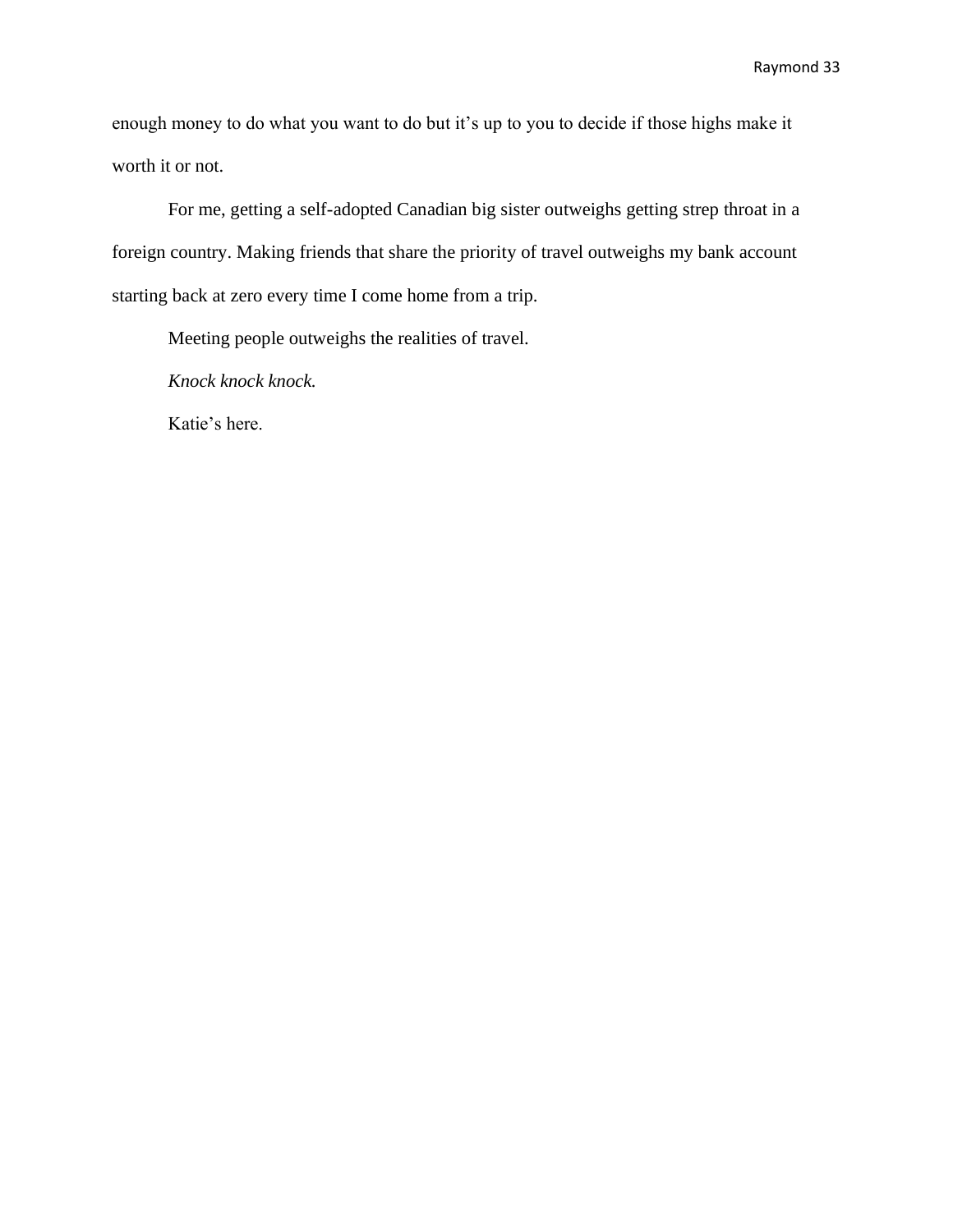#### Homecoming

### *Phnom Penh, Cambodia, Winter 2019-2020*

"Sur s'dey chh'nam t'mey!" the four of us yell at any and all passersby on our way back to the hotel. Our less than 24 hours being in Cambodia so far is quite evident in our poor pronunciation of 'Happy New Year' in Khmer. Our tipsiness coming from the bar may also be a factor, but we decide to blame our unfamiliarity with the native language instead.

"Did you get the beers from the little store down the street?" I ask with a slight yawn as we head up the stairs of our hotel in Phnom Penh. The jet lag is real, but the need to count down to the New Year is more important.

After our long day of exploring the city earlier, I was in desperate need of a nap before tonight's festivities. Then straight to the bar even though every bone in my body was begging me not to leave the comfort of my freshly made bed.

The girls who also came on this university teaching trip convinced me, though, with their far more awake and energetic demeanors. I don't know how they aren't exhausted from the thirty-plus hours traveling the 'day' before. But, I know I'll be kicking myself in the morning if I miss the New Year's Eve countdown.

Especially on a brand new continent.

"Yeah, I've got them in my room," one of them answers me as we reach the lobby. "We got them right before we got you to go to the bar," she says pointing to the other girls.

"Perfect," I say. "So we'll meet up on the roof to watch the fireworks in five?"

"Sounds good!"

Once on top of the roof of the hotel, beers in hand, we await the fireworks to signify the New Year. 2020 is upon us. The second year in a row I'm traveling at the start of the New Year,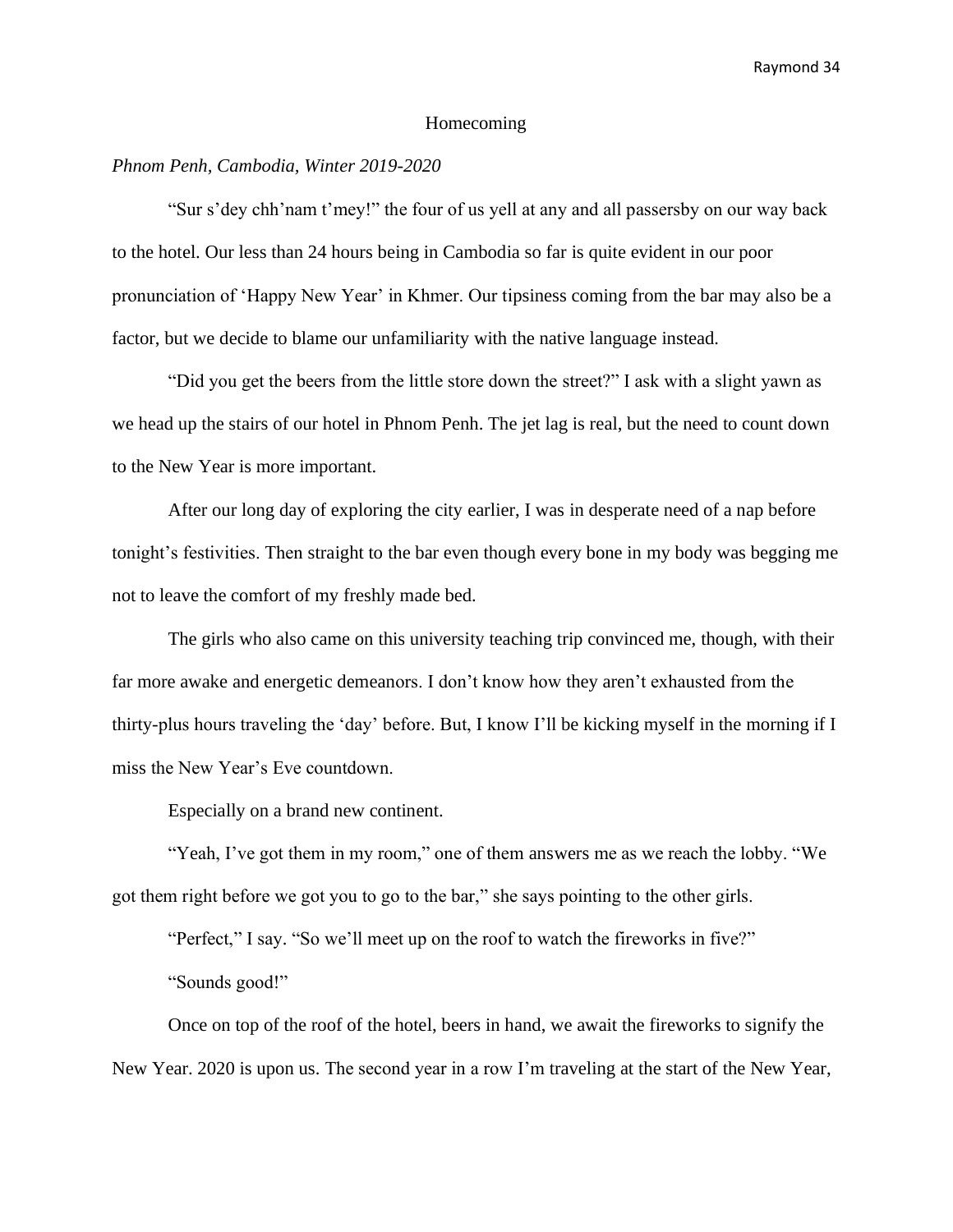but this year is the year I'll graduate from college, the year I'll hopefully get my first real job after college.

2020 is almost here. However, it's still a good 12 hours away for our friends and family back home.

At home, my friends are still at work or having lunch. Some are even still having breakfast as I message them pictures of my view of Independence Monument down below, a landmark they've probably never heard of that turns into New Year's Eve central over 8,000 miles away from them.

From the rooftop of the hotel I can see thousands of people crowding on the main road to get as close to the fireworks overhead as possible. The street directly below is full of colorful lights from tricked out tuktuks and neon bar signs while the main street beyond glows in yellow and white. The colors mostly emanating from the lit up Independence Monument and the other statues lining that main strip I'll come to use as my main point of reference in the weeks to come.

My home base.

The girls and I are still getting to know each other since the trip just started, but this night is exactly what we need. Apparently a few drinks and the excitement of the New Year is all it takes to open us up. We all immediately find common ground talking about boys and our love of travel. One of the girls and I decide to each open up another beer while the others smile pretty for their Instagram photos. I start to get that nagging feeling wondering if having a second beer is too much again.

Our bonding is cut short as we hear countdowns all out of sync at all the bars down below. We decide on a bar to join in with and keep all eyes on our phones seeing the fireworks go off before our phones strike midnight.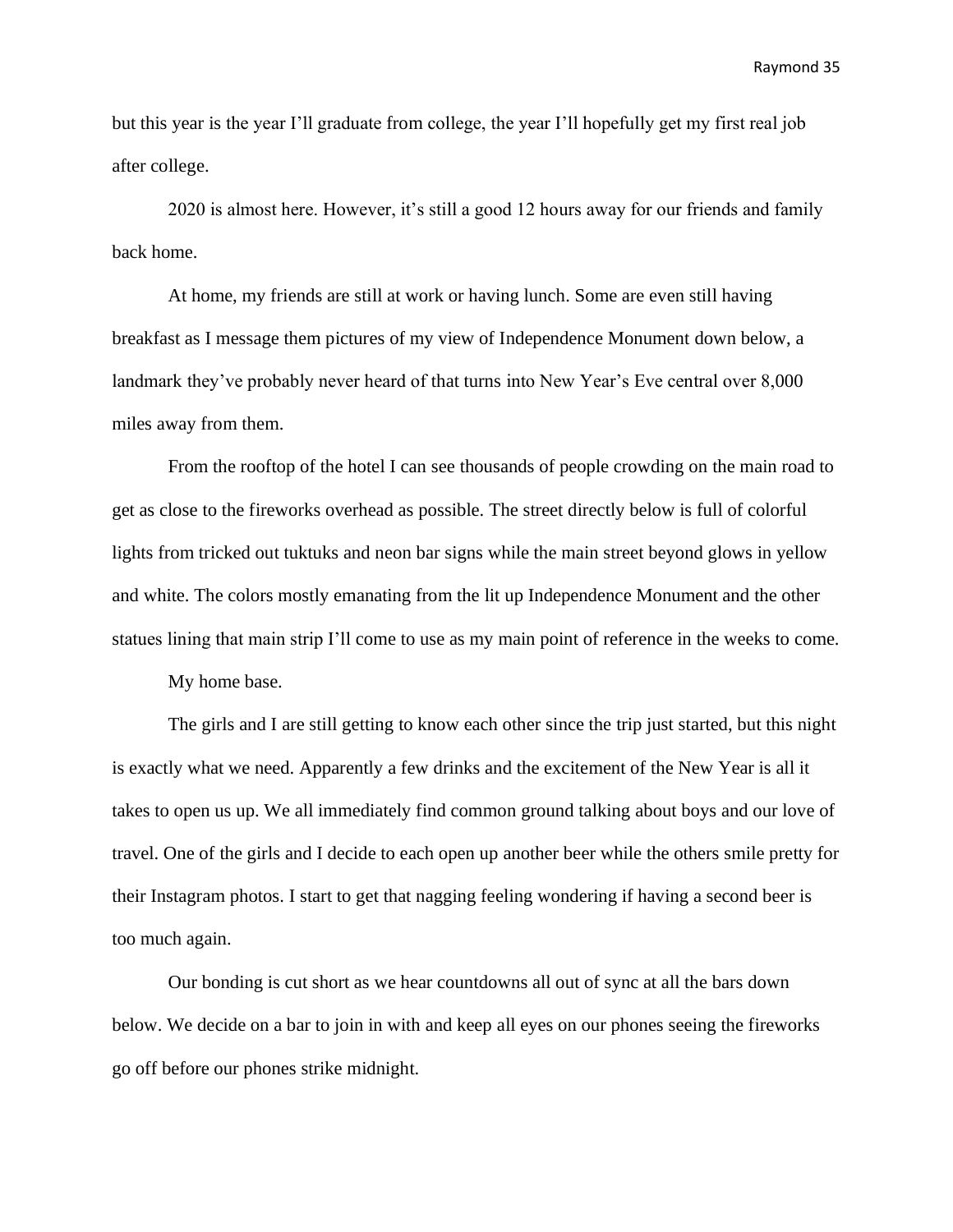It's the New Year for me, but everyone's still in the past back home.

#### *Western Massachusetts, USA, Summer 2011*

# *Slap!*

I'm ten years old buckled up in the backseat of my mom's white minivan with my brother and sister parked in my uncle's driveway in Bellingham, Massachusetts. It's my uncle's annual 4th of July party with all of my mom's side of the family, though this will be the only one that I remember when I get older.

"Don't talk back to me," my grandmother says to my mother, both of them just outside the driver's side of the car. This is my grandmother's final attempt to convince her daughter not to randomly drive us to Cape Cod after she had trouble forcing me buckled in the back seat and getting the keys into the ignition.

We are going to have a family reunion in Cape Cod later this month, but for some reason my mom feels inclined to drive the hour and a half there now. The whole family is here though, so it really doesn't make any sense to me.

I don't notice at the time, but all day my mother hasn't been drinking in front of my family, instead going back and forth to her car to fill up her cup of Coke. I put it together from a young age that the Coke my mom drank made her act the way she did towards me, but I never could figure out why.

My brother, sister, and I don't want to leave the party. We were playing with our cousins from Colorado that we only see once every few years, why would we go to Cape Cod? That's the kind of trip we usually plan for well in advance. No one told us we were going to Cape Cod today until right now. We were playing tag in the front yard and making my little cousin repeat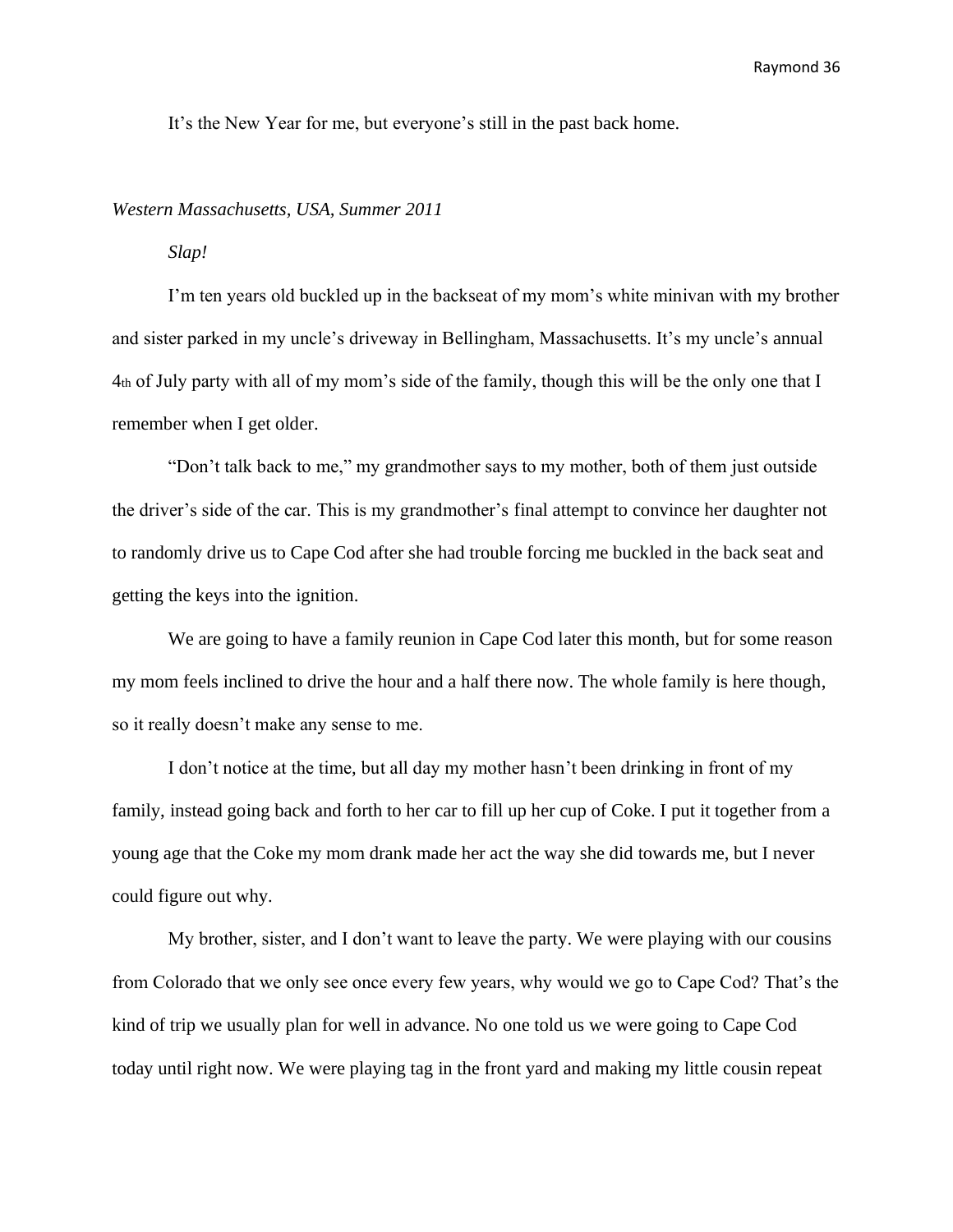things in an Australian accent. For some reason the Banana Boat sunscreen song sounds better with an accent and distracted us longer than it should have from our game.

All of a sudden my Auntie Sharon, the one from Colorado, opens the passenger side back door of the minivan and puts a finger to her lips telling us to be quiet. That's when I realize I've been crying since being forced into the car by my mom. All three of us are.

"I need you guys to come with me," she asks us. I look over at the scene forming now with both my uncles trying to keep my mom from hitting anyone. I look away.

I quietly unbuckle, worried that the slightest noise might send that aggression and violence our way. Between the crying and that fear, I find it hard to breathe as I ease myself out of the car and help my brother and sister out as quietly as possible.

I don't know if everyone at the party in the backyard knows what's going on or sees us crying while sneaking into the house. But we file in behind my Auntie Sharon and sit down in the corner of the living room away from the view of the windows looking into the driveway and door entering from the kitchen.

Hiding. Or waiting. I'm not quite sure.

My brother and sister—who can't be more than seven and nine years old—are crying on either of my shoulders as we wait in fear for what happens next.

There's yelling and yelling and more yelling outside. Until there isn't.

Then my mom comes through the door in the living room.

I'm not exactly sure what she says to my Auntie Sharon, but something along the lines of giving back her kids and she's leaving with us whether anyone likes it or not. My brother, sister, and I bury our heads in each other's shoulders until we are asked to sneak outside. Our mom is nowhere in sight.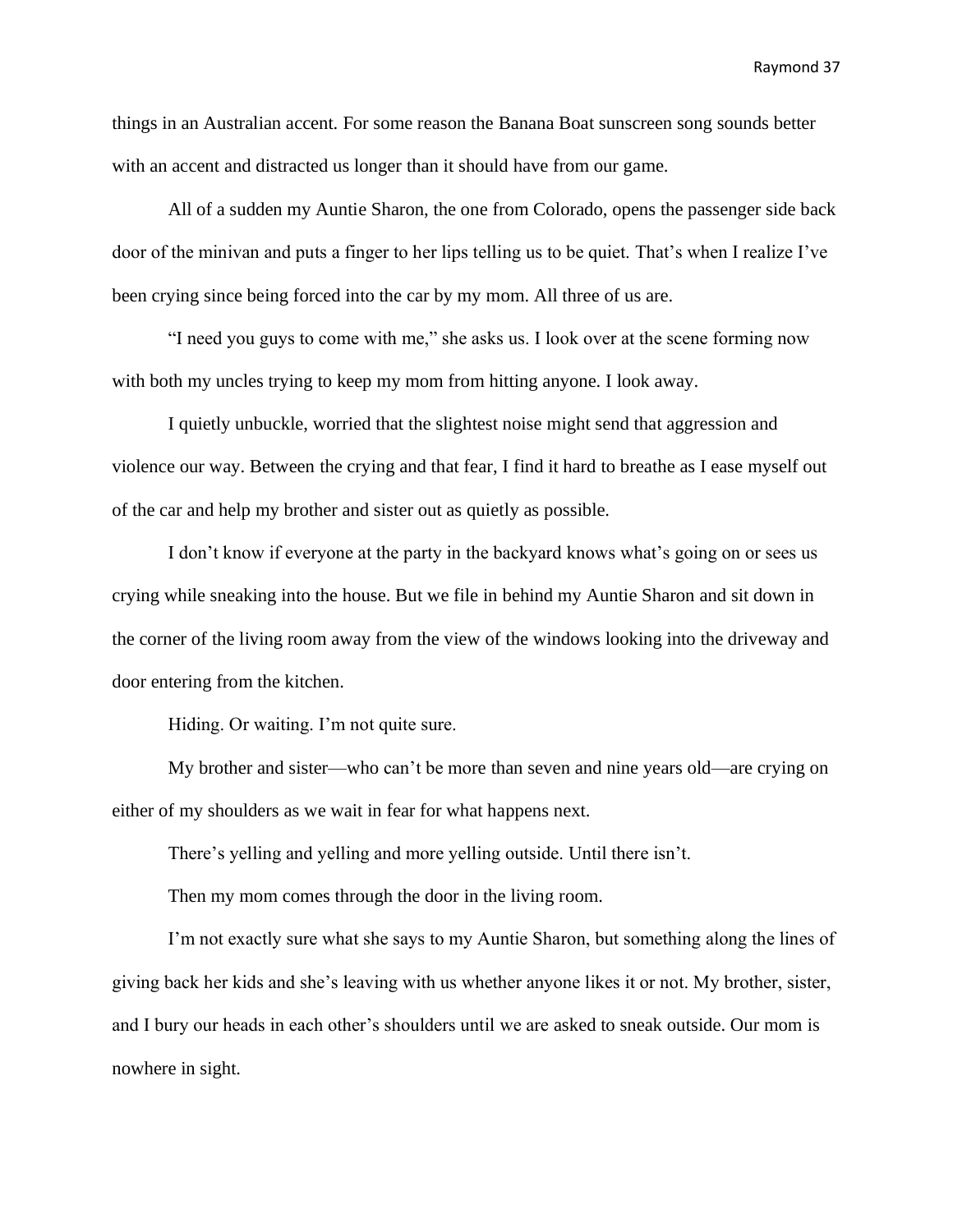We get in the car with my Auntie Sharon's husband, Uncle Loyd and head for my grandparents' house, leaving our drunk mother behind with the rest of our family to deal with.

I guess this means we'll miss the fireworks this year.

#### *Thessaloniki, Greece, Spring 2019*

"So it's kinda like Halloween?" I ask my Greek friend, Evmorfe, as we walk into the costume store across the street from our class.

"No," she laughs. "Well, yes a little because we dress up, but that's it," she adds, which is good enough for me because Halloween in my favorite holiday.

"It's part of the Greek Carnival before Lent," she explains as we look through the various costume displays. The store is packed with people all looking for their last-minute Tsiknopempti costumes as well. "It literally translates to *meat Thursday*." We both laugh.

"Great day for me to be vegetarian," I continue to laugh.

"It's okay," she reassures me, as she always does since I met her in our shared journalism class in my first few days after coming to Greece for my semester abroad. "More than eating meat it is an excuse to drink, there are many parties in the streets in the center of the city."

Thessaloniki. The city that would come to feel like home over the course of the semester thanks to good friends I would make, like Evmorfe here helping me find a costume to properly celebrate a holiday I know little to nothing about. Meanwhile, back home in the States I'm missing my younger sister's 18th birthday.

I called her last night when it was midnight, therefore officially her birthday here. It was technically only the day before her birthday, thanks to the time difference and she was at work.

That didn't stop me though.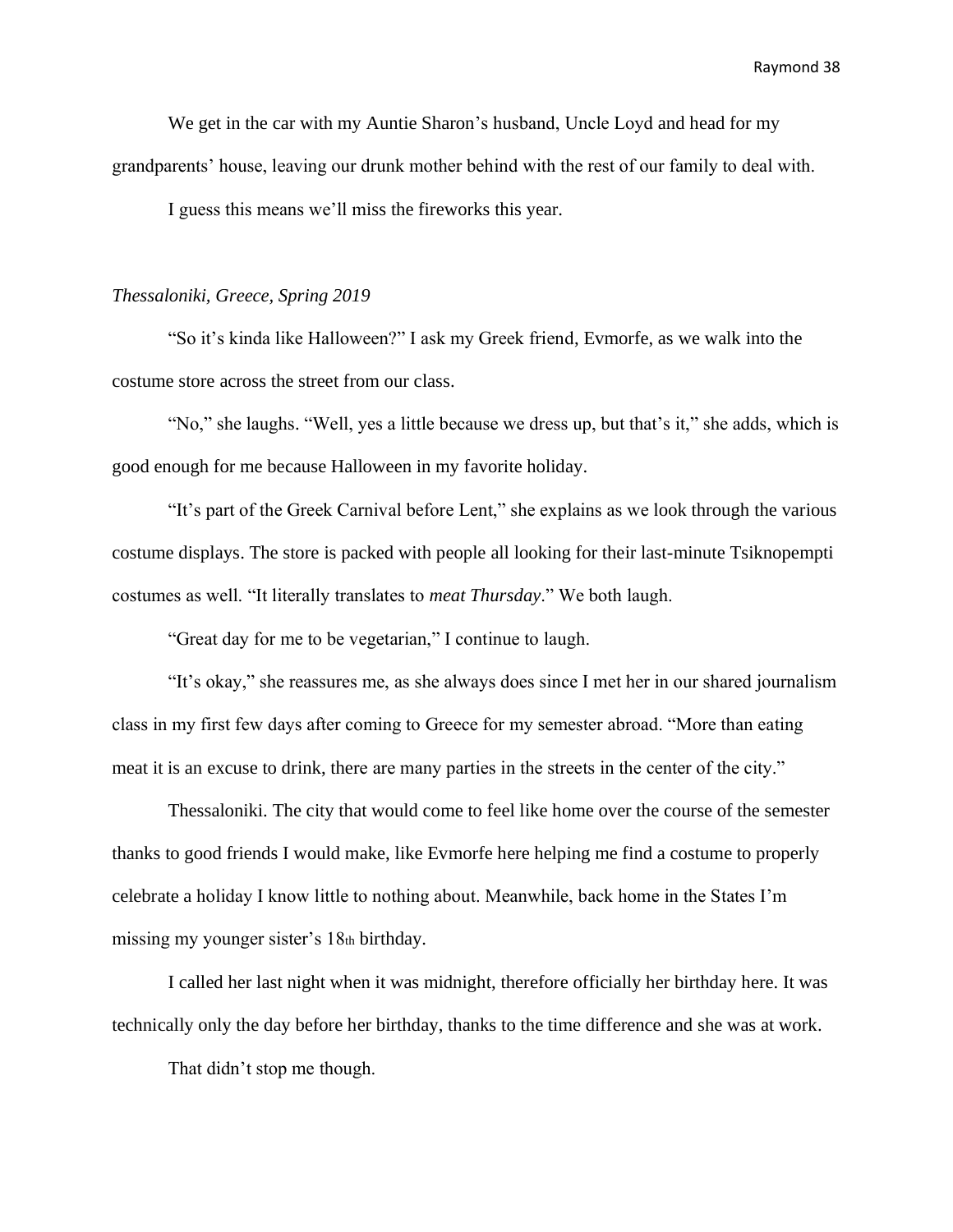She didn't answer my calls at first, but I wanted to be the first one to wish her a Happy Birthday, even though it was technically still 6 hours away for her.

Over a year later, she still won't let me forget that I wasn't there on her  $18<sub>th</sub>$  birthday. She calls me out on it every chance she gets but laughing while doing it so I know she isn't really *that* mad about it. That's something Evmorfe would do. She and my sister are actually a lot alike.

Outspoken.

Smart.

Sassy.

They are also much better with makeup and more fashion savvy than I am. It's a little embarrassing because they are both younger than me, making me feel like an old lady when they explain these things to me. Regardless, the both of them continue to teach me more about makeup and accessorizing than I ever thought I've needed to know. But I love them both for it.

"What should I be?" I ask as we browse through costumes of cats, clowns, and fairies. Even with Evmorfe's style expertise helping me like my sister would, trying to find the cheapest costume piece available to make a homemade costume is hard. Ten euros or under is the goal.

This reminds me of dragging my sister along to help me find a senior prom dress at a thrift store a few years ago when I was in high school. It feels wrong not to be there for her today on such a special occasion as she was always there for me. I'll try to make up for it by going all out on her on 19th birthday next year complete with taking her to get her nails done, throwing a party, and taking cute polaroid photographs of her and her friends for a commemorative picture board. But for now I take solace in Evmorfe's vivacious personality and ever-adventurous company.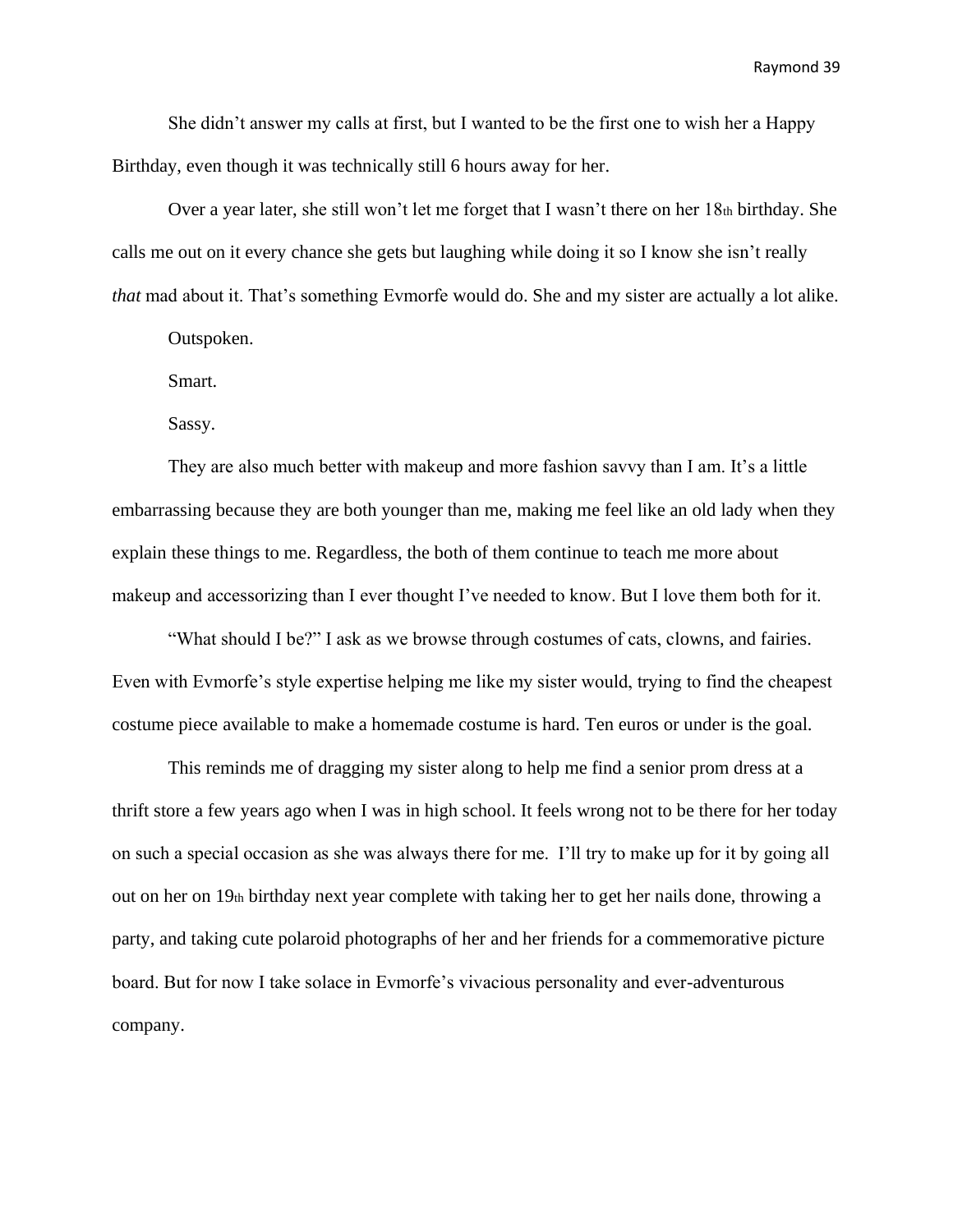"I don't know, something pretty," she replies. Always the fan of fashion and glamour. "What about this?" She says, pointing to a rack full of metal gold-painted leaf crowns.

I go over to the rack to pick one up, tying to think if I'd packed anything white. I place it lightly on my head and look in a mirror nearby.

"Oooo," Evmorfe squeals. "My beautiful Greek goddess, it's perfect." I roll my eyes and try to take off the crown before she can say anything else to make me blush.

I cannot.

"Well I'm glad you like it 'cause it's caught in my hair," I laugh, unable to take the crown off without bringing half of my waist-length hair with me.

"See," she laughs with a flair of I-told-you-so. "It's meant to be," she adds sassily before helping me carefully untangle it from my hair and bringing it immediately up to the cash register by the door.

As we walk outside, there's a man grilling meat on a barbecue just outside the front door of the costume shop. He hands each of us a kebab of cubed meat, a few napkins, and says something in Greek that I don't understand.

"Efcharistó," Evmorfe replies with a smile. *Thank you*, in Greek, something I do actually understand. I thank him as well before we cross the street and I immediately hand her my kebab.

"Why did the costume store give us meat?" I ask, genuinely confused. A clothing store gave us food—is that even legal?

She laughs as she eats her kebab continuing on the way to my apartment to help me do my makeup and get ready for the street parties. We finally get to Aristotle Square a few blocks away from the costume store before she answers me.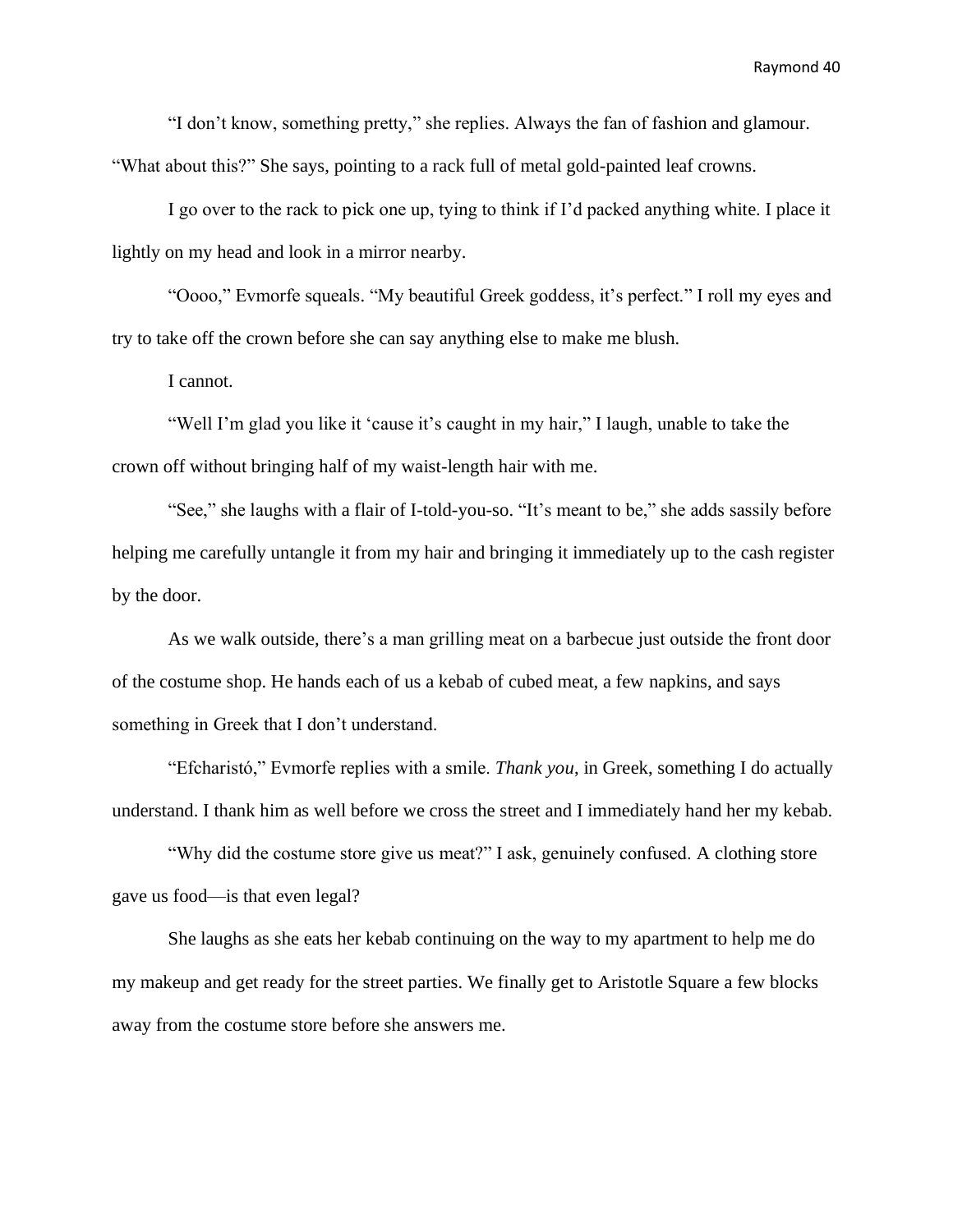"It's Tsiknopempti," she simply says, starting on my kebab with a snicker. Impossible sometimes, too. Just like my sister.

#### *Western Massachusetts, USA, Fall 2019*

I dread going to Thanksgiving with my mom's family every year. Not because I don't like my mom's side of the family, I love them very much, but more because my mom is there. I feel like they all act differently around me when I'm around her. They all act extra cheerful, as she drinks sparkling cider with my younger cousins and I grab a Corona from my uncle's cooler.

"Alyssa, can you come in the living room for a couple pictures?" my aunt yells to me from the other room. I take a quick sip before leaving my Corona on the window sill in the dining room.

My presence at family functions is still uncharted territory for all of us. I only recently began coming to them again a couple of years ago, which has become even more awkward now that I can legally drink at them.

Things came to a head with my mom's alcoholism when she got alcohol poisoning, and my parents got divorced shortly after, so I haven't had much of a relationship with my mom. In fact, once I turned 16 and was legally allowed to refuse visitations, I made sure we didn't have a relationship because I didn't want one. I even went so far as to hide in my room while my mom picked up my brother and sister for their scheduled visits and stopped going to her family events altogether.

It wasn't until I got my driver's license a couple years later and could drive myself that I slowly started going again. It lifted a weight that I didn't even know could be lifted. The freedom of being able to leave at a moment's notice just in case and have the ability to go as far away as I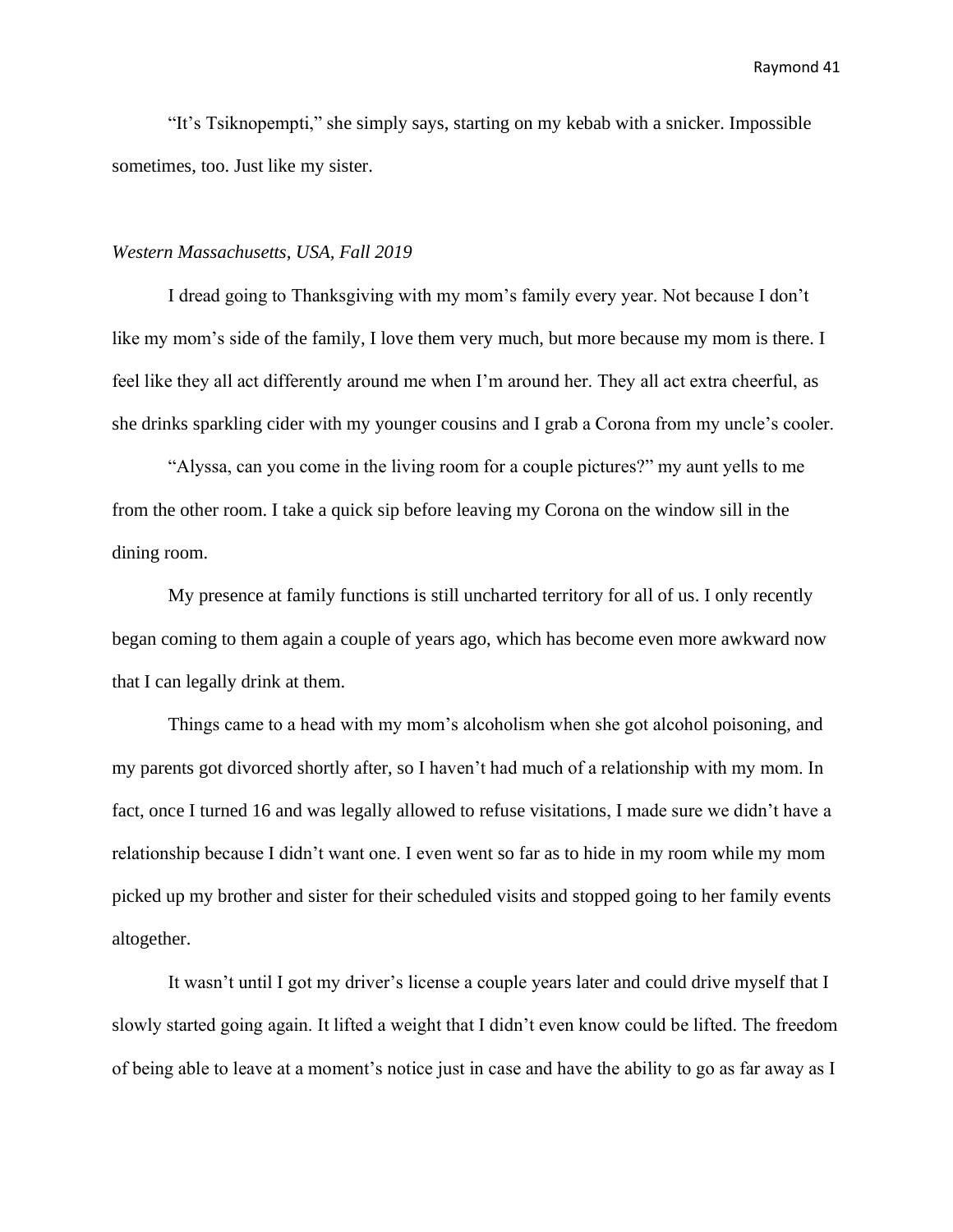pleased was helpful in dealing with her. While it physically gave me the option to be away from her, it also allowed me to be completely independent.

This feeling of freedom and independence allowed me to semi-comfortably see my mom's side of the family again.

Getting back into the swing of things and seeing her side of the family again was different than what I expected only because nothing had really changed. Everyone still acts like everything is normal. Like nothing happened.

Like their sister didn't recently almost die of alcohol poisoning.

Like their sister didn't recently get a divorce and lose physical custody of her kids.

Like they didn't find out how her sister emotionally abused their niece most of her life.

"Alyssa, get in the picture," my aunt says while holing up a camera in front of my brother, sister, and mom in the center of the living room.

"You can just take their picture," I say trying to be as polite as possible while also trying as hard as possible not to be in the picture.

"Don't be silly, get over here," my aunt says, pushing me towards my mom. I cringe. But I slowly make my way over, trying to put my brother and sister between us, but to no avail. I leave a couple inches between us, put on my best fake smile, and look at the camera. "Honey, move in closer."

I take the slightest step closer, irritated that no one realizes how uncomfortable this is making me. I don't know what is worse—that no one notices or that no one cares.

I know that everyone else in my extended family knows what happened. I'm not sure how much of the information from that day my aunt shared with the rest of my family or if she'd even decided to remember it herself.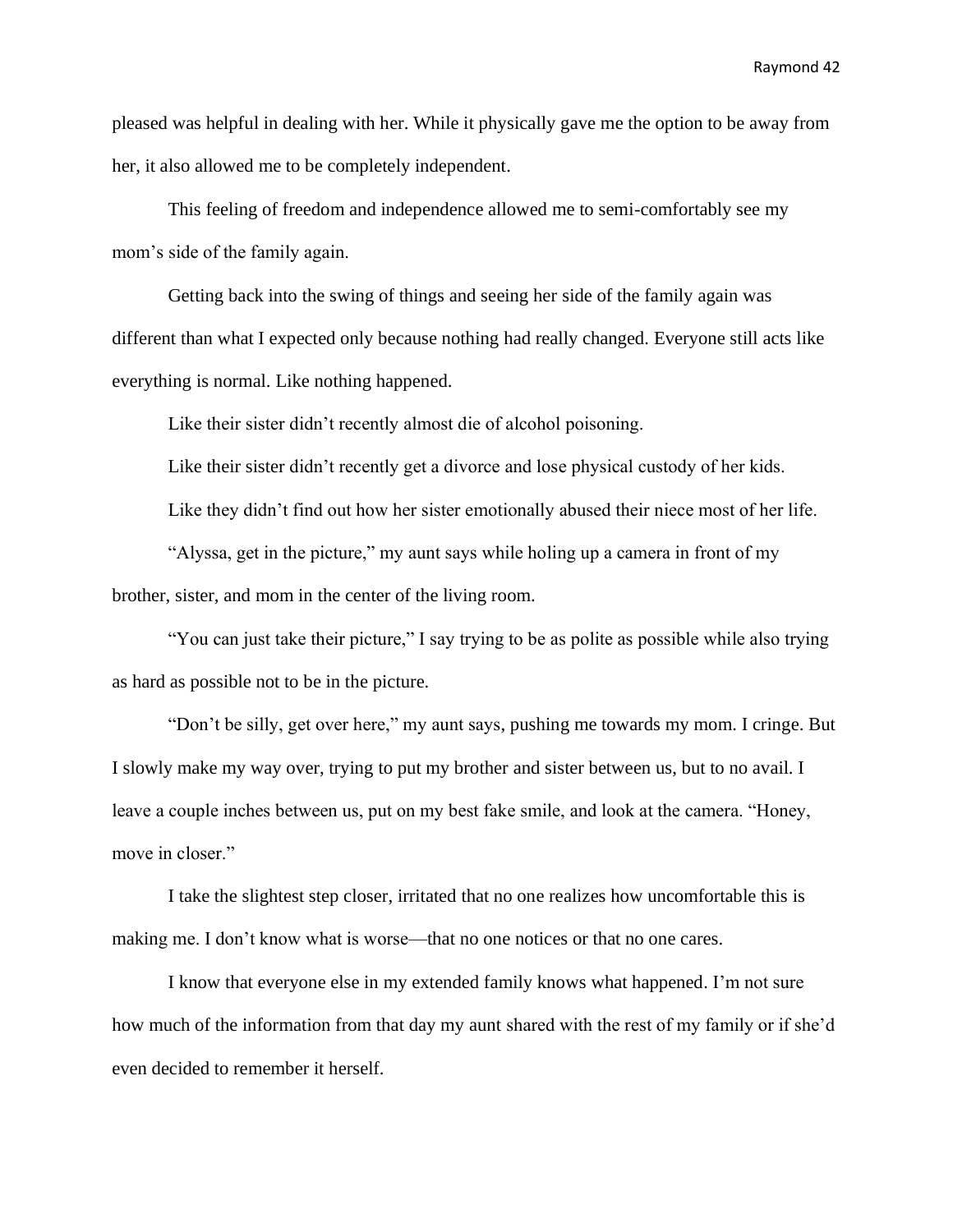I think we all put on fake smiles for holidays like this.

Slap on a smile, walk on some eggshells, and pretend life is perfect while talking about school and grades to avoid your real problems. This would be a candid slogan for the United States' national day of homecoming and kickoff to the family holiday season.

Pretend you fit in with a family that doesn't allow themselves to recognize the hypocrisy of scolding their drunk sister with a drink in each of their own hands. Forcing her estranged daughter to play nice with her mother while ignoring the daughter's discomfort in the situation since any tension might shed a bad light on their sister and their family. Oh no.

This is one of the reasons why I stopped going to these families parties a few years ago. It's all fake, overly peppy theatrics to convince guests—and themselves—that their family and lives are perfect.

"On the count of three," my aunt says. "One…" My mom puts her arm around me and my smile falters for the faintest second, remembering. "Two…" How she used to drunkenly slur and scream at me every day when I was a kid. "Three…" How everyone tries to tell me it was the alcohol that did that, she was sick, it wasn't her fault. "Say cheese…" But it wasn't just the alcohol, she consciously treated her kid like that, and it was her fault.

Everyone acts like everything is normal.

Everyone acts like I love taking pictures with my mom because of course I have to, she's my mom. She's family. She's blood.

Just because you're related to someone doesn't automatically make them a good or nice person. Just because you live somewhere doesn't mean it makes you feel safe or happy.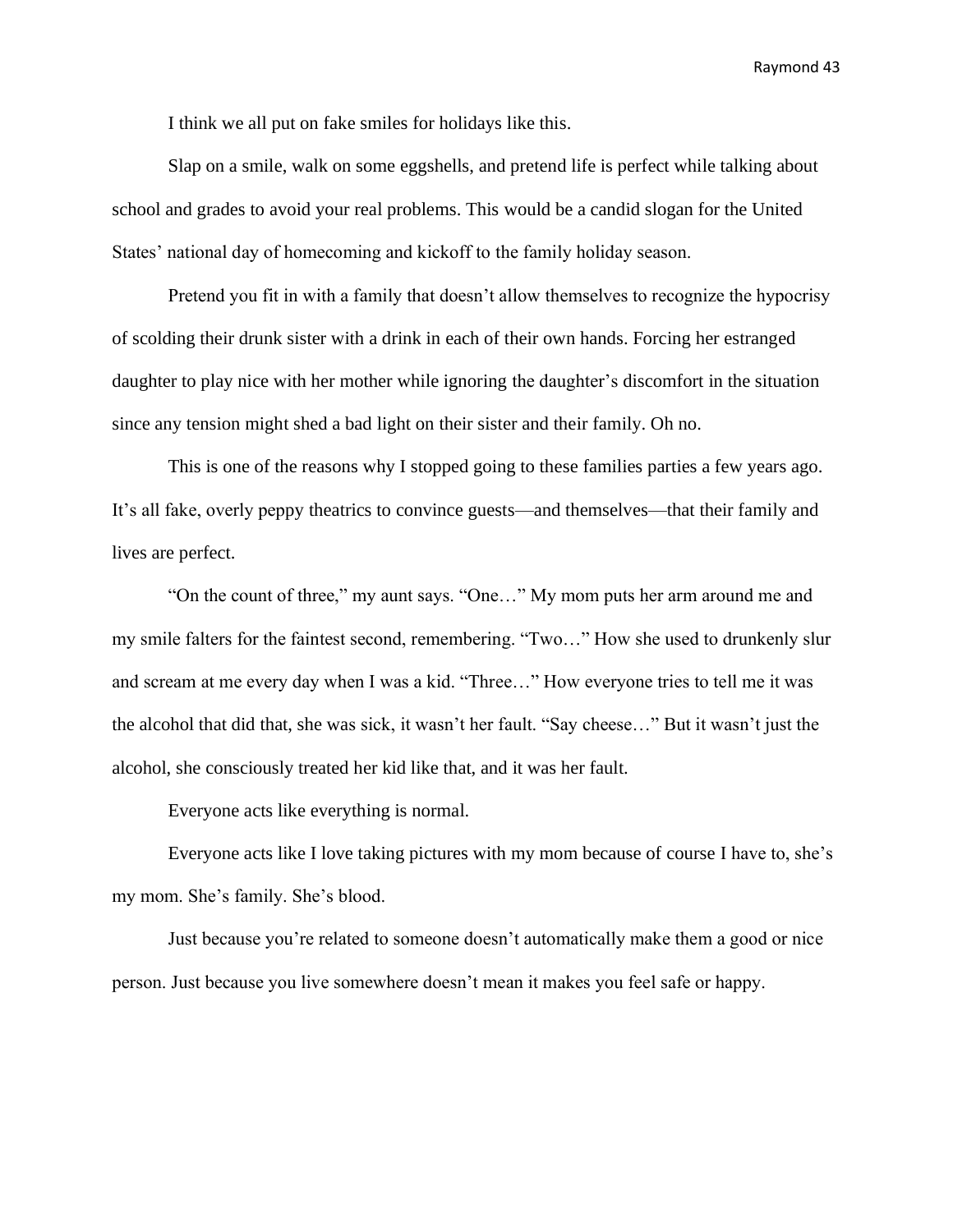Everyone acts like now that I'm legal to drink it's not weird that I drink around my mom, even though the juxtaposition makes me feel like I'm mocking her or afraid that I'm going to be like her. This is a feeling that follows me anytime I have a drink, everywhere I go.

It follows me to Greece.

It follows me to Cambodia.

It follows me to Ireland.

It follows me at home.

No matter how far I go or how long I travel, that feeling is still always in the back of my mind with every sip, regardless of how many 'perfect family' pictures my aunt takes of us.

Nothing they say or do now will ever take back that feeling my mom scared into me growing up before I found out family doesn't mean good, and a place to live doesn't mean home. "Smile."

#### *Southwest Florida, USA, Winter 2019*

I walk over to the table to take a sip of my wine while my dad lines up his pool shot at the eight ball. My dad used to play pool all the time, or at least that's what he always told me. I haven't played in a good few months since I was in Greece. When I saw the pool table earlier in my uncle's garage, I knew I had to take advantage of this opportunity to brush up again. Kicking my dad's butt at pool will be a nice new Christmas tradition to start on top of now spending the holiday in Florida.

I was born here in Florida, just about an hour away from my uncle's house. Shortly after my younger sister and I were born my parents decided to move back up to their home state of Massachusetts to raise us closer to more family and have my younger brother. Now that my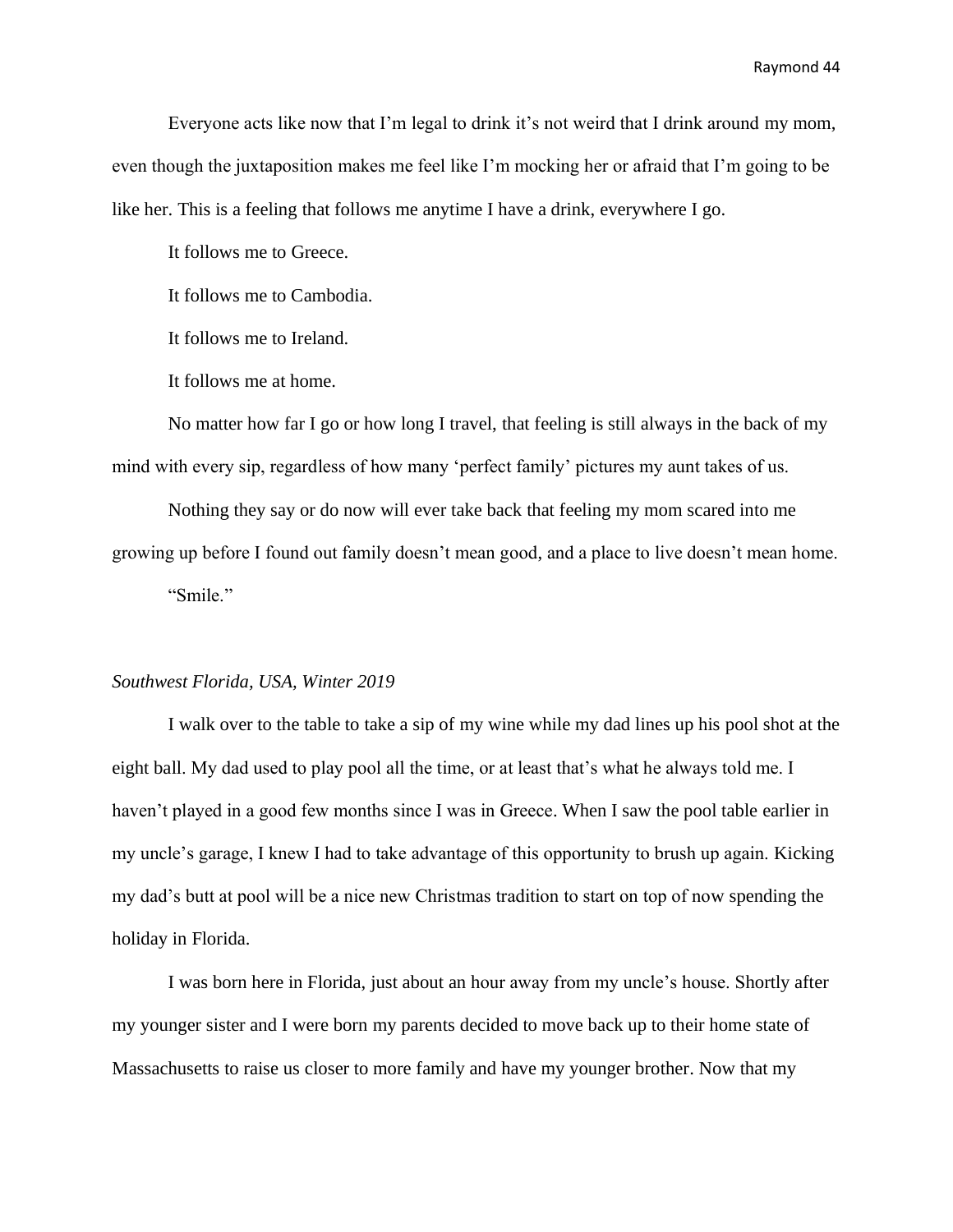parents are divorced, my dad decided to move back down here to be closer to his brother. This is my first Christmas outside of Massachusetts and it feels very bittersweet.

For all intents and purposes, Florida is my home.

Now that my dad and brother live here it's the place I'm supposed to always come back to for holidays and other family functions. But I've never actually lived here myself outside of the first three years of my life and I don't know anyone here other than the people in this house right now. My brother and sister aren't even here. They're spending Christmas with my mom, going to my aunt's Christmas Eve party and my other aunt's Christmas Day party.

We didn't have a party here last night and the party today is fairly small with my dad, uncle, aunt, and a couple of their friends. Even though I don't know anyone in this house outside of my family, it feels more comforting than any Christmas I've had in a long time.

If I were with my mother and her side of the family, I'd be waiting until the end of the party so we can all go home and I can watch tv with my dad while my brother and sister spend the night at my mom's house. Arguably, the best part of the day to go from all the pomp and circumstance to peace and quiet. I finally understand why my dad always enjoyed his peace and quiet.

Now I have that relaxing ease of not having to pretend to be comfortable or happy and just enjoy my peace and quiet all Christmas Day long. Smiling for real at my dad and uncle's continuous string of jokes. I can tell that I definitely get my sense of humor from my dad's side of the family because I'm able to jump in joking about our problems instead of actively avoiding them and pretending they don't exist. My dad and my uncle remind me how much healthier a coping mechanism humor is than denial.

I smile.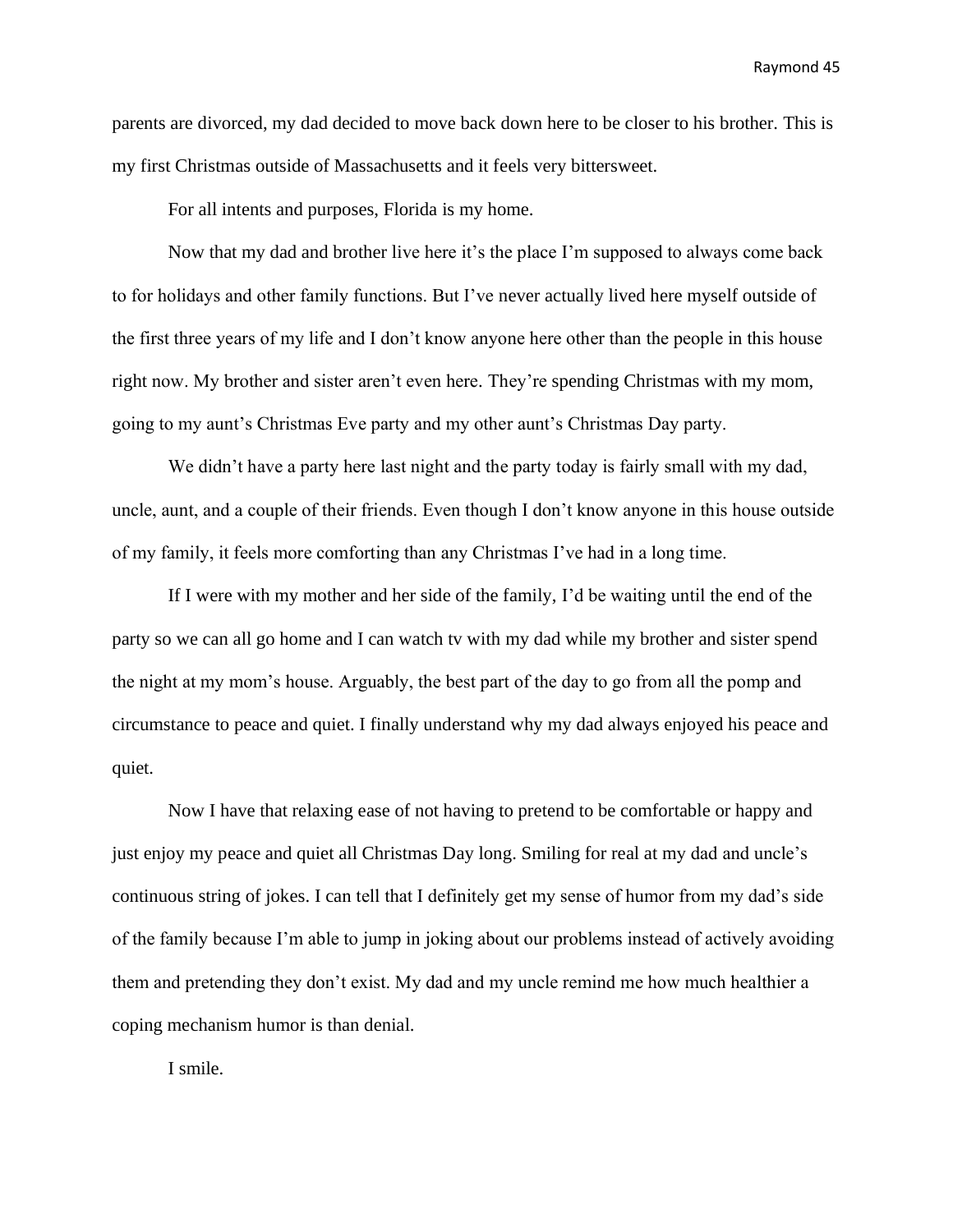"Did you just beat me?" my dad laughs, noticing that I just sunk the eight ball. I nod.

"How long have you been playing pool?" I ask him, arrogantly.

"About thirty years."

"Wow, I just started this year," I begin, putting my pool stick down and replacing it with my glass. "I'm just gonna let Uncle Rick and Carol know who the new house champ is." I laugh as I yell into the house announcing my victory to the only other people in the state that know I exist. They're all I need anyway.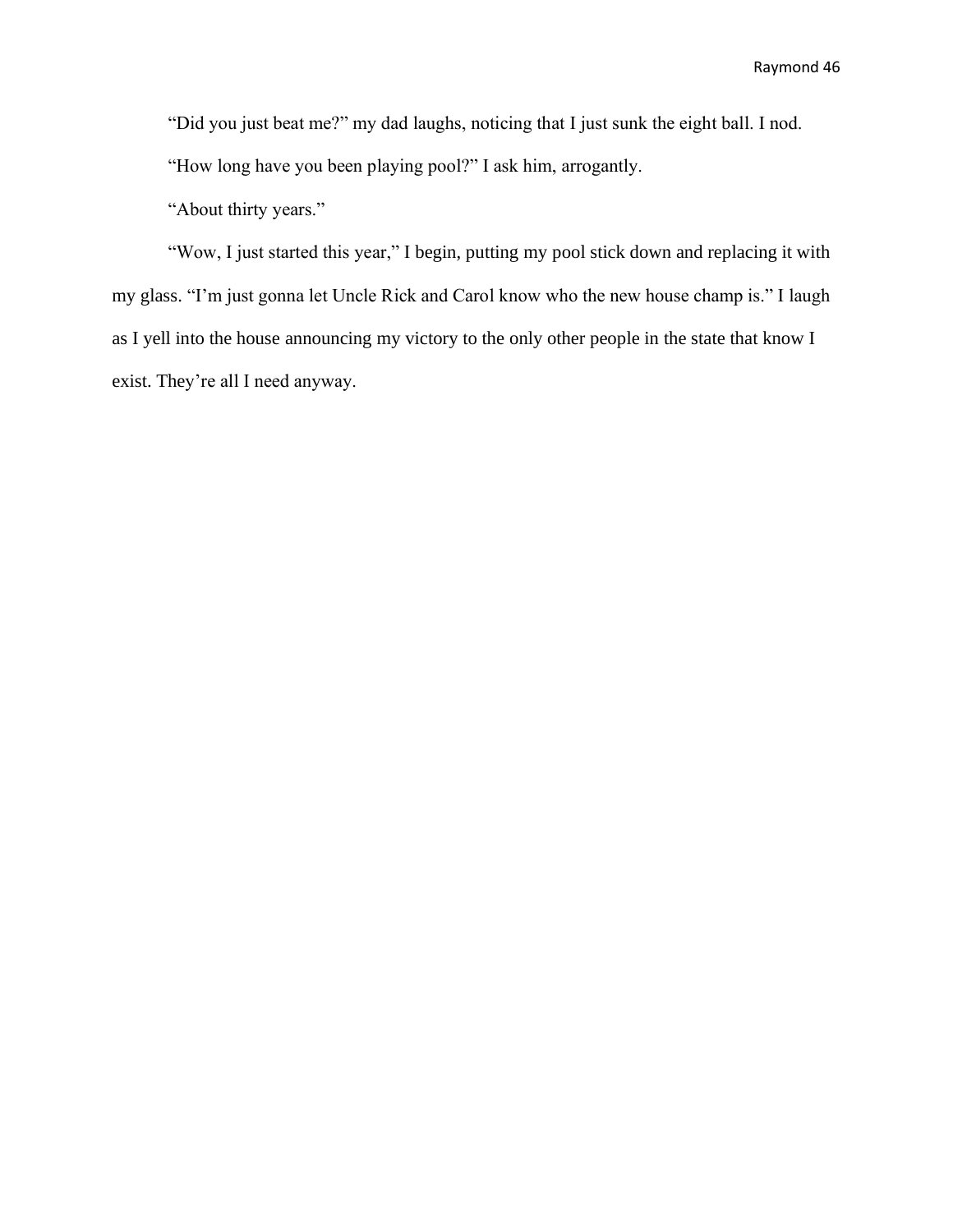#### Claimed

# *Galway, Ireland, Beginning of January 2019*

Looking out the window of the small, near-empty tour bus, I can see the many different shades of green spread out against the hills, vibrant with dew and rain. Small rain droplets race down my window, momentarily distracting me from taking in the beautiful sights of County Galway's Connemara landscape as I root for the raindrop on the far left to win.

This calms me. I've felt slightly on edge today with this being my first real solo trip. I plan to travel during the month of January during my winter break before my semester abroad in Greece begins. I will mostly stay with friends I've made on previous travels in Ireland, Germany, and Italy, before I ultimately end up in Greece to start my classes.

Solo travel with training wheels.

Especially considering I came to Ireland this time with my best travel buddy, Brianna to kick off the trip. I had to say goodbye to her yesterday when she went back home to the United States, leaving me all alone in a country I'd once called home when she and I lived here for the summer. I joked with Brianna before we hugged and she got on the bus that she was leaving me in capable hands of the girls we were rooming with at the hostel. Starting the only travel I've ever done without her with some lovely ladies that love our home just as much as we do. The four of us met a few days ago in the hostel when Brianna and I first got to Galway. While we all wouldn't be considered particularly outgoing, our small talk from our bunk beds about traveling and the city turned into plans to hang out that night. She was leaving me with people who would claim me in the same city, at least for a couple of days.

Even though Galway is home to me, I'd never felt more alone than I did walking back to my hostel from bringing her to the bus station.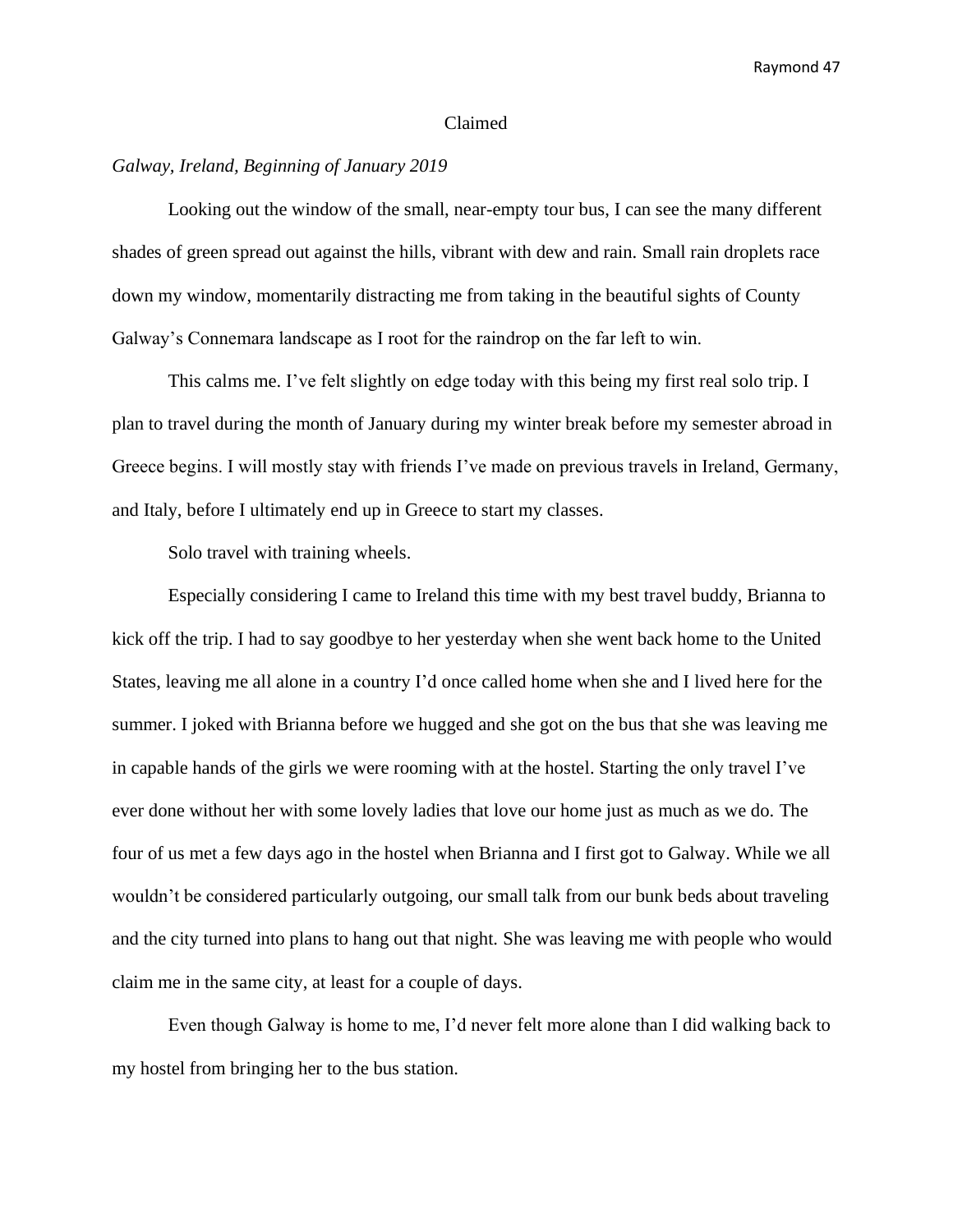I knew the names of every street I passed.

I'd been in every bar and convenient store I passed.

I had memories of every block and street corner between the bus station and my hostel, both of which I'd frequented countless times.

Yet I still had this unease in the pit of my stomach, this gnawing feeling that ate away at my feelings of home for this city and replaced them with feelings of being a stranger.

I knew no one in the city that still lived here. Brianna just left, all our friends from the summer before either moved back to their home countries and counties or moved to Dublin, and I was standing all alone in Eyre Square wondering how and why Galway first felt like home.

There was no one left in the entire city who would claim me and say they knew me aside from a few bartenders and bouncers that I'm not even sure if I would remember enough to claim myself.

"Would you girls like to stop to take some pictures here?" asks the tour bus driver. It's just me and the girls from the hostel. The three of us are the only ones on the tour since it's rainy and the offseason, so we've been getting the chance to stop and take pictures whenever we want.

"Absolutely!" one of the girls answers, already springing up from her seat beside me.

It's comforting to have friends that understand and feel that same need to travel that you do. It's relaxing to not have to explain why it's necessary to go here or there or why it's more important than the money. It's refreshing to have someone just understand the need to experience other cultures and meet new people. To actually want to listen to your travel stories if only to pick up tips for their next trip.

With this in mind, I get out of my seat on the tour bus to join the girls by a large lake, so still the reflection looks like an exact mirror image of the hills engulfing it. On the surface they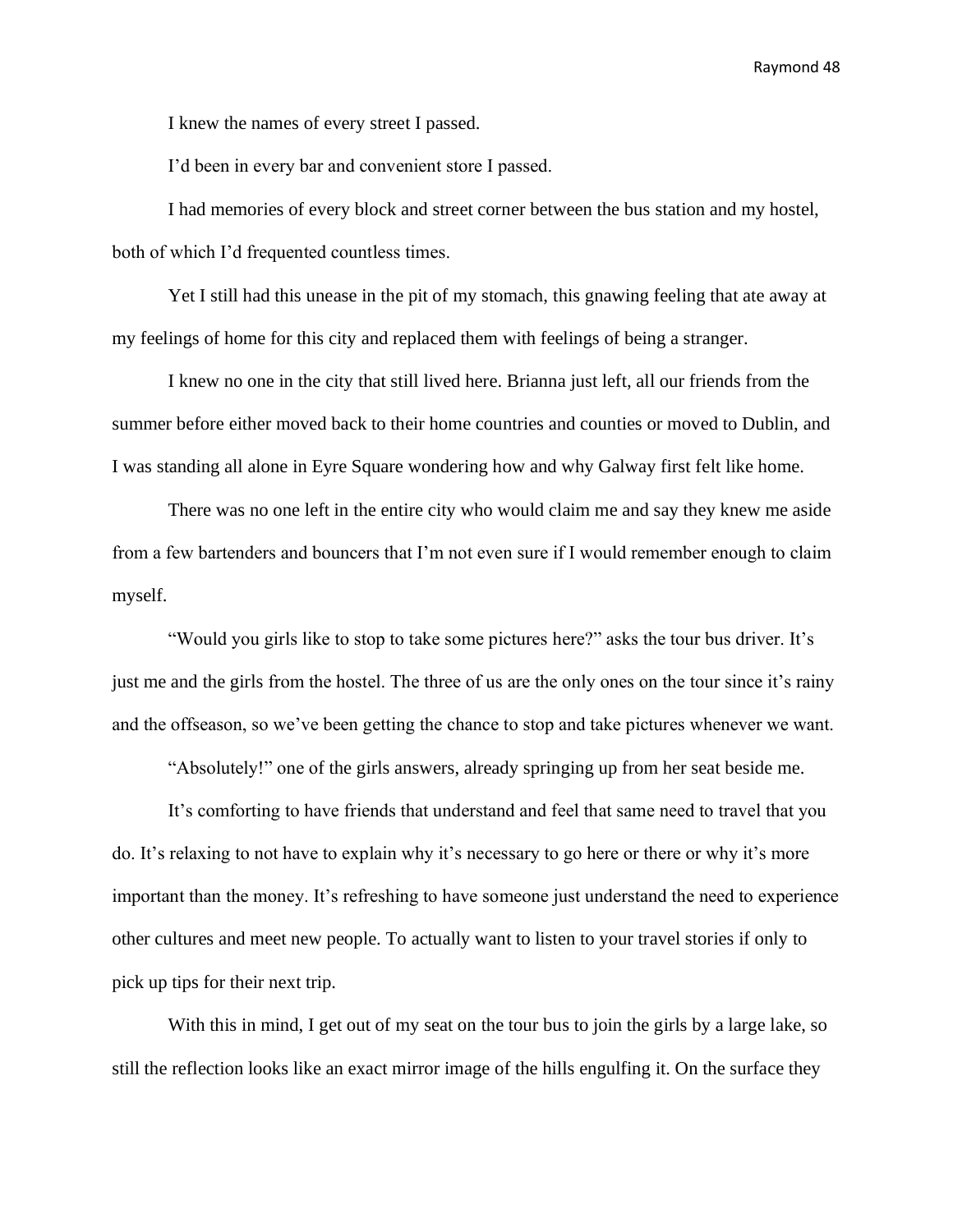look exactly the same even though the green of the grassy hills and blue water can't be any more different.

But in this moment, I can't tell them apart.

#### *Dudenhofen, Germany, Early January 2019*

Carsten comes in the room holding two steaming hot cups of tea with honey and lemon. I'm sick again. The last couple weeks of traveling have worn me down I suppose. Carsten says he doesn't mind, but I feel bad. I haven't seen him in months since we were both living in Galway last summer where we met. We finally organize a time for me to come visit him in Germany and I get sick. My guilty conscience mentions this to him again as he hands me my cup.

"I've been meaning to watch this Netflix show anyway," he replies with a grin and a sly sip of his tea. Sometimes his accent makes it difficult to figure out if he's being sarcastic or not. He suddenly mutters something in German as his eyes grow wide and he quickly wipes his moustache covered lips of the tea, putting the mug down. "It's hot," he states, matter-of-factly.

I give him a sassy smirk as if he deserved it for maybe, possibly being sarcastic towards me as I smartly blow on my tea before setting it aside to cool.

Carsten is one of the best friends I made from working in Galway last summer. He was working in the hostel I stayed in before finding an apartment, but we really became friends one sunny afternoon on the banks of the Galway Bay where he taught me how to open a beer with a water bottle, a skill I won't soon forget and has come in handy more than I thought it would since.

Just as he took care of me then, he takes care of me now.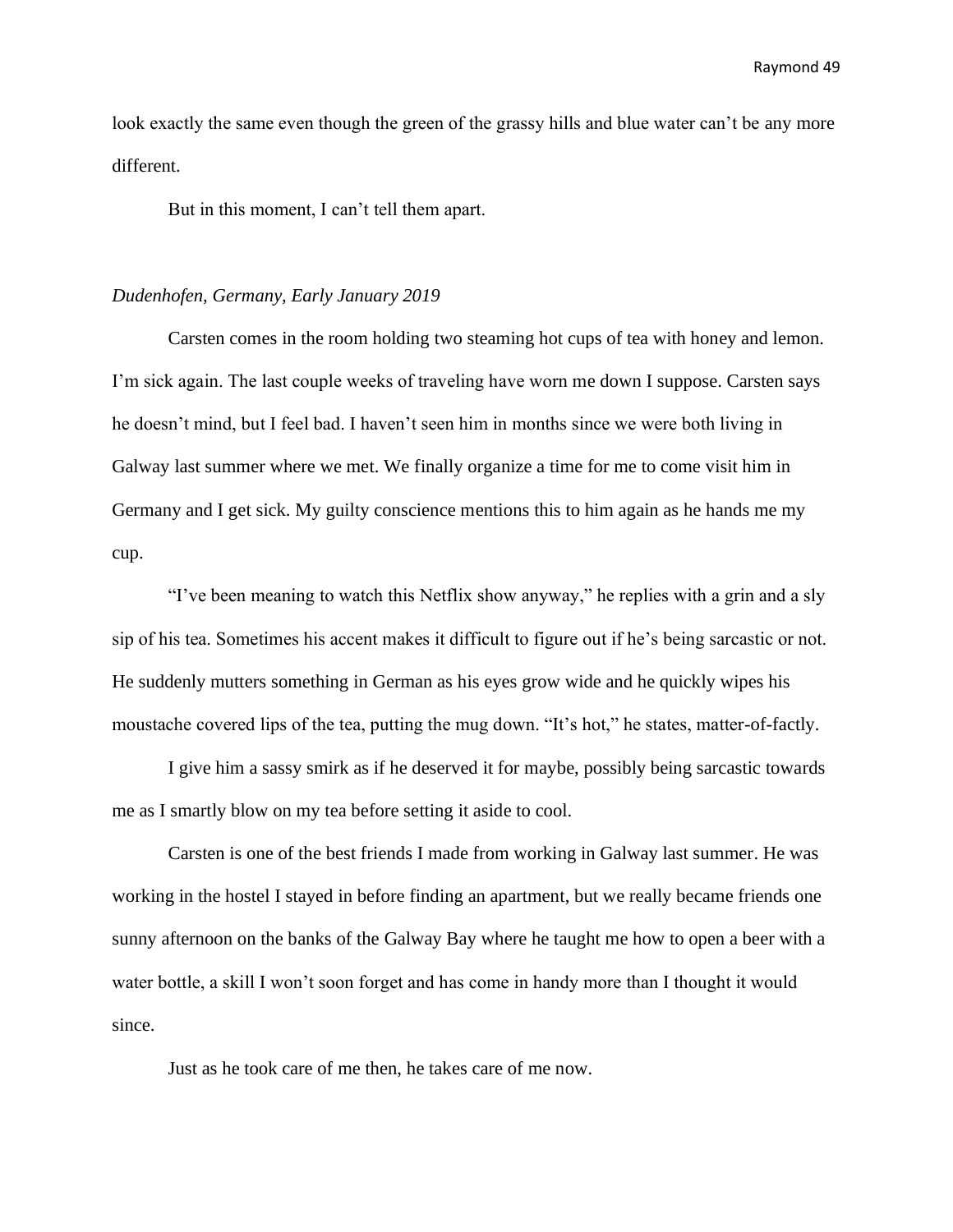He and his parents have not only been welcoming since I arrived, but have also been so helpful and sweet since I've started to feel under the weather. Hunkered down in the basement with tea and Netflix and Carsten whilst I'm not feeling well has been oddly comforting and the closest tangible feeling of home I can think of.

Safe and sound under a pile of blankets arguing with Carsten about one topic or the next that has sprung from a Netflix series makes me feel secure. The only things that can hurt me now are my sore throat and Carsten's words, which always follow with regret and apologies and an offer to get more tea. I don't mind being cooped up in the house all day because I'm sick. Growing up though, I always felt the opposite.

I was the kid that went to school no matter how sick I felt. Fever? School. Strep throat? School. Throwing up? School. Not because I was forced, but because I didn't want to be home even when I was healthy, let alone when I was sick and vulnerable.

Being sick at home I'd hide in my room, anxiously awaiting the next outburst from my mother about something I was doing wrong. The morning was okay. She didn't have enough time to drink enough yet. But I always knew it was only a matter of time.

Only a matter of time before she would scream at me to take medicine I knew I didn't need. She would tell me I was faking whatever ailment that warranted me too ill to go to school. Get woken up and called a slut for no reason.

But not with Carsten.

"You know I could be up for that hike to that castle you were telling me about," I pipe up in between episodes.

"You're sick," he laughs, taking a sip of his, now, cooled tea.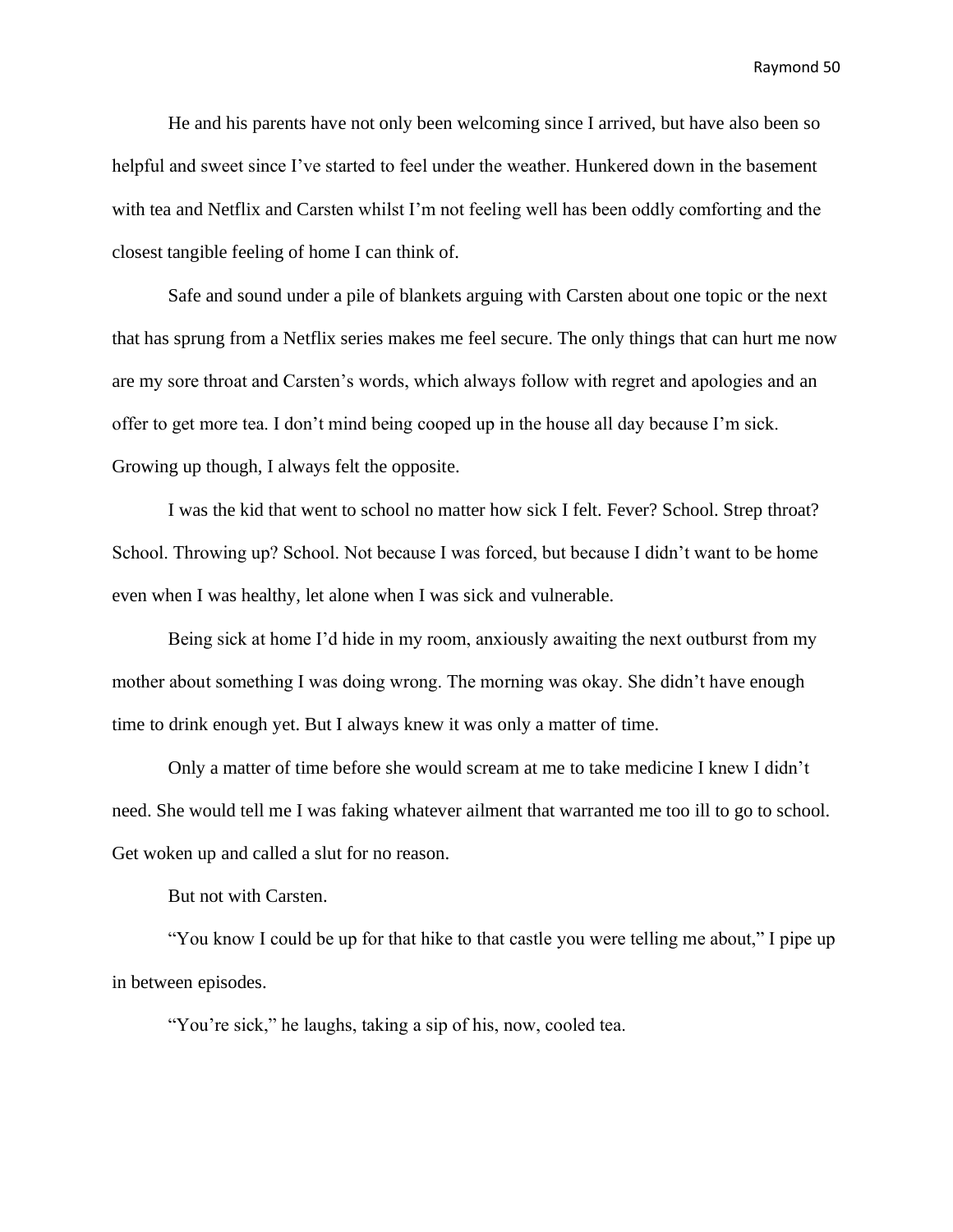"I know but I could do it," I tell him, putting my hands on my hips like a Greek goddess, strong and ready for battle. He laughs again.

"You need to feel better first, then we can have fun and go places, here," he grabs my empty mug between us, "I'll get us some more tea," he says as he jumps up and out of the room.

I don't even want to go anywhere right now. It's just nice to hear.

# *La Morra, Italy, Mid January 2019*

The smells of homemade Italian pizza fill my friend, Chiara's, kitchen. I've been staying at her house for the past week and now the basil and mozzarella combine in the oven on top of a perfectly kneaded Italian pizza dough. I would know because that's been my job tonight. Well, mine and Gado's.

Luckily for all of Chiara's Italian friends, Gado and I are *both* on dough duty tonight. Earlier I asked Chiara where the rolling pin was and everyone looked at me weird. It seems using a rolling pin is as ridiculous as saying ketchup on bread is pizza. Those are obviously not the same things, just as a rolling pin is not allowed for making pizza dough. So that's what we've been doing for the past hour. Properly making pizza dough.

All the other friends I made all this week are working on their respective jobs at making this little family dinner happen. Chopping up vegetables, making pizza sauce, getting the cheese ready, choosing the right wine. I never realized how seriously making food could be taken, especially just for a bunch of twenty-somethings.

Back at home, my friends and I were happy if we went over each other's houses and we boiled some water for pasta. My family and I don't have dinner together anymore, let alone all sit down at the same table together or make the same meal all together. I don't think we've done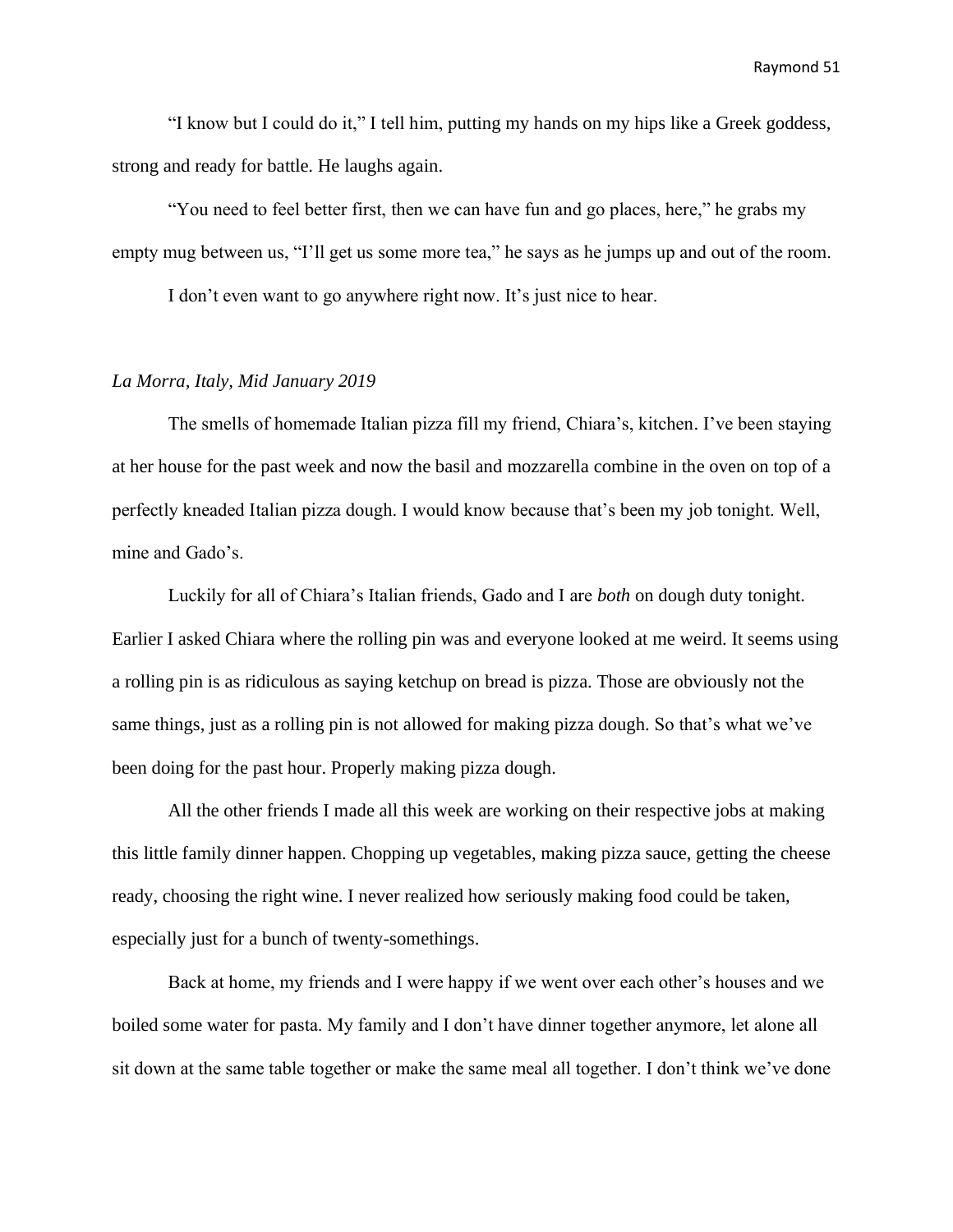anything like that since I was maybe ten years old. Maybe even younger because I can't remember it. The closest thing we've done in a long time is all make our own meals and happen to sit down in front of the tv together while we eat them.

"No, no, no," Gado says to me during my first attempt at the pizza dough, shaking his head so hard that his hipster-frame glasses almost fall off into the flour between us. "With hands," he says in English.

"Mani? Perché? *Hands? Why?*" I reply, confused, trying to return the favor by speaking Italian for him. He only knows a little English and I only know a little Italian, so our communication this week has been a lot of this broken back and forth, but somehow, it's worked for us.

Even after I leave La Morra tomorrow, we will communicate through text by copying and pasting translations from the internet for the other person to read along with our original first language above it. There will be a few misunderstandings from poor translations regarding ketchup on pizza. While this will result in our decision to make *ketchup on pizza* curse words in both English and Italian, it's nothing we can't handle.

With the help of Chiara's boyfriend, who speaks near perfect English, Gado tells me that he used to work in a pizza shop when he was younger. Using a rolling pin takes the air bubbles out of the dough, which I gathered was bad but didn't dare ask why, so we need to use our hands and fingers to spread the dough out instead.

Italians are on a level of hospitality I was unfamiliar with before this trip, but I like it.

Gado nudges me, asking me to watch how professionally and effortlessly he kneads the fist-sized ball of dough on the flour-spattered counter top, shortly resulting in a thin circular sheet of dough ready for sauce. He motions for me to try again.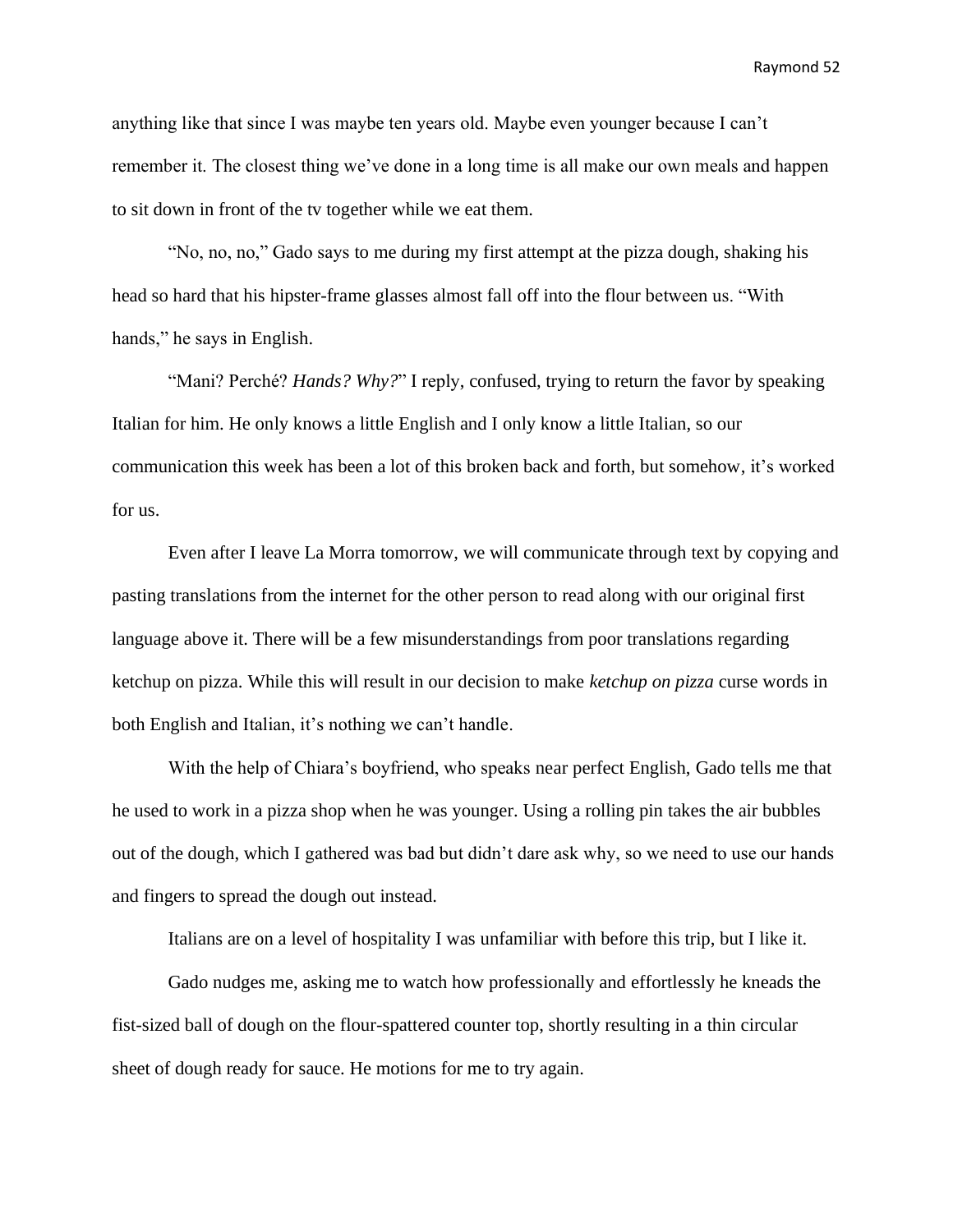I try to mimic his graceful movements, pushing the dough out from the center while spinning the ball around and around the way he did. It doesn't stay where I want it to or stretch out quite like his did, instead reverting back into ball form the moment my hands move to another region of the dough.

He laughs.

I throw flour at him.

"Perché?" he demands in mock offense, trying to hide his grin by throwing his hands out to his sides, distracting a few of our friends from their jobs.

"Perché," I answer sassily before adding my catch phrase of this trip in Italy thus far with the Italian gusto I've come to love. "Stiamo imparando! *I'm learning!*" I yell back. We hold eye contact just long enough to notice how quiet it is right as everyone else bursts out laughing before we join in ourselves.

"Motto bene! *Very good!*" Chiara shouts from her corner of the kitchen, taking the first pizza out of the oven.

I raise my eyebrows at Gado and stick my tongue out at him. Luckily, sassy gestures are things that simply need no translation.

Even though Gado and I can only verbally communicate in a hodge-podge of elementary level 'Italenglish,' we're still able to tease each other the way friends do around the world in hundreds of different languages. Something that makes me feel right at home.

"Buon appetito," Chiara says after all the pizzas are made and all the wine glasses filled. We raise our glasses sitting around the dinner table, happy and hungry. Eating dinner all together as a family is something I haven't done in a long time outside of Christmas and Thanksgiving.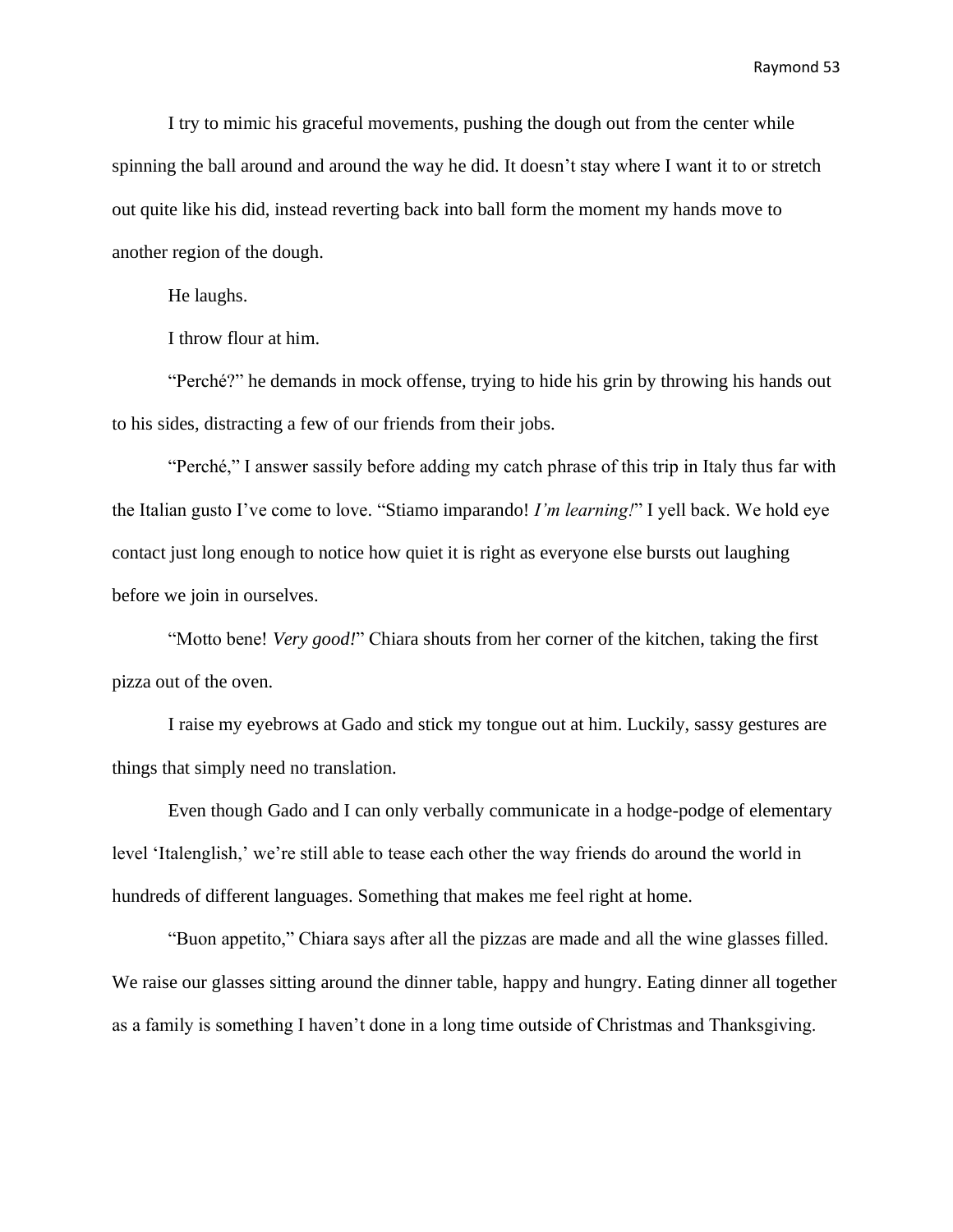My family and I just never felt the need to unless it was a holiday or special occasion. I feel like we should be celebrating something much more important than a normal Tuesday night.

Even though this is nothing familiar to me, it feels more like home.

"Buon appetito," we all repeat before clicking our glasses together, then on the table.

#### *Rome, Italy, Late January 2019*

I'd always dreamed of going to Rome. To see the Colosseum, stand on the Spanish Steps, throw a coin in the Trevi Fountain. I learned why all of those things on my list were important later in life, after I'd already decided they were very important long before. I decided these places were important things to see when I was much too young to understand the linguistics of traveling.

I was about five years old when *The Lizzie McGuire Movie* came out on Disney Channel and it was then that I decided I needed to go to Rome. Not only did Lizzie go on a school trip to Italy, but she falls in love with an Italian singer who shows her the real side of Rome. The local side while her classmates are being carted around from sight to sight in a bus. This romanticized account of traveling may or may not have been the start of my love for travel, but continuing to rewatch the movie so many times growing up definitely gave me a place to want to start once I did.

Seeing the special beauty of the more local destinations and activities made me want to see the real Rome. Even though at the time I had no idea what that was, the idea of not knowing and setting out to find something completely new and different was the most exciting draw to travel for me.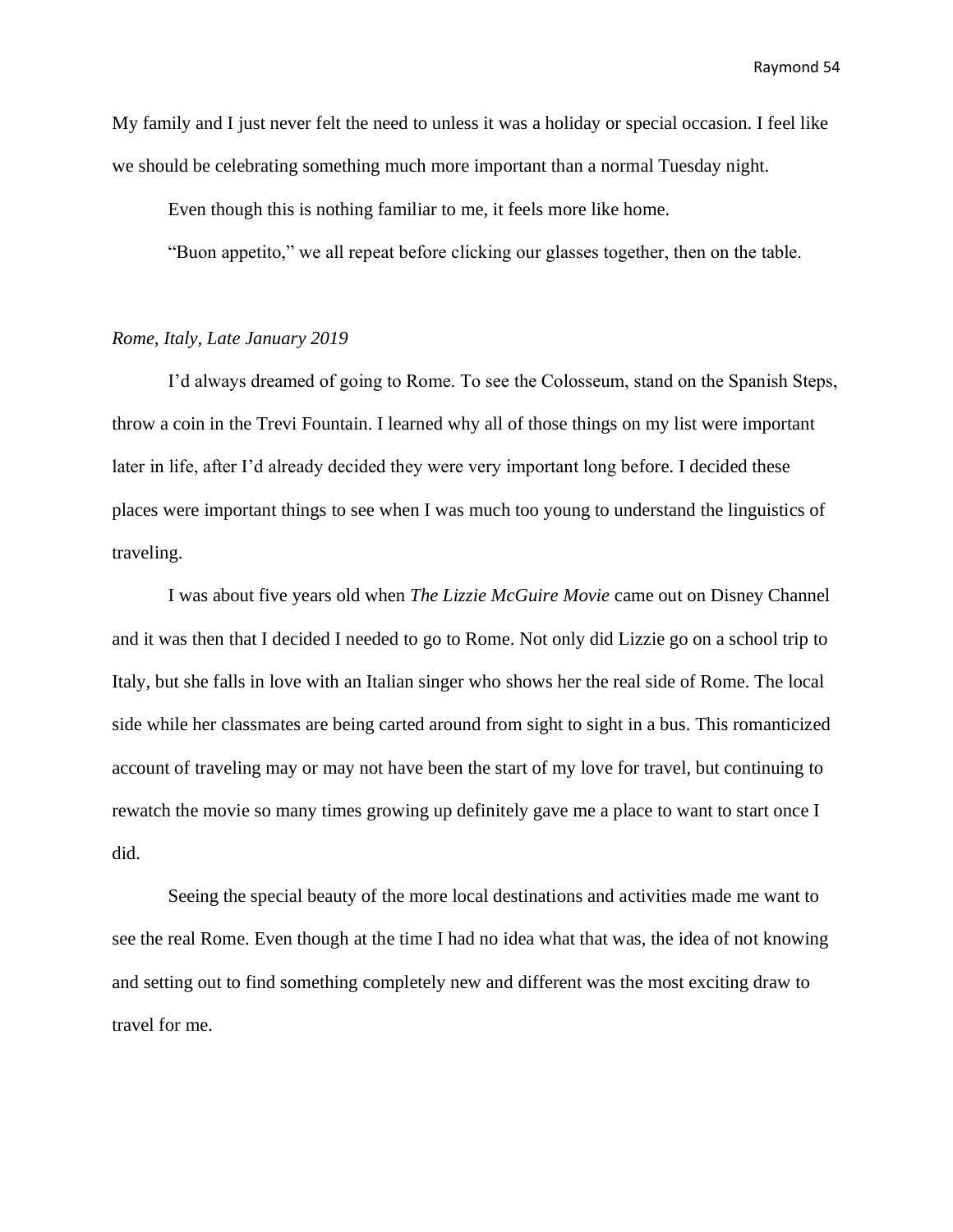Luckily, I'm not the only one who felt that way and happened to be in Rome for the weekend at the same hostel as me.

Courtney and I met just a few hours ago at our hostel's free pasta dinner they hold nightly at the bar across the street from my room. We're both traveling solo so we were both up for making a friend to sit next to while we ate. Once we both started gushing about how good the freshly-squeezed orange juice was at the convenient store down the street and how we both booked a party hostel because it was cheap but didn't want to party, that's when we knew.

"Yeah, I think tomorrow I'll go walk around the city center and go to the Trevi Fountain to throw a coin in like *The Lizzie McGuire Movie*," Courtney says. I stop mid-chew, turn my head away from my bowl over to her, and look at her with wide eyes.

"Did you say…" I pause for a moment for dramatic effect. "*The Lizzie McGuire Movie*?" I ask, my tone awkwardly serious for such a topic.

I don't remember exactly what she says next, but the next thing we know we're scouring the internet for any way to stream the movie.

"We're *in* Rome," I say.

"We *have* to watch it," she finishes. We decide a nice night in is exactly what we both need at this point in our individual trips and a nice night in would be nothing without milk and cookies, and our deliciously fresh-squeezed orange juice of course.

How we both had the weird idea to combine milk and cookies with orange juice, we would never be able to figure out. Even after we leave Rome in a few days, Courtney and I will keep in touch and she will come to visit me months later in a different country.

Her bubbly, energetic personality, along with her laugh, is contagious. She reminds me of Brianna when she laughs. Like Brianna, you can't help but feel excited about something when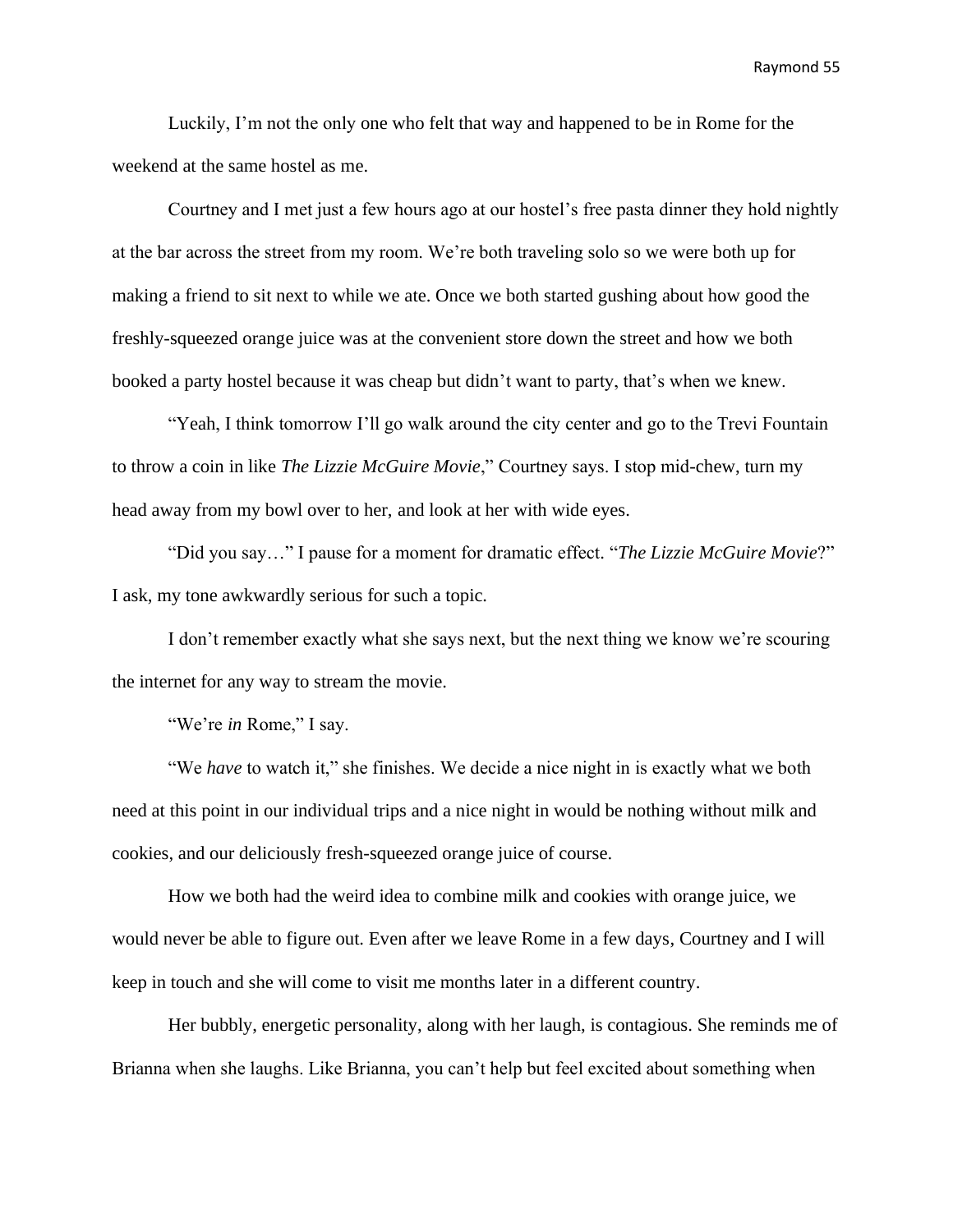you're around Courtney. Like you're on the cusp of some spontaneous adventure, which we are, but we don't know this just yet. Brianna and I are fond of making no plans and seeing what happens, something Courtney and I fall into without a hitch.

In this moment, I can't even tell them apart.

"When in Rome," we both sarcastically say in unison. Whether it's the instant connection Courtney and I have, the nostalgia of one of my favorite childhood movies, or a twisted combination, there's a feeling I can't shake. The surreal feeling of not knowing how I can be thousands of miles away from anywhere even remotely familiar and a stranger I just meet can make me feel at home.

We don't know that we will change our individual travel plans to go to Naples and Pompeii together. We don't know we'll stumble upon the most famous pizza place in Naples to get out of the pouring rain and eat the best pizza of our lives in sopping wet socks. We don't know how hard it will be to say goodbye and go our separate ways after just a few days of knowing each other.

#### *Athens, Greece, Early February 2019*

I'm honestly surprised I've made it this far, looking out over Athens from the top of its ancient Acropolis. The sounds of the tourists taking their pictures and deciding what to see next have faded now that I've found a more secluded spot.

I swing one leg over the rock wall to the far right of all the frantic sightseeing, signifying to tourists that there is nothing left to see here. Keeping a leg on either side of the wall to avoid falling down into ancient ruins I saw on the long way up here, I turn my back on the tourist attractions and the tourists taking pictures of them behind me.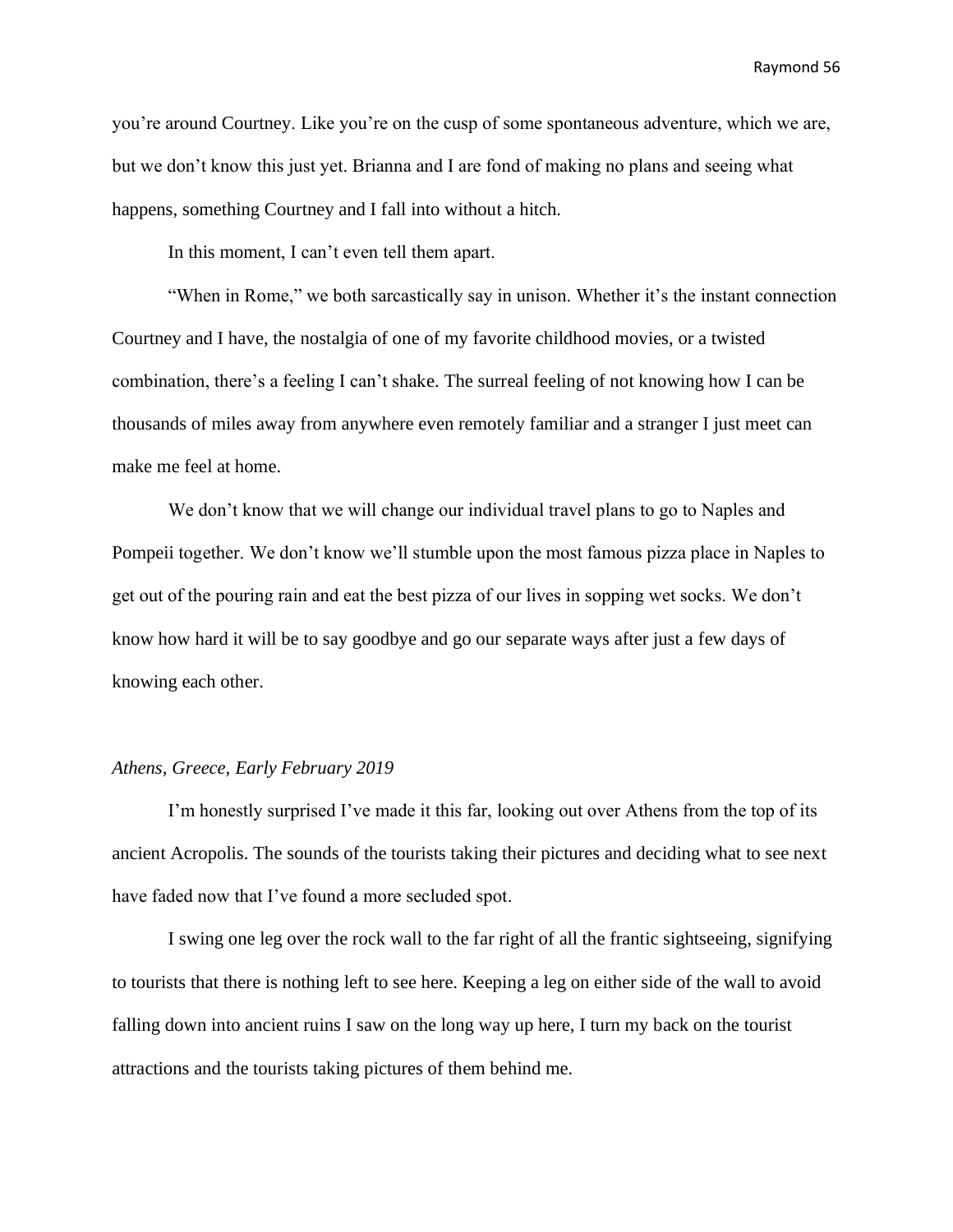Instead I take in the view of Athens from above. The aesthetic of the modern white buildings and houses clustered together against the broken rock and stone of the ruins that have and probably will continue to outlive them. I slowly breathe in the fresh air as I try to sit still enough to let the sun warm my skin before I take a couple pictures to try to capture the moment. The bright, white city of Athens is undisturbed in its color palette except for small patches of rich green in between and green-gray mountains surrounding it all.

The way the Greek gods and goddesses I'd learned so much about as a kid must have seen it. The glorious city.

If only my elementary school-age self could see me now. Looking down on Athens, Greece feeling as capable and powerful as the Greek goddesses I read so much about. I used to run around at recess with my friends, each one of us pretending to be one Greek goddess or another. Whether I was Athena or Aphrodite, though I was almost always Athena, I always ran around feeling powerful.

Like I could do anything.

Traveling by myself this past month has given me the same feeling. I went into it at the beginning of the month completely unsure of anything other than getting from one destination to the next. Not knowing what to expect, if I was going to be able to enjoy myself without someone to share the whole journey with, if I would feel homesick.

But I wasn't alone. Not really.

I still had people to hang out with every step of the way. But passing the time isn't what made it feel less lonely, it was the security I felt knowing that there were people that would claim me where I was going. Carsten took care of me when I was sick. Chiara picked me up from the airport in Italy. Courtney changed her plans to travel with me.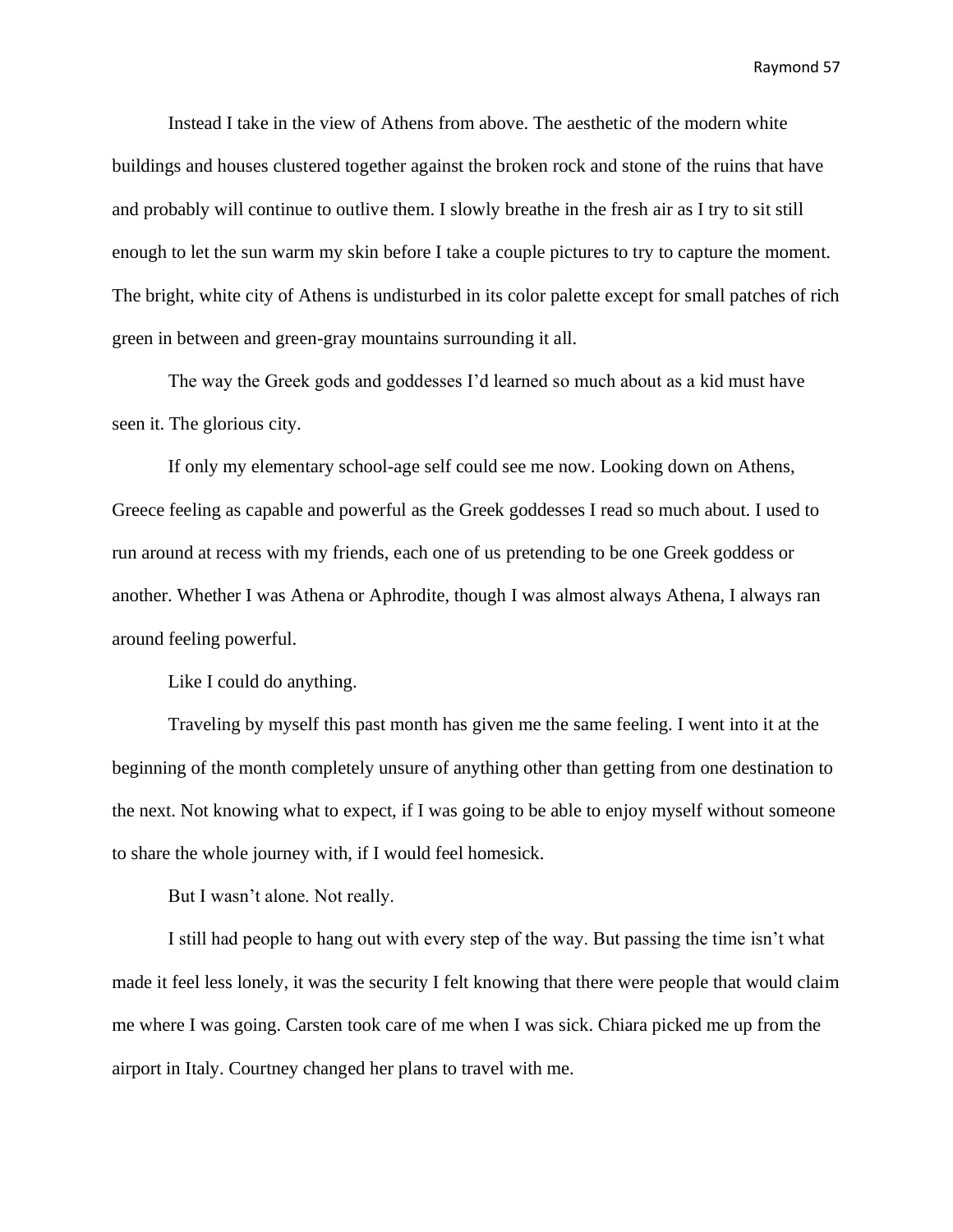Someone was always there for me wherever I went.

Looking out over the city of Athens, it's hard to believe I started my solo travels only a few weeks ago feeling lonely on the streets of Galway. Since then I've gotten sick in Germany, learned how to make pizza from an Italian pizza expert, and watched *The Lizzie McGuire Movie* in its setting of Rome the way Disney intended it. Even though I was so far from the home where I grew up, as well as the city and country my family and friends are in, I haven't felt alone or homesick this whole time.

With every friend I've met up with or made along the way I've made my own home with them. Our own senses of security with each other knowing that no matter what happens we claim each other. Home isn't a physical place, nor is it only one. It changes and grows with every person you become friends with. After that where you met becomes your home, where they live becomes your home, they become your home.

Home is that security you get in knowing someone somewhere will claim you.

They will take care of you. They will be there to teach you something new. They will want to spend time with you and explore new things together.

I swing my leg back over the rock wall to see a family try to figure out the timer on their dad's camera. The exasperated dad kicks the ground a bit as the rest of his family finally asks one of the many passersby if they mind taking a picture. Their actions look so natural and almost-rehearsed, like they'd been through the same dynamic before. I imagine they might have thought things would be different on this family trip. New place, new scenery.

I almost want to break it to them.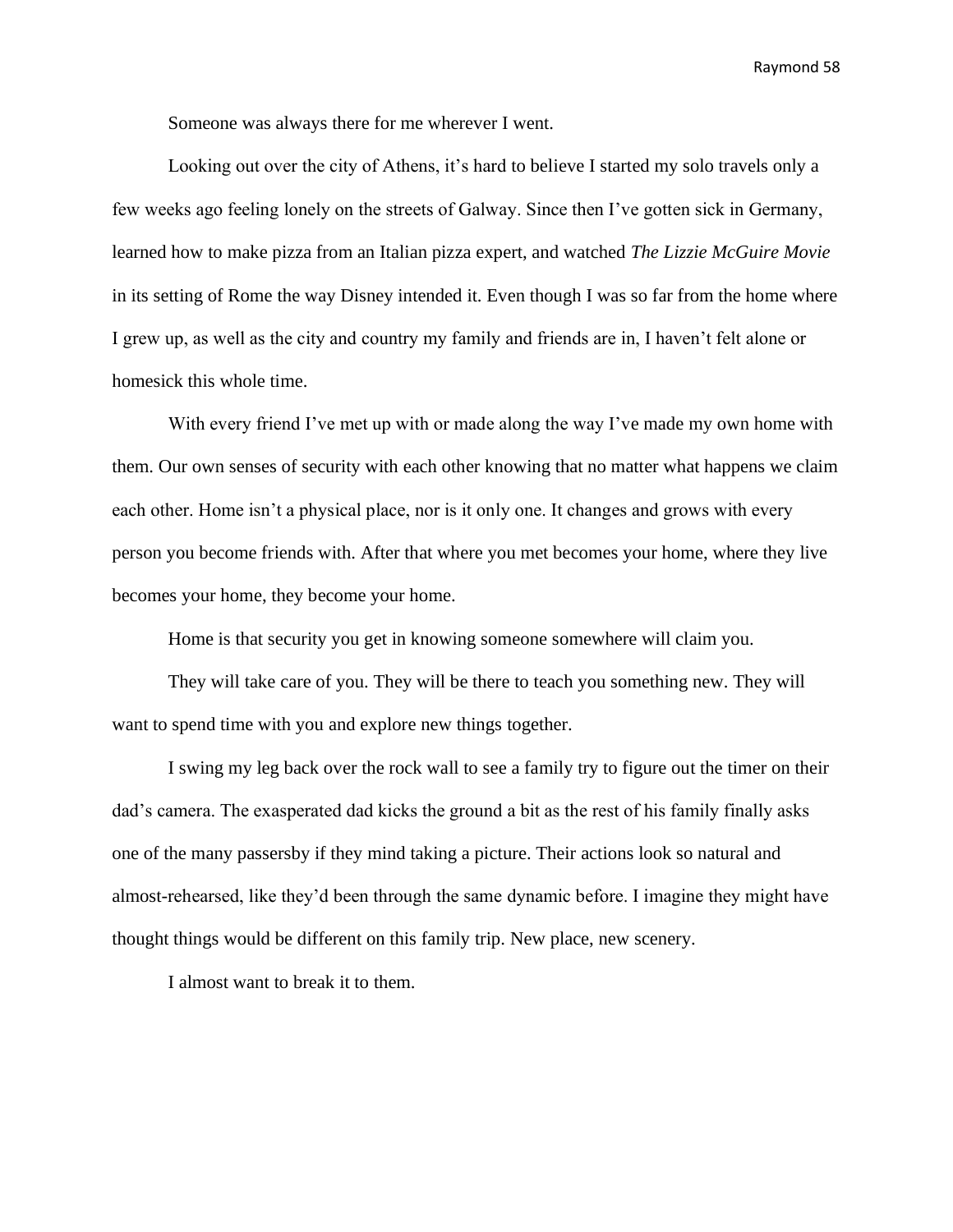Instead I turn back towards the city, not wanting to insert myself into someone else's family drama. I scan my eyes over the green-gray mountains engulfing the city, sitting just still enough to let the sun warm my skin before I make my descent.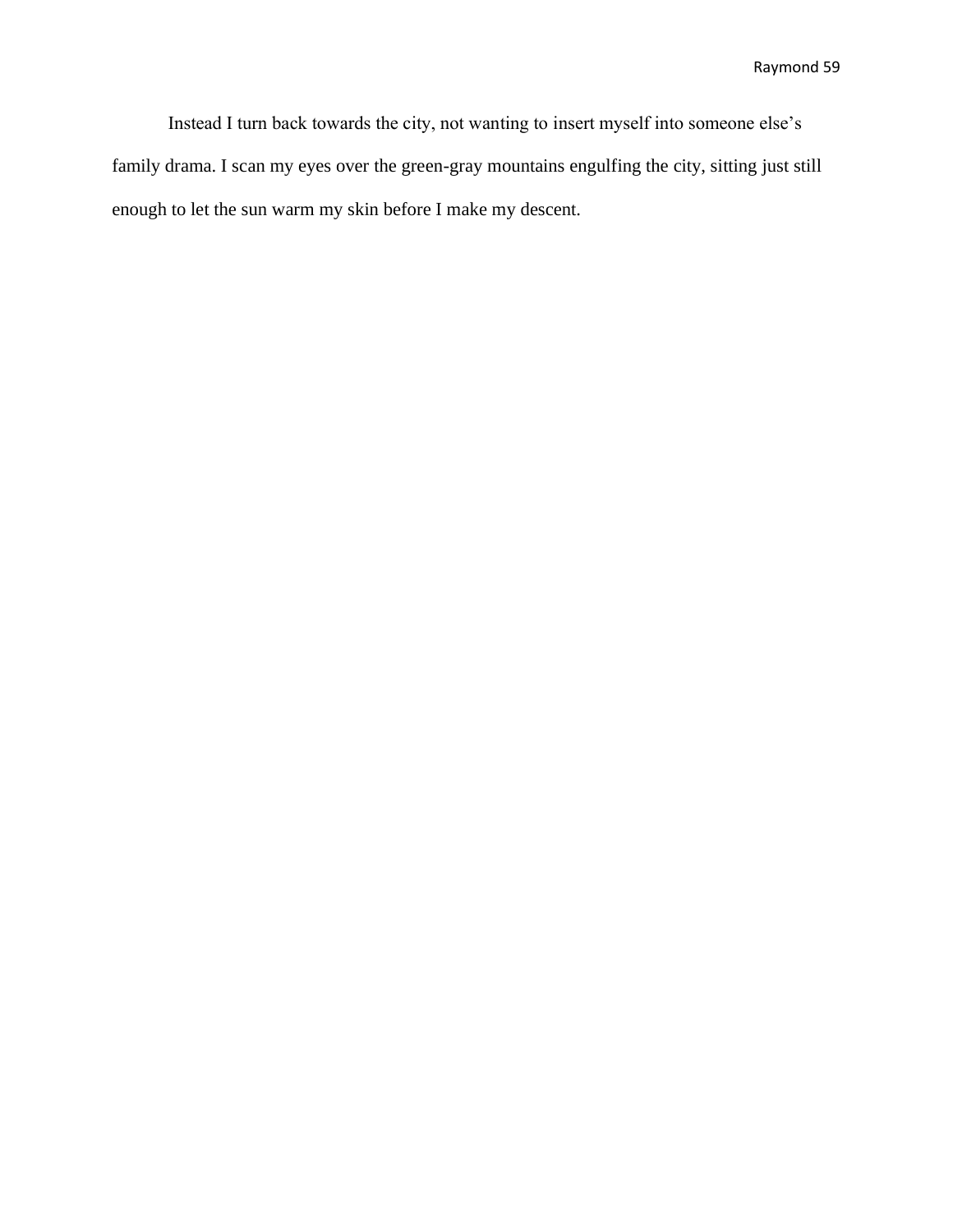# Epilogue: Lucky Lisbon

# *Lisbon, Portugal, Spring 2020*

On Wednesday, March 4th 2020, I boarded a plane, Clorox wipes and hand sanitizer in tow, bound for Spain and Portugal to visit friends I made while studying abroad in Greece. I agonized for over a week about whether or not to go at all. COVID-19 had already had China quarantining itself from the rest of the world for the past two months while reports were just beginning to come out about cases from Northern Italy spreading down the country.

After spending an undisturbed week with my friend in Madrid, with nothing unusual, other than my adjustment to the late dinner time, I flew to Lisbon. I didn't know at the time, but my visit to the Lisbon airport that day would be one of many over the next unpredictable week.

My original plan was to spend only two nights in Lisbon before staying with friends in Porto, going to Madrid to say goodbye to my friend, and flying back to the United States in time for a Thursday morning class. Now, here I am a week after leaving Madrid at the Lisbon Airport for the fifth time this week maybe, hopefully getting on a flight back home.

Martin and I, a friend I made at my hostel this week, got up early this morning, since our flights are both before eleven. We knew we needed to get to the airport with hours to spare with the airport's new policy about how many people are allowed inside to help enforce social distancing. I only met Martin a few days ago, along with the other friends from my hostel that I leaned on during this last uncertain week, but this last goodbye is uncharacteristically difficult. Not the same kind of difficulty I've had in the past saying goodbye to friends from abroad because this isn't just an issue of missing someone. It's an issue of missing the only sense of security you've had for the past long and stressful week to go into a completely uncertain, scary situation in the place you're supposed to feel the safest.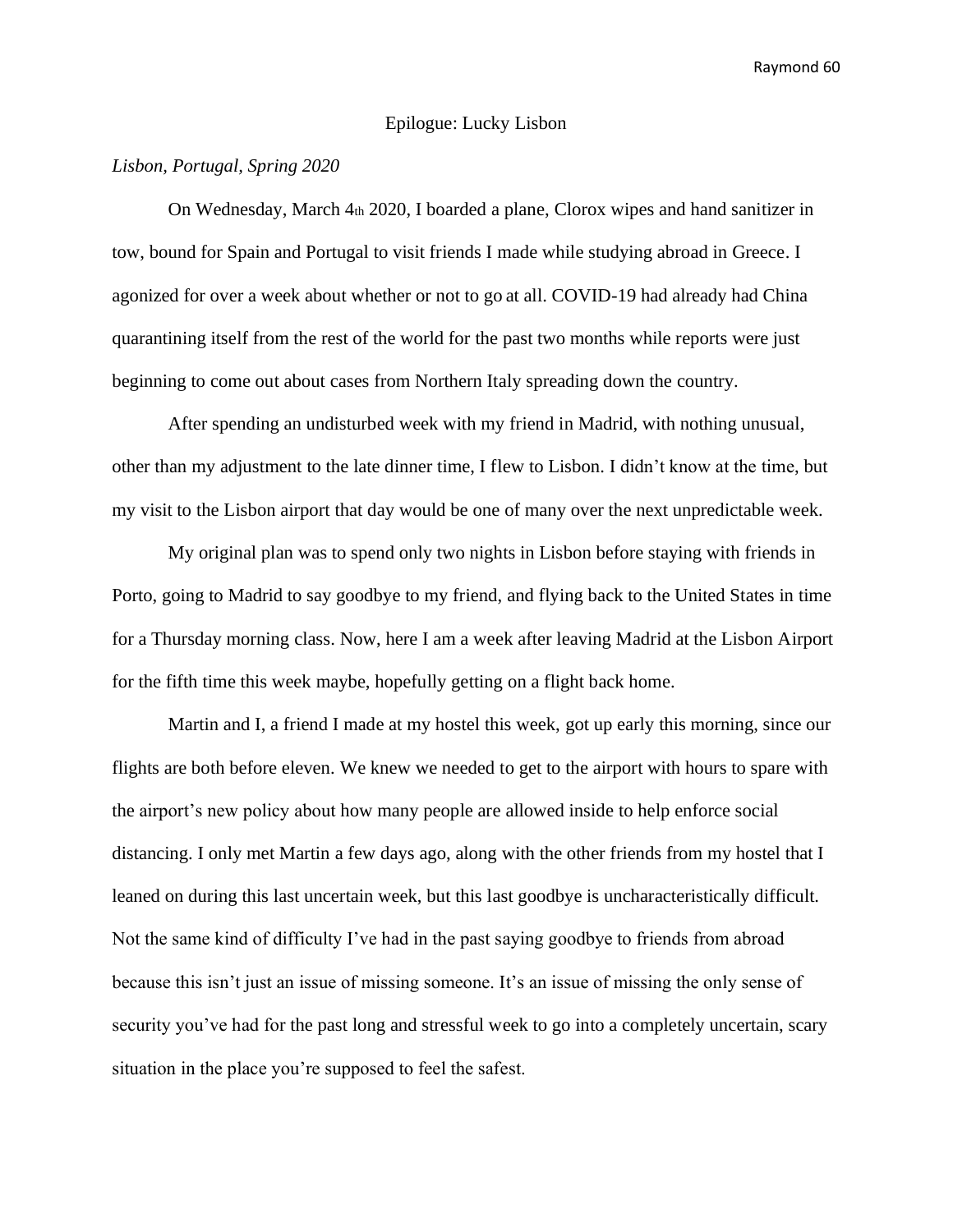He and I both know we will quite possibly never see each other again, just as I knew with every friend I've said goodbye to over the past couple days as we were each slowly able to secure flights home. It felt like a weird combination of a lottery you didn't know you were entered in and being the last kids picked to play kickball. I was, of course, happy for all my new friends that got home safely, but then that meant one less friend here. Each time someone else got home I got the feeling that our little group's luck would surely run out soon, quite possibly ending with me. Then I would be the last kid picked to play kickball, except the teams would already be even and I'd be out of luck.

Martin's red sweater is hanging just low enough for me to see the top of his favorite yellow horse shirt peak out at my eye level. He's been wearing it every day since I met him, telling all of us how much he loved the horses on it needing to get it from the thrift shop around the corner from the hostel. The thrift shop, along with most stores in Lisbon, were closed by the time we met so he couldn't show it to me.

It felt almost overnight that the rest of the shops and bars in the city followed suit. By the time we went out for our last exploration of the city yesterday, only grocery stores remained. After a week of coming to terms with the possibility that Lisbon could be my temporary home for a while until this blew over or didn't, it felt like I knew the city already. No longer a tourist destination, but my safe heaven amidst this ever-evolving invisible crisis. I've always longed to find a home outside of the United States. I've been lucky enough to find a couple in Ireland and Greece but I've always felt perturbed when the time came to leave, always longing to go back the second after I'd left. Now mid-search for yet another global home I find one, but for the first time making the United States my home I want to go back to. It feels a little too ironic to be nonfiction, but as the French say, *c'est la vie*. After rounding up the last few of us left in the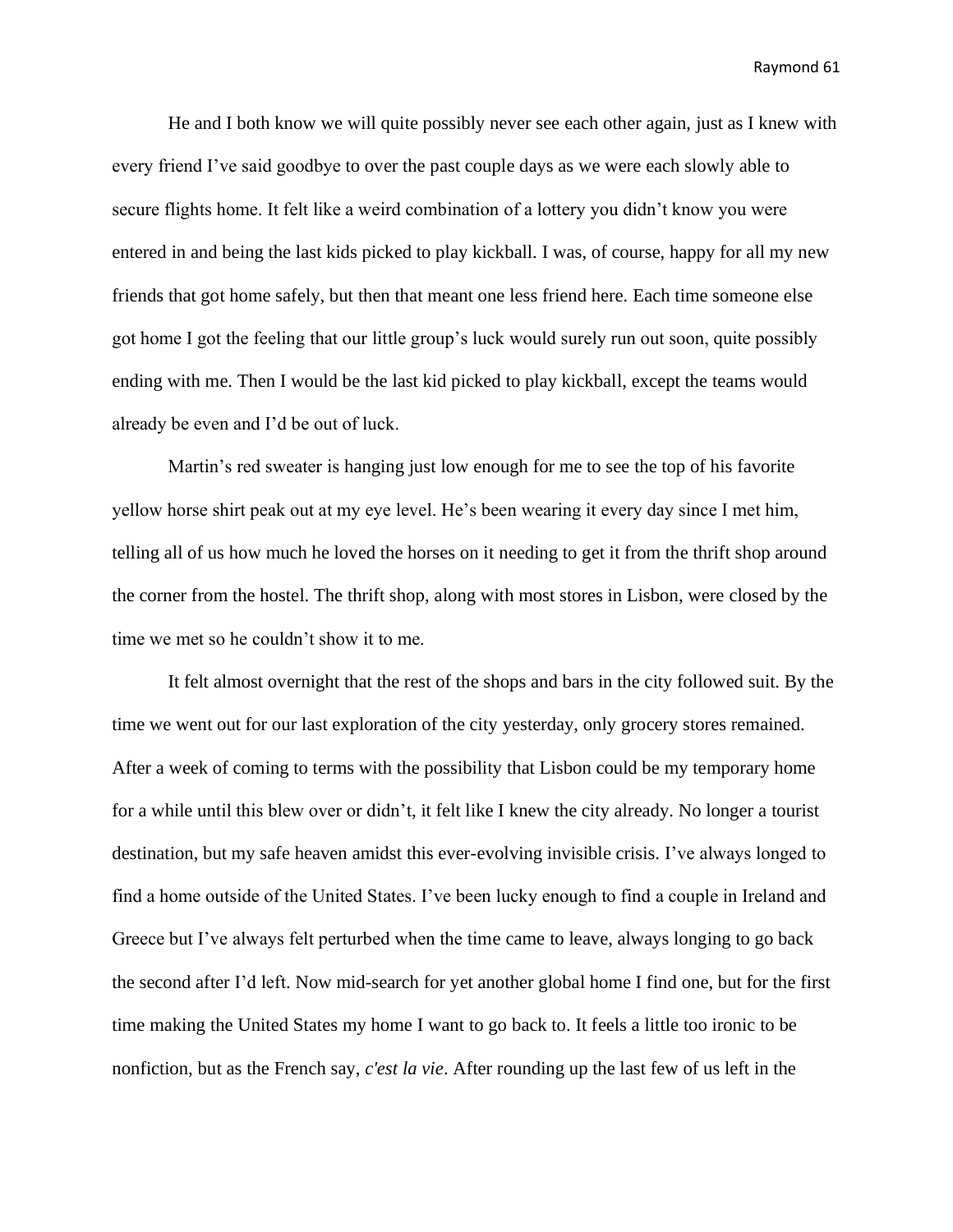hostel and the cheapest bottle of wine we could find we found solace in each other's company one last time as we all silently sat in the empty botanical gardens mentally preparing ourselves to expect the unexpected tomorrow.

We found mutual comfort in this uncertain situation to which our individual stories lined up all too well through self-deprecating humor and wine. There was a sense of community in the gardens, knowing we might be trying to go different places but we were all feeling the same restlessness and disquiet. Everyone else in the world was distancing themselves from everyone else in the world while we were getting closer before we would be forced to follow suit.

Living in the hostel, spending so much time together squished on top of one another on the couch or at the dinner table because there weren't enough seats, we kept saying if one of us had it we all already did too. It was too late at this point. So we took advantage of it.

We became the only people in the world that we could get close to. The only people in the world that we could touch, hug, kiss. The only people with whom we could dance.

You can argue the severity of this virus all you want—and we have numerous times—but regardless of its mortality rate or most at-risk population, we all knew without having to say it. We couldn't bear the thought that we would be the reason for getting someone we love sick. That's why we will self-quarantine and distance ourselves from the people we most need a hug from. So we, the textbook definition of misfits and unlikely strangers that would have made a kickass team for the zombie apocalypse, held each other closer.

We sat closer together on the couch, we put our arms around each other on the beach, and around the dinner table. We hugged a little harder and a little longer. We squeezed every last drop of reassurance, safety, and love that we could out of those moments to try to last us through what comes next whether we're conscious of it or not. We'll use those memories as a source of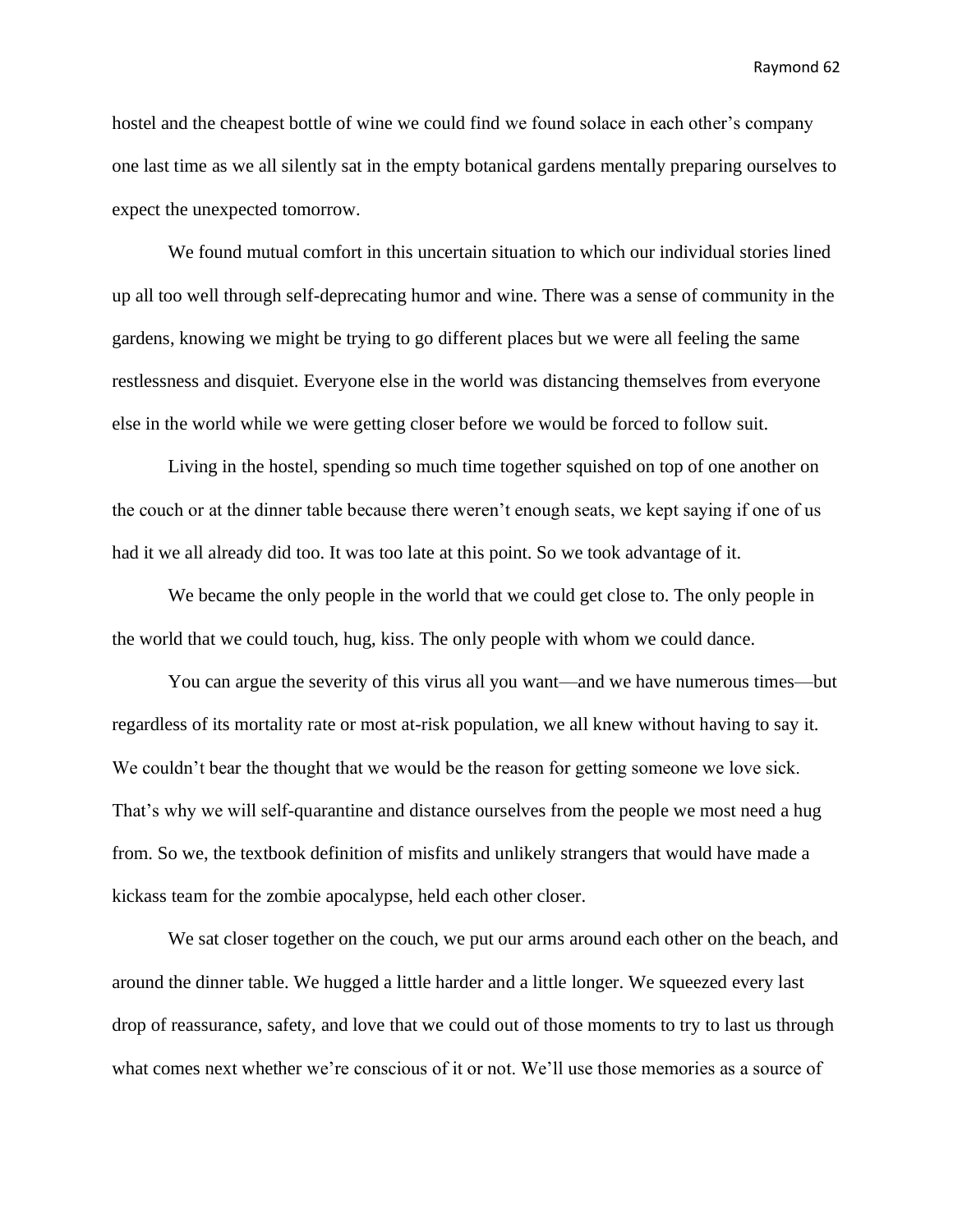strength in the tough times when we're scared about what's going on in the outside world and our families will only look at us lovingly six feet away or over FaceTime, hoping it's enough.

But it's not, and we know it won't be. Maybe our family and friends know this or maybe they don't, but we do.

I pull Martin in for a hug just a little tighter than I normally would. I try to remember how it feels to have his body so close to mine. My last hug. My last touch. My last reassurance that everything is okay. I hope that I've been as comforting to him as he has been to me.

"You know we're probably never going to see each other again," he muffles into my shoulder with his native Dutch accent, hoping his bluntness will make us less sad as it has so many times in the past few days. I choke on a laugh to attempt it, but we keeping hugging, knowing he's probably right. We know nothing about the future.

We don't know whether we will see each other in a few months or a few years because we don't even know what will happen next week or tomorrow for that matter.

I haven't even thought about tomorrow.

I've just thought about getting home since the border closures and travel bans began a week ago. So many people's plans and lives changed all around the world signifying that this was no longer just the issue of a few countries, but an issue that would affect all of us.

Tragedies are incomparable to one another, but I wonder if people will remember where they were when their country realized this was a global pandemic. When life as they knew it began to change in the same way people remember where they were on 9/11.

Most of us at the hostel and everyone around the world at our age don't really remember 9/11. We were still too young to know what was happening then or be able to remember it now. But this time we are old enough.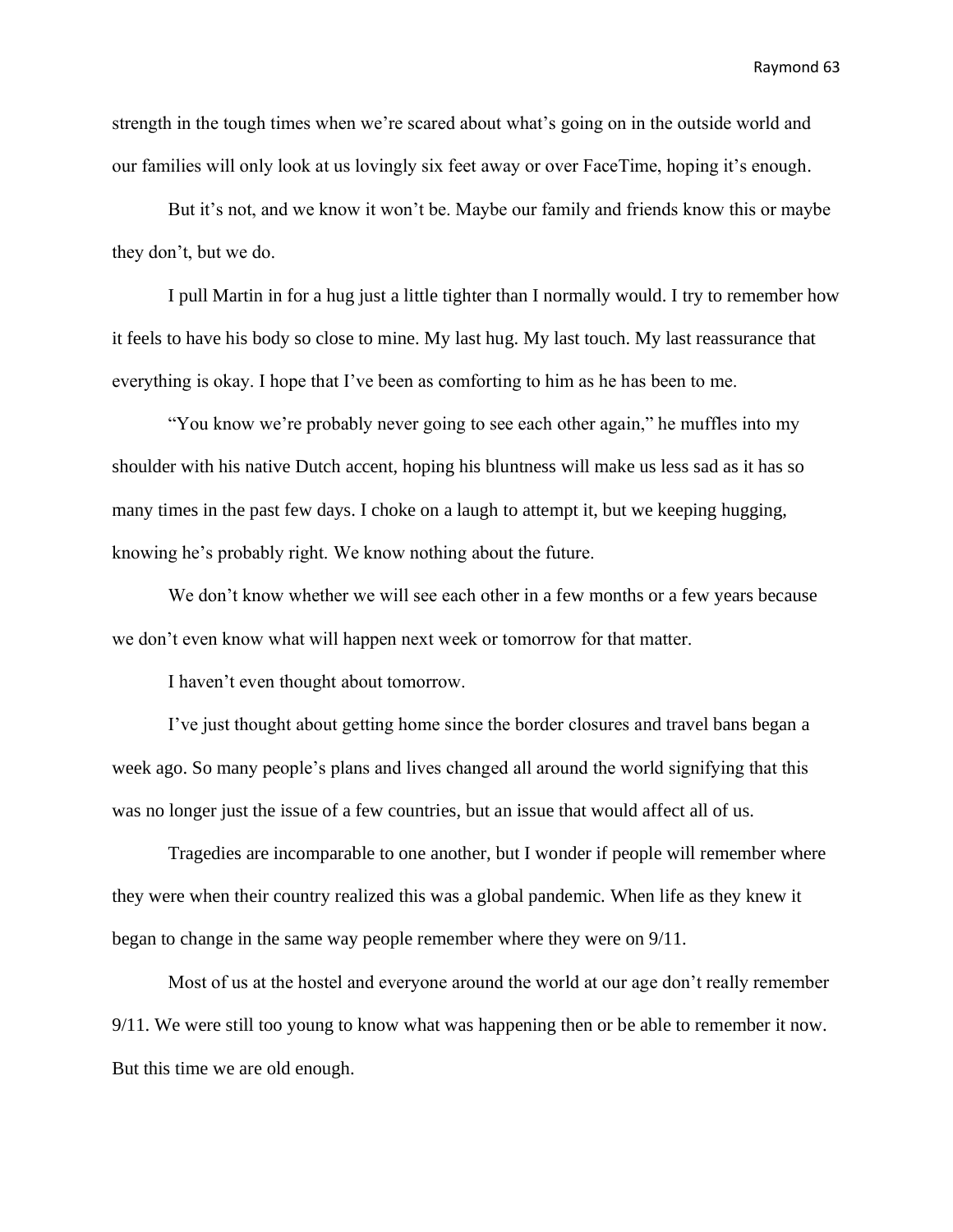We're adults who have never been impacted by a global crisis like this. Something we've never seen or been prepared for. We have to make decisions that could potentially be life or death not only for ourselves but for our friends and family. For even our countries, our homes.

This weighed on all of us if we talked about it too much. It was getting so bad that the hostel staff started making a rule that we couldn't talk about it during group dinners in an attempt try to lift our spirits and allow us to enjoy the bit of holiday we had left. After my plans had changed more than six times in the span of 48 hours, I couldn't think of anything else. I couldn't breathe. I felt like I couldn't catch my breath. This coinciding with the symptoms of the very virus to cause all this anxiety didn't help and made me spiral with terrible thoughts all day.

Not getting home. Getting sick. Dying so far from home.

The next day we swore off thinking about the outside world and the likelihood or unlikelihood of the future, at least for the day. We went with the hostel to a fairly remote beach about an hour outside of the city to try to pretend the outside world didn't exist. I turned off my phone and we thought of nothing but the Portuguese coastline, perfecting our French accents, and making each other laugh. We returned to the hostel exhausted from being in the sun and laughing all day. In that moment we were all we had. The weight of the world felt a little lighter that night with friends around to help carry it, using our incessant laughter to keep it just high enough off the ground so that it couldn't crush us.

It felt refreshing. We had been forgetting to laugh all too often.

Martin decided to take control of the music. Suddenly electronic music was pulsing through the hostel and Martin was singing, his arms moving around like he was in his own personal rave. This made the rest of us all bust out laughing before we were compelled to join him. As I picked myself up off the couch, I thought of how much Martin could make us laugh